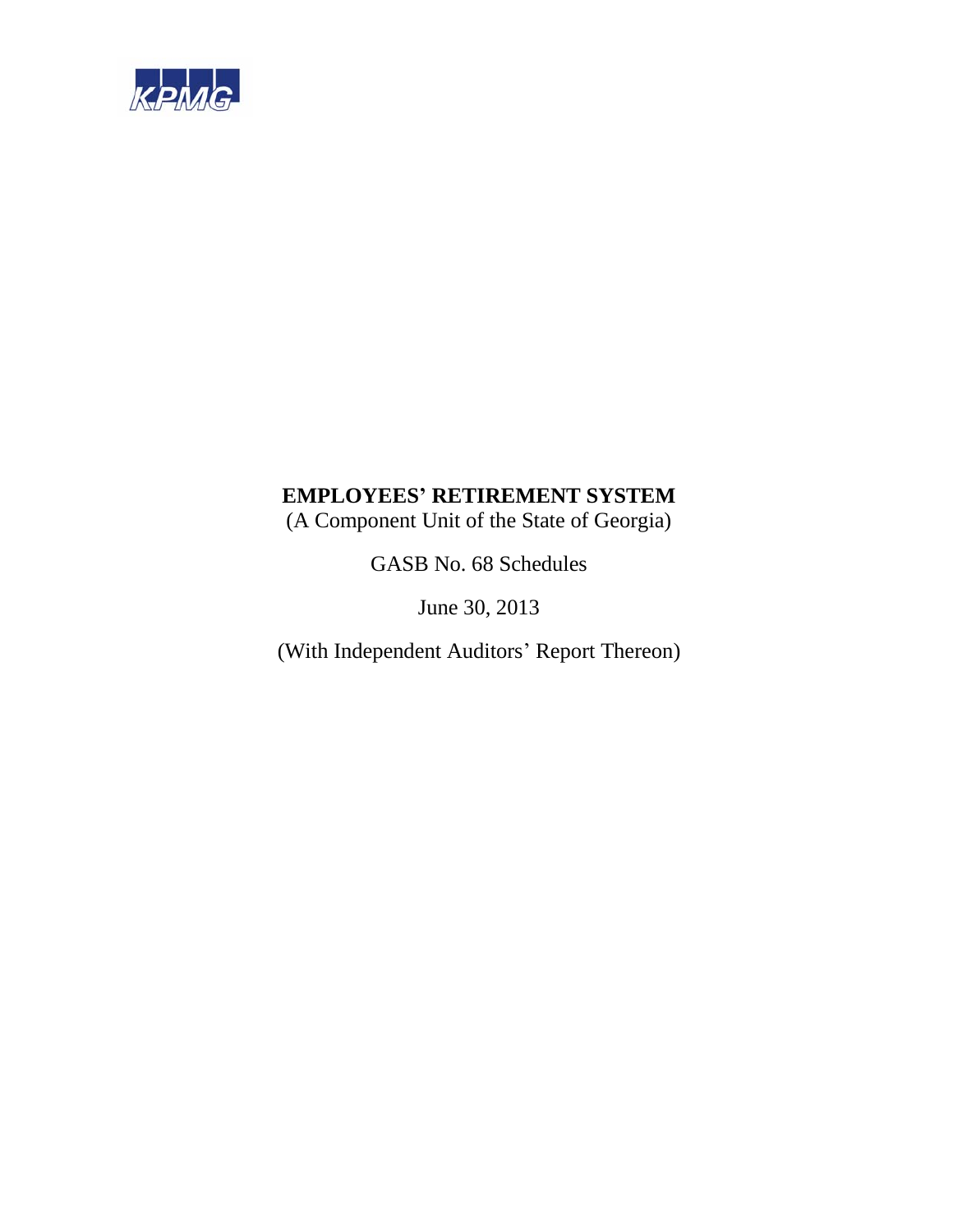

**KPMG LLP** Suite 2000 303 Peachtree Street, N.E. Atlanta, GA 30308-3210

# **Independent Auditors' Report**

The Board of Trustees Employees' Retirement System of Georgia:

We have audited the accompanying schedule of employer and nonemployer allocations of the Employees Retirement System of Georgia (the System), a component unit of the State of Georgia, as of and for the year ended June 30, 2013, and the related notes. We have also audited the total for all entities of the column titled net pension liability included in the accompanying schedule of net pension liability by employer and nonemployer of the System as of June 30, 2013, and the related notes.

# **Management's Responsibility for the Schedules**

Management is responsible for the preparation and fair presentation of these schedules in accordance with U.S. generally accepted accounting principles; this includes the design, implementation, and maintenance of internal control relevant to the preparation and fair presentation of the schedules that are free from material misstatement, whether due to fraud or error.

# **Auditors' Responsibility**

Our responsibility is to express opinions on the schedule of employer and nonemployer allocations and the specified column total included in the schedule of net pension liability by employer and nonemployer based on our audit. We conducted our audit in accordance with auditing standards generally accepted in the United States of America. Those standards require that we plan and perform the audit to obtain reasonable assurance about whether the schedule of employer and nonemployer allocations and specified column totals included in the schedule of net pension liability by employer and nonemployer are free from material misstatement.

An audit involves performing procedures to obtain audit evidence about the amounts and disclosures in the schedule of employer and nonemployer allocations and specified column totals included in the schedule of net pension liability by employer and nonemployer. The procedures selected depend on the auditors' judgment, including the assessment of the risks of material misstatement of the schedule of employer and nonemployer allocations and specified column totals included in the schedule of net pension liability by employer and nonemployer, whether due to fraud or error. In making those risk assessments, the auditor considers internal control relevant to the entity's preparation and fair presentation of the schedule of employer and nonemployer allocations and specified column totals included in the schedule of net pension liability by employer and nonemployer in order to design audit procedures that are appropriate in the circumstances, but not for the purpose of expressing an opinion on the effectiveness of the entity's internal control. Accordingly, we express no such opinion. An audit also includes evaluating the appropriateness of accounting policies used and the reasonableness of significant accounting estimates made by management, as well as evaluating the overall presentation of the schedule of employer and nonemployer allocations and specified column totals included in the schedule of net pension liability by employer and nonemployer.

We believe that the audit evidence we have obtained is sufficient and appropriate to provide a basis for our audit opinions.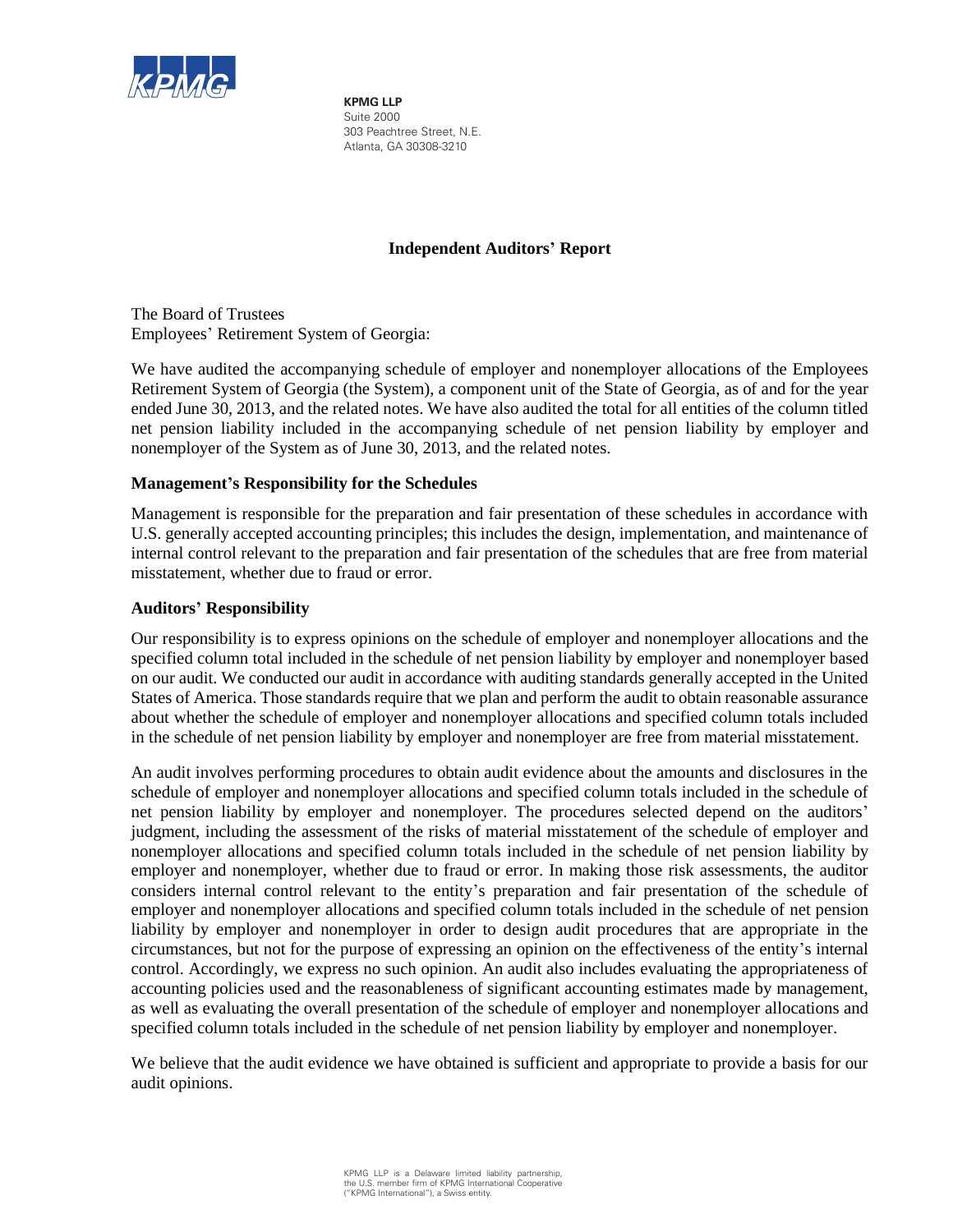

# **Opinions**

In our opinion, the schedules referred to above present fairly, in all material respects, the employer and nonemployer allocations and total net pension liability, for the total for all participating entities of the System for the year ended June 30, 2013, in accordance with U.S. generally accepted accounting principles.

# **Other Matter**

We have audited, in accordance with auditing standards generally accepted in the United States of America, the financial statements of the System as of and for the year ended June 30, 2013, and our report thereon, dated September 30, 2013, expressed an unmodified opinion on those financial statements.

# **Restriction on Use**

Our report is intended solely for the information and use of System management, the Board of Trustees, the System employers, nonemployer contributing entities, and their auditors and is not intended to be and should not be used by anyone other than these specified parties.

KPMG LLP

Atlanta, Georgia June 26, 2015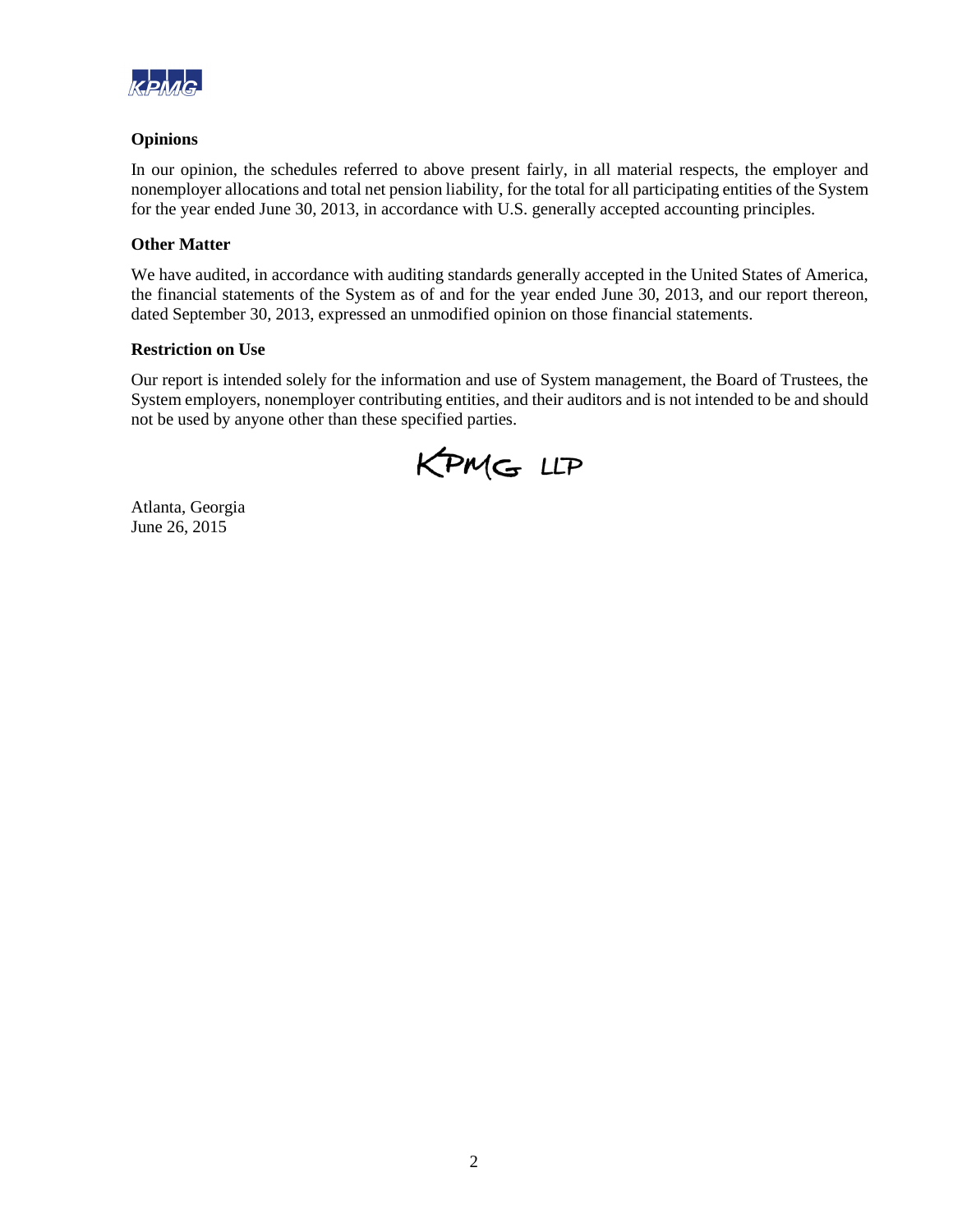|                              |                                                                                 | 2013             |            |
|------------------------------|---------------------------------------------------------------------------------|------------------|------------|
| Employer                     |                                                                                 | Actual           | Employer   |
| Category                     |                                                                                 | Employer         | Allocation |
| <u>Code</u>                  | Employer                                                                        | Contributions    | Percentage |
|                              |                                                                                 |                  |            |
| <b>AUTH</b>                  | Georgia Regional Transportation Authority                                       | \$<br>364,255.22 | 0.105325%  |
| <b>AUTH</b>                  | Jekyll Island State Park Authority                                              | 653,493.86       | 0.188959%  |
| <b>AUTH</b>                  | Lake Lanier Island Development Authority                                        | 24,343.47        | 0.007039%  |
| <b>AUTH</b>                  | Georgia Agricultural Exposition Authority                                       | 306,128.65       | 0.088518%  |
| <b>AUTH</b>                  | Georgia Environmental Finance Authority                                         | 424,095.23       | 0.122628%  |
| <b>AUTH</b>                  | <b>Agricultural Commodity Commission-Peanuts</b>                                | 50,233.58        | 0.014525%  |
| <b>AUTH</b>                  | Georgia Superior Court Clerks Coop                                              | 117,802.60       | 0.034063%  |
| <b>AUTH</b>                  | Georgia Federal-State Inspection                                                | 601,997.14       | 0.174069%  |
| <b>AUTH</b>                  | Georgia Lottery Corporation                                                     | 78,018.24        | 0.022559%  |
| <b>AUTH</b>                  | Oconee River Greenway Authority                                                 | 7,323.60         | 0.002118%  |
| <b>CHAR</b>                  | <b>Mountain Education Center Inc.</b>                                           | 11,009.24        | 0.003183%  |
| <b>CSBS</b>                  | Lookout Mountain Community Service Board                                        | 151,597.52       | 0.043835%  |
| <b>CSBS</b>                  | Highland Rivers Center Community Service Board                                  | 198,006.88       | 0.057254%  |
| <b>CSBS</b>                  | Georgia Mountains Avita Community Partners                                      | 79,574.86        | 0.023009%  |
| <b>CSBS</b>                  | Cobb County Community Service                                                   | 160,715.62       | 0.046471%  |
| <b>CSBS</b>                  | Douglas Community Service Board                                                 | 8,734.11         | 0.002525%  |
| <b>CSBS</b>                  | Dekalb Community Service Board                                                  | 173,337.54       | 0.050121%  |
|                              |                                                                                 |                  |            |
| <b>CSBS</b>                  | View Point Health                                                               | 138,347.91       | 0.040004%  |
| <b>CSBS</b>                  | Clayton Community M.H., Substa                                                  | 84,098.70        | 0.024317%  |
| <b>CSBS</b>                  | Advantage Behavioral Health Systems                                             | 128,483.22       | 0.037151%  |
| CSBS                         | Pathways Center Community Service Board                                         | 114,283.78       | 0.033045%  |
| <b>CSBS</b>                  | Mcintosh Trail MH, MR and SA C                                                  | 145,806.81       | 0.042160%  |
| <b>CSBS</b>                  | River Edge Behavioral Health Center                                             | 205,791.50       | 0.059505%  |
| <b>CSBS</b>                  | <b>Phoenix Center</b>                                                           | 80,616.83        | 0.023311%  |
| <b>CSBS</b>                  | Oconee Community Service Board                                                  | 74,533.70        | 0.021552%  |
| <b>CSBS</b>                  | East Central Georgia Community Service Board Serenity Behavioral Health Systems | 150,173.94       | 0.043423%  |
| <b>CSBS</b>                  | Ogeechee MH, MR and SA Community                                                | 150,926.11       | 0.043641%  |
| <b>CSBS</b>                  | New Horizons                                                                    | 155,760.16       | 0.045038%  |
| <b>CSBS</b>                  | Middle Flint Community Service Board                                            | 114,243.20       | 0.033034%  |
| <b>CSBS</b>                  | CSB of Middle Georgia                                                           | 184,876.91       | 0.053458%  |
| <b>CSBS</b>                  | Albany Area Community Service Board                                             | 57,753.53        | 0.016700%  |
| <b>CSBS</b>                  | The Georgia Pines Community Service Board                                       | 183,851.52       | 0.053161%  |
| <b>CSBS</b>                  | South Georgia Community Service Board                                           | 102,454.91       | 0.029625%  |
| <b>CSBS</b>                  | Pineland Area MH, MR and SA Center                                              | 84,922.96        | 0.024556%  |
| <b>CSBS</b>                  | Satilla Community Service Board                                                 | 137,320.30       | 0.039707%  |
| <b>CSBS</b>                  | Gateway Behavior Health Services Community Service Board                        | 92,663.25        | 0.026794%  |
| <b>DFAC</b>                  | <b>Appling County DFACS</b>                                                     | 55,364.91        | 0.016009%  |
| <b>DFAC</b>                  | <b>Atkinson County DFACS</b>                                                    | 21,443.40        | 0.006200%  |
| <b>DFAC</b>                  | <b>Bacon County DFACS</b>                                                       | 27,270.02        | 0.007885%  |
| <b>DFAC</b>                  | <b>Baker County DFACS</b>                                                       | 8,893.59         | 0.002572%  |
| <b>DFAC</b>                  | <b>Baldwin County DFACS</b>                                                     | 138,436.37       | 0.040029%  |
| <b>DFAC</b>                  | <b>Banks County DFACS</b>                                                       | 52,683.29        | 0.015234%  |
| DFAC                         | <b>Barrow County DFACS</b>                                                      | 153,562.83       | 0.044403%  |
| DFAC                         | <b>Bartow County DFACS</b>                                                      | 188,186.09       |            |
|                              | Ben Hill County DFACS                                                           |                  | 0.054414%  |
| DFAC                         |                                                                                 | 52,374.50        | 0.015144%  |
| <b>DFAC</b>                  | <b>Berrien County DFACS</b>                                                     | 82,187.30        | 0.023765%  |
| <b>DFAC</b>                  | <b>Bibb County DFACS</b>                                                        | 815,695.00       | 0.235860%  |
| DFAC                         | <b>Bleckley County DFACS</b>                                                    | 33,279.32        | 0.009623%  |
| DFAC                         | <b>Brantley County DFACS</b>                                                    | 60,404.99        | 0.017466%  |
| <b>DFAC</b>                  | <b>Brooks County DFACS</b>                                                      | 64,561.69        | 0.018668%  |
| <b>DFAC</b>                  | <b>Bryan County DFACS</b>                                                       | 40,808.28        | 0.011800%  |
| <b>DFAC</b>                  | <b>Bulloch County DFACS</b>                                                     | 125,051.07       | 0.036159%  |
| $\ensuremath{\mathsf{DFAC}}$ | <b>Burke County DFACS</b>                                                       | 69,603.85        | 0.020126%  |
| <b>DFAC</b>                  | <b>Butts County DFACS</b>                                                       | 49,059.43        | 0.014186%  |
| <b>DFAC</b>                  | Calhoun County DFACS                                                            | 24,211.99        | 0.007001%  |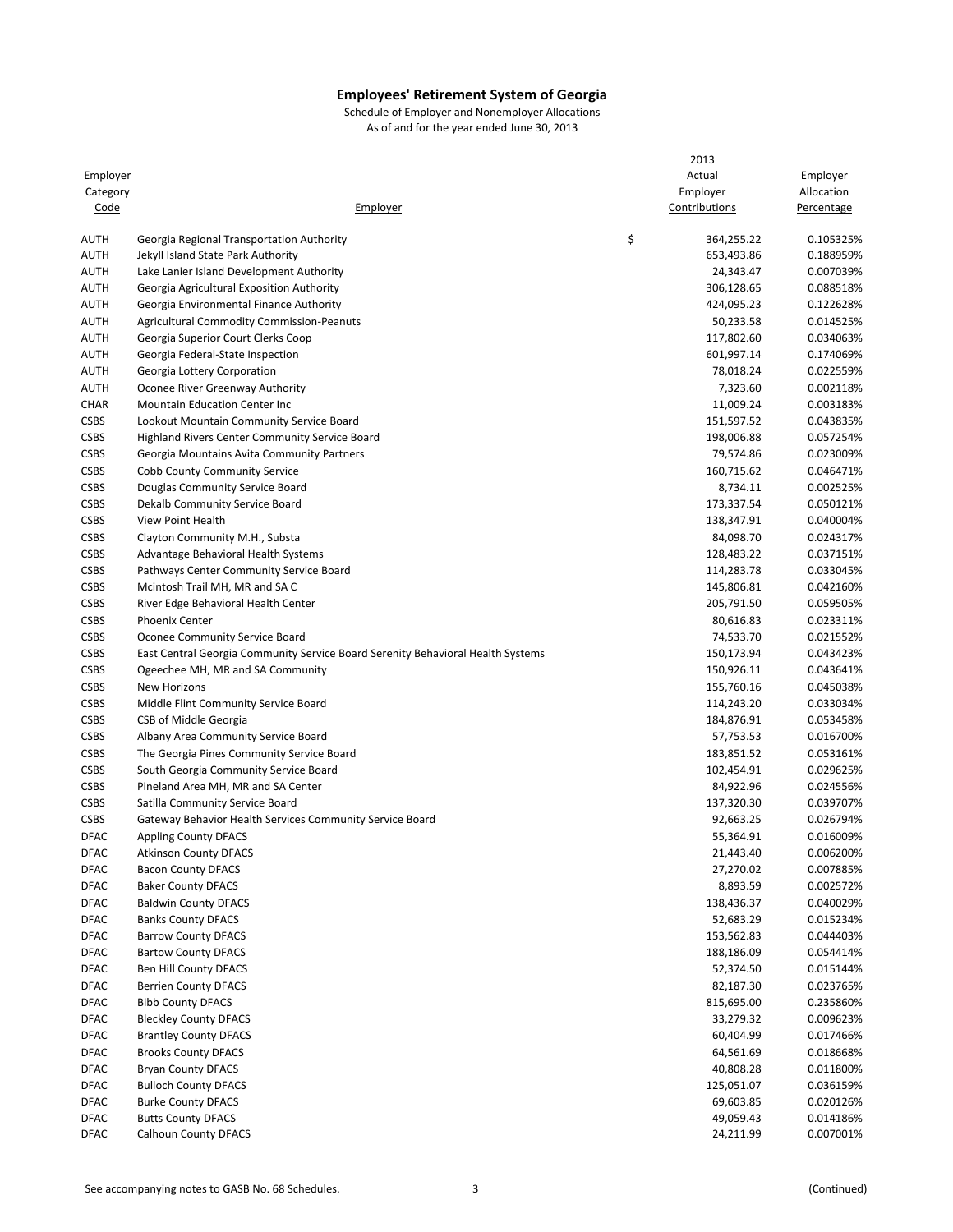|             |                               |          | 2013            |            |
|-------------|-------------------------------|----------|-----------------|------------|
| Employer    |                               |          | Actual          | Employer   |
| Category    |                               |          | Employer        | Allocation |
| Code        |                               | Employer | Contributions   | Percentage |
| <b>DFAC</b> | <b>Camden County DFACS</b>    |          | \$<br>94,521.03 | 0.027331%  |
| <b>DFAC</b> | <b>Candler County DFACS</b>   |          | 52,880.26       | 0.015290%  |
| <b>DFAC</b> | <b>Carroll County DFACS</b>   |          | 240,051.73      | 0.069412%  |
| <b>DFAC</b> | Catoosa County DFACS          |          | 129,730.15      | 0.037512%  |
| <b>DFAC</b> | <b>Charlton County DFACS</b>  |          | 51,074.91       | 0.014768%  |
| <b>DFAC</b> | Chatham County DFACS          |          | 650,269.34      | 0.188027%  |
| <b>DFAC</b> | Chattahoochee County DFACS    |          | 17,771.99       | 0.005139%  |
|             |                               |          |                 |            |
| <b>DFAC</b> | Chattooga County DFACS        |          | 97,118.30       | 0.028082%  |
| <b>DFAC</b> | <b>Cherokee County DFACS</b>  |          | 283,102.79      | 0.081860%  |
| <b>DFAC</b> | <b>Clarke County DFACS</b>    |          | 500,447.84      | 0.144706%  |
| <b>DFAC</b> | Clay County DFACS             |          | 26,580.60       | 0.007686%  |
| <b>DFAC</b> | <b>Clayton County DFACS</b>   |          | 955,914.96      | 0.276405%  |
| <b>DFAC</b> | <b>Clinch County DFACS</b>    |          | 35,350.30       | 0.010222%  |
| <b>DFAC</b> | Cobb County DFACS             |          | 959,554.40      | 0.277458%  |
| <b>DFAC</b> | Coffee County DFACS           |          | 279,792.47      | 0.080903%  |
| <b>DFAC</b> | <b>Colquitt County DFACS</b>  |          | 139,996.67      | 0.040480%  |
| <b>DFAC</b> | Columbia County DFACS         |          | 257,268.40      | 0.074390%  |
| <b>DFAC</b> | Cook County DFACS             |          | 57,854.01       | 0.016729%  |
| <b>DFAC</b> | Coweta County DFACS           |          | 201,217.92      | 0.058183%  |
| <b>DFAC</b> | Crawford County DFACS         |          | 65,244.89       | 0.018866%  |
| <b>DFAC</b> | <b>Crisp County DFACS</b>     |          | 107,595.94      | 0.031112%  |
| <b>DFAC</b> | Dade County DFACS             |          | 46,871.98       | 0.013553%  |
| <b>DFAC</b> | Dawson County DFACS           |          | 38,873.50       | 0.011240%  |
| <b>DFAC</b> | Decatur County DFACS          |          | 125,693.32      | 0.036345%  |
|             |                               |          |                 |            |
| <b>DFAC</b> | Dekalb County DFACS           |          | 2,133,845.24    | 0.617007%  |
| <b>DFAC</b> | Dodge County DFACS            |          | 44,267.82       | 0.012800%  |
| <b>DFAC</b> | Dooly County DFACS            |          | 30,897.72       | 0.008934%  |
| <b>DFAC</b> | Dougherty County DFACS        |          | 963,827.70      | 0.278693%  |
| <b>DFAC</b> | Douglas County DFACS          |          | 335,086.87      | 0.096891%  |
| <b>DFAC</b> | <b>Early County DFACS</b>     |          | 248,502.41      | 0.071855%  |
| <b>DFAC</b> | <b>Echols County DFACS</b>    |          | 14,963.93       | 0.004327%  |
| <b>DFAC</b> | <b>Effingham County DFACS</b> |          | 95,817.78       | 0.027706%  |
| <b>DFAC</b> | <b>Elbert County DFACS</b>    |          | 72,195.83       | 0.020876%  |
| <b>DFAC</b> | <b>Emanuel County DFACS</b>   |          | 48,494.00       | 0.014022%  |
| <b>DFAC</b> | <b>Evans County DFACS</b>     |          | 36,256.74       | 0.010484%  |
| <b>DFAC</b> | <b>Fannin County DFACS</b>    |          | 58,490.81       | 0.016913%  |
| <b>DFAC</b> | <b>Fayette County DFACS</b>   |          | 100,186.46      | 0.028969%  |
| <b>DFAC</b> | <b>Floyd County DFACS</b>     |          | 555,725.22      | 0.160689%  |
| <b>DFAC</b> | Forsyth County DFACS          |          | 127,532.47      | 0.036876%  |
| <b>DFAC</b> | <b>Franklin County DFACS</b>  |          | 83,358.14       | 0.024103%  |
| <b>DFAC</b> | <b>Fulton County</b>          |          | 3,664,092.95    | 1.059482%  |
| <b>DFAC</b> | <b>Gilmer County DFACS</b>    |          | 82,285.61       | 0.023793%  |
| <b>DFAC</b> | <b>Glascock County DFACS</b>  |          | 17,429.88       | 0.005040%  |
| <b>DFAC</b> | <b>Glynn County DFACS</b>     |          | 325,564.39      | 0.094138%  |
| <b>DFAC</b> | Gordon County DFACS           |          |                 |            |
|             |                               |          | 161,958.64      | 0.046831%  |
| <b>DFAC</b> | <b>Grady County DFACS</b>     |          | 74,944.68       | 0.021670%  |
| <b>DFAC</b> | <b>Greene County DFACS</b>    |          | 55,150.26       | 0.015947%  |
| <b>DFAC</b> | <b>Gwinnett County DFACS</b>  |          | 1,166,999.89    | 0.337441%  |
| <b>DFAC</b> | Habersham County DFACS        |          | 84,425.89       | 0.024412%  |
| <b>DFAC</b> | <b>Hall County DFACS</b>      |          | 441,851.80      | 0.127763%  |
| <b>DFAC</b> | Hancock County DFACS          |          | 18,434.10       | 0.005330%  |
| <b>DFAC</b> | <b>Haralson County DFACS</b>  |          | 75,788.79       | 0.021915%  |
| DFAC        | <b>Harris County DFACS</b>    |          | 66,971.11       | 0.019365%  |
| <b>DFAC</b> | <b>Hart County DFACS</b>      |          | 85,416.10       | 0.024698%  |
| <b>DFAC</b> | <b>Heard County DFACS</b>     |          | 55,302.58       | 0.015991%  |
| <b>DFAC</b> | <b>Henry County DFACS</b>     |          | 361,341.72      | 0.104483%  |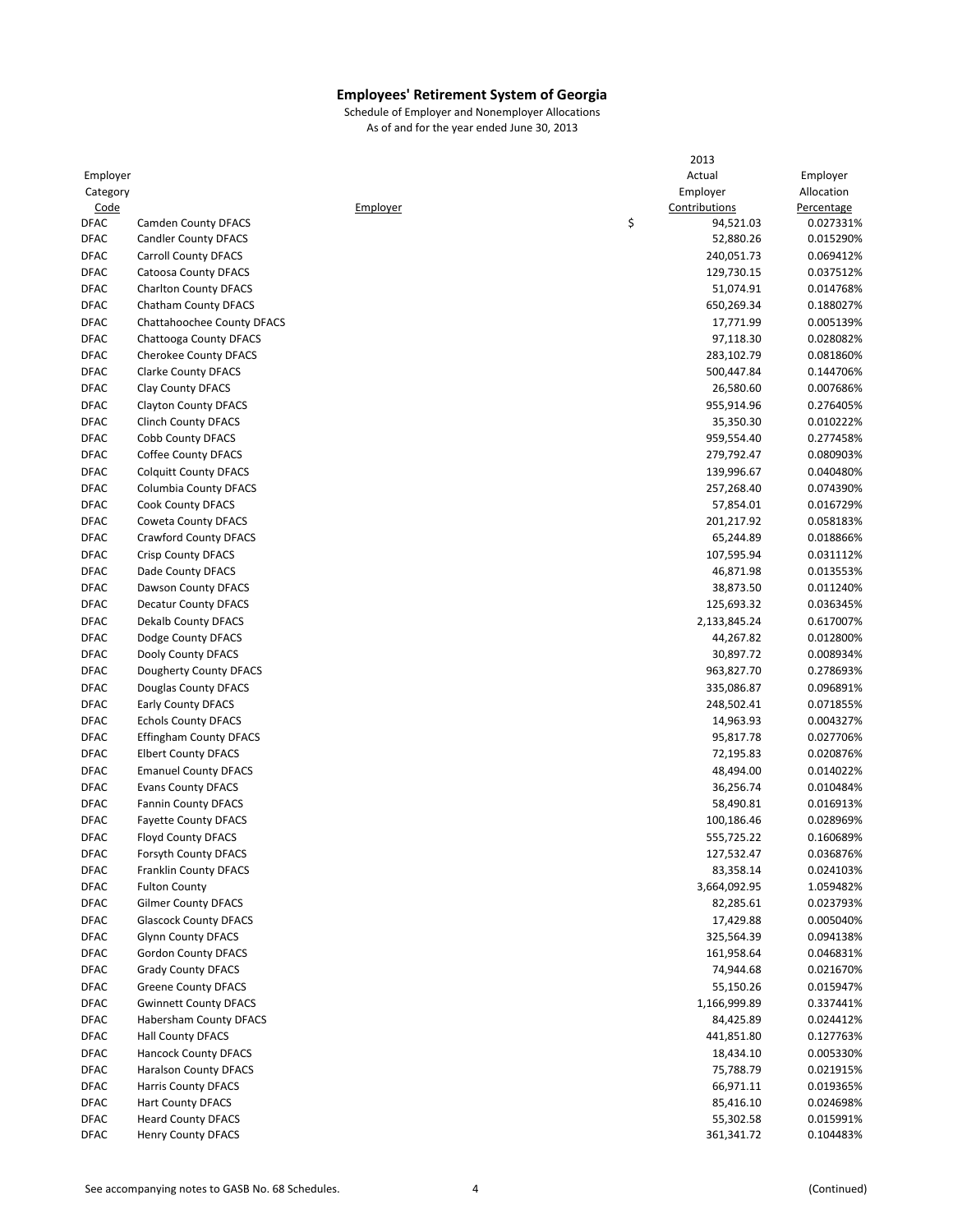|             |                                |          | 2013             |            |
|-------------|--------------------------------|----------|------------------|------------|
| Employer    |                                |          | Actual           | Employer   |
| Category    |                                |          | Employer         | Allocation |
| Code        |                                | Employer | Contributions    | Percentage |
| <b>DFAC</b> | <b>Houston County DFACS</b>    |          | \$<br>277,962.40 | 0.080374%  |
| <b>DFAC</b> | <b>Irwin County DFACS</b>      |          | 46,733.83        | 0.013513%  |
| <b>DFAC</b> | Jackson County DFACS           |          | 124,941.32       | 0.036127%  |
| <b>DFAC</b> | Jasper County DFACS            |          | 30,532.78        | 0.008829%  |
| <b>DFAC</b> | Jeff Davis County DFACS        |          | 50,504.81        | 0.014604%  |
| <b>DFAC</b> | Jefferson County DFACS         |          | 66,572.63        | 0.019250%  |
| <b>DFAC</b> | Jenkins County DFACS           |          | 20,285.16        | 0.005866%  |
| <b>DFAC</b> | Johnson County DFACS           |          | 43,608.02        | 0.012609%  |
| <b>DFAC</b> | Jones County DFACS             |          | 89,676.62        | 0.025930%  |
| <b>DFAC</b> | Lamar County DFACS             |          | 74,383.28        | 0.021508%  |
|             |                                |          |                  |            |
| <b>DFAC</b> | Lanier County DFACS            |          | 54,551.29        | 0.015774%  |
| <b>DFAC</b> | Laurens County DFACS           |          | 399,051.41       | 0.115387%  |
| <b>DFAC</b> | Lee County DFACS               |          | 32,077.99        | 0.009275%  |
| <b>DFAC</b> | Liberty County DFACS           |          | 148,939.20       | 0.043066%  |
| <b>DFAC</b> | <b>Lincoln County DFACS</b>    |          | 8,699.16         | 0.002515%  |
| <b>DFAC</b> | Long County DFACS              |          | 22,226.07        | 0.006427%  |
| <b>DFAC</b> | Lowndes County DFACS           |          | 331,661.34       | 0.095901%  |
| <b>DFAC</b> | <b>Lumpkin County DFACS</b>    |          | 49,983.21        | 0.014453%  |
| <b>DFAC</b> | <b>Macon County DFACS</b>      |          | 69,632.16        | 0.020134%  |
| <b>DFAC</b> | <b>Madison County DFACS</b>    |          | 86,173.02        | 0.024917%  |
| <b>DFAC</b> | <b>Marion County DFACS</b>     |          | 42,057.51        | 0.012161%  |
| <b>DFAC</b> | Mcduffie County DFACS          |          | 100,458.98       | 0.029048%  |
| <b>DFAC</b> | <b>Mcintosh County DFACS</b>   |          | 16,197.84        | 0.004684%  |
| <b>DFAC</b> | Meriwether County DFACS        |          | 99,519.97        | 0.028776%  |
| <b>DFAC</b> | <b>Miller County DFACS</b>     |          | 16,711.09        | 0.004832%  |
| <b>DFAC</b> | Mitchell County DFACS          |          | 92,685.13        | 0.026800%  |
| <b>DFAC</b> | <b>Monroe County DFACS</b>     |          | 73,359.37        | 0.021212%  |
| <b>DFAC</b> | Montgomery County DFACS        |          | 43,821.17        | 0.012671%  |
| <b>DFAC</b> | <b>Morgan County DFACS</b>     |          | 63,137.61        | 0.018256%  |
| <b>DFAC</b> | <b>Murray County DFACS</b>     |          | 125,732.95       | 0.036356%  |
|             |                                |          |                  |            |
| <b>DFAC</b> | Muscogee County DFACS          |          | 512,500.59       | 0.148191%  |
| <b>DFAC</b> | Newton County DFACS            |          | 244,932.23       | 0.070823%  |
| <b>DFAC</b> | <b>Oconee County DFACS</b>     |          | 60,611.67        | 0.017526%  |
| <b>DFAC</b> | <b>Oglethorpe County DFACS</b> |          | 34,184.64        | 0.009885%  |
| <b>DFAC</b> | <b>Paulding County DFACS</b>   |          | 216,775.22       | 0.062681%  |
| <b>DFAC</b> | Peach County DFACS             |          | 76,465.81        | 0.022110%  |
| <b>DFAC</b> | <b>Pickens County DFACS</b>    |          | 84,067.72        | 0.024308%  |
| <b>DFAC</b> | <b>Pierce County DFACS</b>     |          | 48,290.91        | 0.013963%  |
| <b>DFAC</b> | Pike County DFACS              |          | 45,115.87        | 0.013045%  |
| <b>DFAC</b> | Polk County DFACS              |          | 163,479.43       | 0.047270%  |
| DFAC        | Pulaski County DFACS           |          | 32,196.39        | 0.009310%  |
| <b>DFAC</b> | <b>Putnam County DFACS</b>     |          | 234,283.13       | 0.067744%  |
| <b>DFAC</b> | <b>Quitman County DFACS</b>    |          | 8,944.59         | 0.002586%  |
| <b>DFAC</b> | Rabun County DFACS             |          | 66,026.85        | 0.019092%  |
| <b>DFAC</b> | Randolph County DFACS          |          | 34,231.92        | 0.009898%  |
| DFAC        | <b>Richmond County DFACS</b>   |          | 572,493.90       | 0.165538%  |
| DFAC        | Rockdale County DFACS          |          | 157,925.23       | 0.045664%  |
| DFAC        | <b>Schley County DFACS</b>     |          | 11,172.44        | 0.003231%  |
| DFAC        | <b>Screven County DFACS</b>    |          | 49,653.00        | 0.014357%  |
| <b>DFAC</b> | Seminole County DFACS          |          | 50,758.59        | 0.014677%  |
| DFAC        | <b>Spalding County DFACS</b>   |          | 377,249.66       | 0.109083%  |
| <b>DFAC</b> | <b>Stephens County DFACS</b>   |          | 93,478.14        | 0.027029%  |
| DFAC        | <b>Stewart County DFACS</b>    |          | 19,012.74        | 0.005498%  |
|             | <b>Sumter County DFACS</b>     |          | 407,950.81       |            |
| DFAC        |                                |          |                  | 0.117960%  |
| <b>DFAC</b> | <b>Talbot County DFACS</b>     |          | 28,269.87        | 0.008174%  |
| <b>DFAC</b> | <b>Taliaferro County DFACS</b> |          | 9,293.37         | 0.002687%  |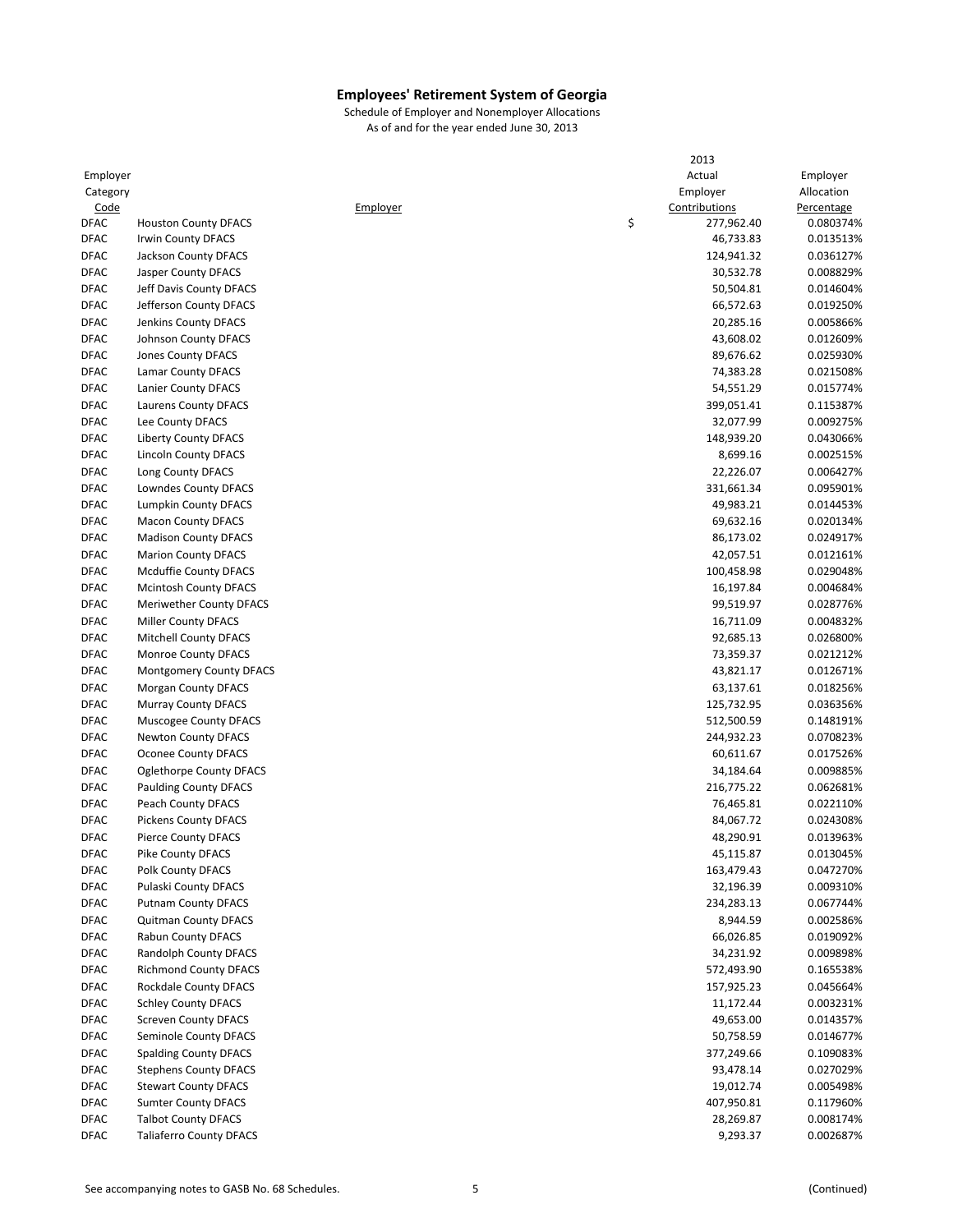|             |                                          |          | 2013            |            |
|-------------|------------------------------------------|----------|-----------------|------------|
| Employer    |                                          |          | Actual          | Employer   |
| Category    |                                          |          | Employer        | Allocation |
| Code        |                                          | Employer | Contributions   | Percentage |
| <b>DFAC</b> | <b>Tattnall County DFACS</b>             |          | \$<br>57,786.61 | 0.016709%  |
| <b>DFAC</b> | <b>Taylor County DFACS</b>               |          | 29,075.70       | 0.008407%  |
| <b>DFAC</b> | <b>Telfair County DFACS</b>              |          | 47,321.25       | 0.013683%  |
| <b>DFAC</b> | <b>Terrell County DFACS</b>              |          | 48,278.97       | 0.013960%  |
| <b>DFAC</b> | <b>Thomas County DFACS</b>               |          | 141,817.56      | 0.041007%  |
| <b>DFAC</b> | <b>Tift County DFACS</b>                 |          | 197,445.37      | 0.057092%  |
| <b>DFAC</b> | <b>Toombs County DFACS</b>               |          | 115,437.60      | 0.033379%  |
| <b>DFAC</b> | <b>Towns County DFACS</b>                |          | 22,717.82       | 0.006569%  |
| <b>DFAC</b> |                                          |          | 24,947.52       | 0.007214%  |
|             | <b>Treutlen County DFACS</b>             |          |                 |            |
| <b>DFAC</b> | <b>Troup County DFACS</b>                |          | 187,760.68      | 0.054291%  |
| <b>DFAC</b> | <b>Turner County DFACS</b>               |          | 21,942.74       | 0.006345%  |
| <b>DFAC</b> | <b>Twiggs County DFACS</b>               |          | 48,339.07       | 0.013977%  |
| <b>DFAC</b> | <b>Union County DFACS</b>                |          | 48,985.47       | 0.014164%  |
| <b>DFAC</b> | <b>Upson County DFACS</b>                |          | 117,481.52      | 0.033970%  |
| <b>DFAC</b> | <b>Walker County DFACS</b>               |          | 128,152.54      | 0.037056%  |
| <b>DFAC</b> | <b>Walton County DFACS</b>               |          | 200,006.12      | 0.057832%  |
| <b>DFAC</b> | <b>Ware County DFACS</b>                 |          | 133,273.42      | 0.038536%  |
| <b>DFAC</b> | <b>Warren County DFACS</b>               |          | 12,904.20       | 0.003731%  |
| <b>DFAC</b> | <b>Washington County DFACS</b>           |          | 66,340.35       | 0.019182%  |
| <b>DFAC</b> | <b>Wayne County DFACS</b>                |          | 82,781.05       | 0.023936%  |
| <b>DFAC</b> | <b>Webster County DFACS</b>              |          | 11,449.62       | 0.003311%  |
| <b>DFAC</b> | <b>Wheeler County DFACS</b>              |          | 20,565.04       | 0.005946%  |
| <b>DFAC</b> | <b>White County DFACS</b>                |          | 67,538.94       | 0.019529%  |
| <b>DFAC</b> | <b>Whitfield County DFACS</b>            |          | 526,243.49      | 0.152165%  |
| <b>DFAC</b> | <b>Wilcox County DFACS</b>               |          | 30,392.23       | 0.008788%  |
| <b>DFAC</b> | <b>Wilkes County DFACS</b>               |          | 27,461.16       | 0.007940%  |
| <b>DFAC</b> | <b>Wilkinson County DFACS</b>            |          | 25,320.96       | 0.007322%  |
| <b>DFAC</b> | Worth County DFACS                       |          | 96,136.71       | 0.027798%  |
| <b>HLTH</b> |                                          |          |                 |            |
|             | Appling County Health Department         |          | 44,649.92       | 0.012911%  |
| <b>HLTH</b> | Atkinson County Health Department        |          | 25,653.12       | 0.007418%  |
| <b>HLTH</b> | Bacon County Health Department           |          | 27,267.90       | 0.007885%  |
| <b>HLTH</b> | Baker County Health Department           |          | 22,982.87       | 0.006646%  |
| <b>HLTH</b> | <b>Baldwin County Health Department</b>  |          | 45,895.96       | 0.013271%  |
| <b>HLTH</b> | <b>Banks County Health Department</b>    |          | 24,821.18       | 0.007177%  |
| <b>HLTH</b> | Barrow County Public Health              |          | 69,888.49       | 0.020208%  |
| <b>HLTH</b> | Bartow County Health Department          |          | 124,381.53      | 0.035965%  |
| <b>HLTH</b> | Ben Hill County Health Department        |          | 36,878.29       | 0.010663%  |
| <b>HLTH</b> | Berrien County Health Department         |          | 24,731.10       | 0.007151%  |
| <b>HLTH</b> | <b>Bibb County Health Department</b>     |          | 261,172.71      | 0.075519%  |
| <b>HLTH</b> | <b>Bleckley County Health Department</b> |          | 19,867.45       | 0.005745%  |
| <b>HLTH</b> | <b>Brantley County Health Department</b> |          | 30,022.89       | 0.008681%  |
| <b>HLTH</b> | <b>Brooks County Health Department</b>   |          | 23,767.20       | 0.006872%  |
| <b>HLTH</b> | <b>Bulloch County Physical Health</b>    |          | 96,683.61       | 0.027956%  |
| <b>HLTH</b> | <b>Burke County Health Department</b>    |          | 47,614.68       | 0.013768%  |
| <b>HLTH</b> | <b>Butts County Health Department</b>    |          | 32,105.46       | 0.009283%  |
| <b>HLTH</b> | Calhoun County Health Department         |          | 9,927.06        | 0.002870%  |
| <b>HLTH</b> | Candler County Health Department         |          | 26,936.88       | 0.007789%  |
| <b>HLTH</b> | Carroll County Health Department         |          | 103,746.19      | 0.029998%  |
| HLTH        | Catoosa County Health Department         |          | 108,932.11      | 0.031498%  |
| <b>HLTH</b> | Charlton County Health Department        |          | 39,131.36       | 0.011315%  |
|             |                                          |          |                 |            |
| <b>HLTH</b> | Chattahoochee County Health Department   |          | 3,817.95        | 0.001104%  |
| <b>HLTH</b> | Chattooga County Health Department       |          | 61,256.71       | 0.017713%  |
| <b>HLTH</b> | Cherokee County Health Department        |          | 672,799.20      | 0.194542%  |
| <b>HLTH</b> | Clarke County Health Department          |          | 491,109.97      | 0.142006%  |
| <b>HLTH</b> | Clay County Health Department            |          | 11,159.90       | 0.003227%  |
| <b>HLTH</b> | Clayton County Health Department         |          | 634,216.21      | 0.183385%  |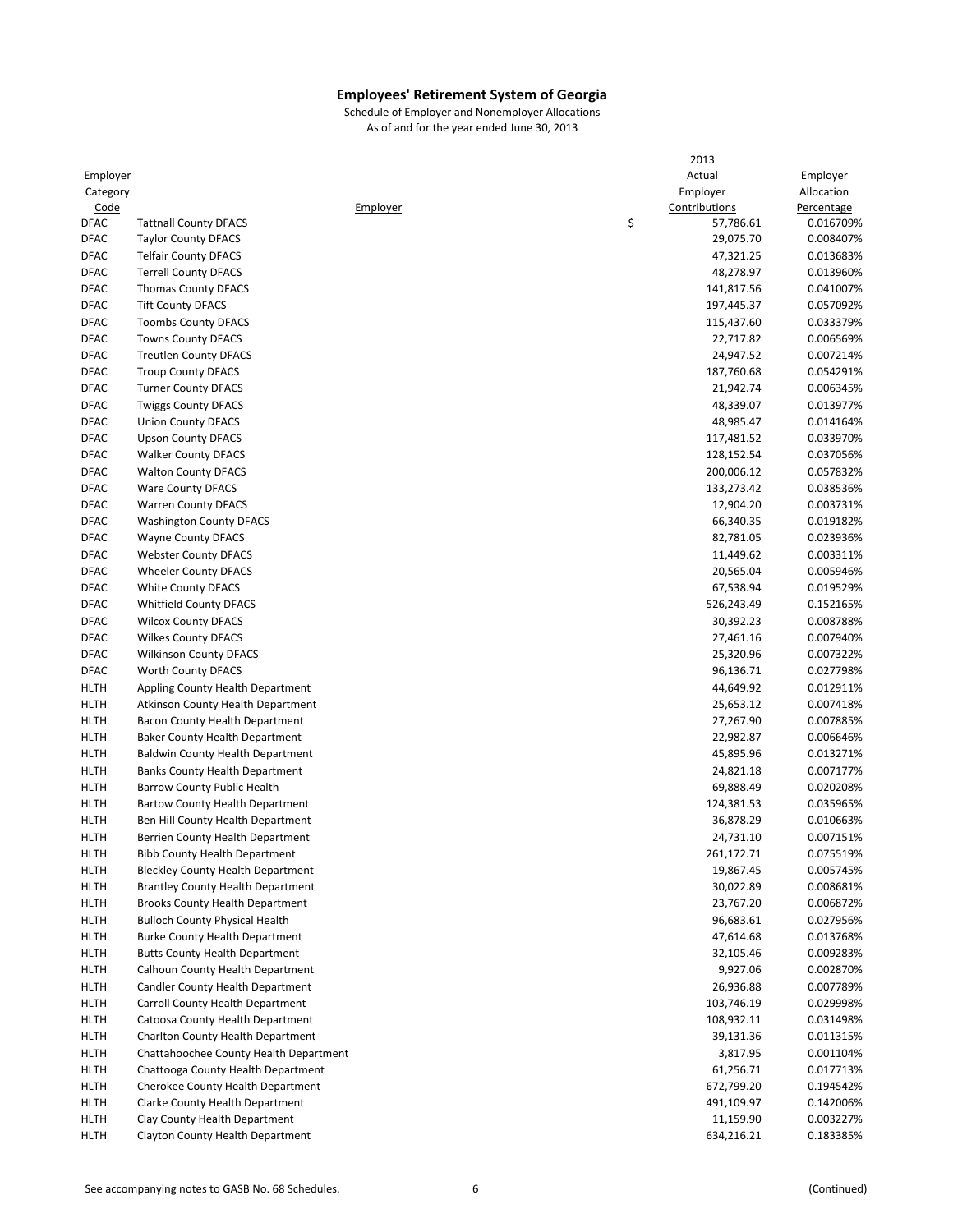|             |                                          |          | 2013            |            |
|-------------|------------------------------------------|----------|-----------------|------------|
| Employer    |                                          |          | Actual          | Employer   |
| Category    |                                          |          | Employer        | Allocation |
| <u>Code</u> |                                          | Employer | Contributions   | Percentage |
| <b>HLTH</b> | Clinch County Health Department          |          | \$<br>22,072.08 | 0.006382%  |
| <b>HLTH</b> |                                          |          |                 | 0.370753%  |
|             | Cobb County Health Department            |          | 1,282,206.92    |            |
| <b>HLTH</b> | Coffee County Health Department          |          | 82,285.59       | 0.023793%  |
| <b>HLTH</b> | Colquitt County Health Department        |          | 116,129.54      | 0.033579%  |
| <b>HLTH</b> | Columbia County Health Department        |          | 88,422.20       | 0.025568%  |
| <b>HLTH</b> | Cook County Health Department            |          | 28,175.37       | 0.008147%  |
| <b>HLTH</b> | Coweta County Health Department          |          | 102,129.90      | 0.029531%  |
| <b>HLTH</b> | Crawford County Health Department        |          | 18,666.00       | 0.005397%  |
| <b>HLTH</b> | Crisp County Health Department           |          | 37,991.53       | 0.010985%  |
| <b>HLTH</b> | Dade County Health Department            |          | 32,689.80       | 0.009452%  |
| <b>HLTH</b> | Dawson County Health Department          |          | 30,305.66       | 0.008763%  |
| <b>HLTH</b> | Decatur County Health Department         |          | 67,847.34       | 0.019618%  |
| <b>HLTH</b> | Dekalb County Health Department          |          | 1,855,197.00    | 0.536435%  |
|             |                                          |          |                 |            |
| <b>HLTH</b> | Dodge County Health Department           |          | 33,012.86       | 0.009546%  |
| <b>HLTH</b> | Dooly County Health Department           |          | 23,004.96       | 0.006652%  |
| <b>HLTH</b> | Dougherty County Health Department       |          | 269,198.56      | 0.077839%  |
| <b>HLTH</b> | Southwest Health District                |          | 524,255.00      | 0.151590%  |
| <b>HLTH</b> | Douglas County Health Department         |          | 87,261.93       | 0.025232%  |
| <b>HLTH</b> | Early County Health Department           |          | 36,051.43       | 0.010424%  |
| <b>HLTH</b> | <b>Echols County Health Department</b>   |          | 14,386.80       | 0.004160%  |
| <b>HLTH</b> | Elbert County Health Department          |          | 36,919.13       | 0.010675%  |
| <b>HLTH</b> | <b>Emanuel County Health Department</b>  |          | 72,507.04       | 0.020966%  |
| <b>HLTH</b> | Evans County Health Department           |          | 16,785.65       | 0.004854%  |
| <b>HLTH</b> | Fannin County Health Department          |          | 41,735.22       | 0.012068%  |
|             |                                          |          |                 |            |
| <b>HLTH</b> | Fayette County Health Department         |          | 87,094.87       | 0.025184%  |
| <b>HLTH</b> | Floyd County Health Department           |          | 815,864.35      | 0.235909%  |
| <b>HLTH</b> | Forsyth County Health Department         |          | 103,593.17      | 0.029954%  |
| <b>HLTH</b> | Franklin County Health Department        |          | 32,343.58       | 0.009352%  |
| <b>HLTH</b> | Gilmer County Health Department          |          | 52,980.98       | 0.015320%  |
| <b>HLTH</b> | <b>Glascock County Health Department</b> |          | 7,874.91        | 0.002277%  |
| <b>HLTH</b> | Glynn County Health Department           |          | 1,650,848.38    | 0.477347%  |
| <b>HLTH</b> | Gordon County Health Department          |          | 92,385.09       | 0.026713%  |
| <b>HLTH</b> | Grady County Health Department           |          | 59,566.87       | 0.017224%  |
| <b>HLTH</b> | Greene County Health Department          |          | 37,488.44       | 0.010840%  |
| <b>HLTH</b> | <b>Gwinnett County Health Department</b> |          | 1,360,276.54    | 0.393327%  |
| <b>HLTH</b> | Habersham County Health Department       |          | 52,447.80       | 0.015165%  |
| HLTH        | Hall County Health Department            |          | 812,758.24      | 0.235011%  |
| <b>HLTH</b> |                                          |          | 30,806.28       | 0.008908%  |
|             | Hancock County Health Department         |          |                 |            |
| <b>HLTH</b> | Haralson County Health Department        |          | 35,607.64       | 0.010296%  |
| HLTH        | Harris County Health Department          |          | 42,284.33       | 0.012227%  |
| HLTH        | Hart County Health Department            |          | 34,346.20       | 0.009931%  |
| <b>HLTH</b> | <b>Heard County Health Department</b>    |          | 19,822.80       | 0.005732%  |
| HLTH        | Henry County Health Department           |          | 135,382.26      | 0.039146%  |
| HLTH        | <b>Houston County Health Department</b>  |          | 669,795.30      | 0.193673%  |
| HLTH        | Irwin County Health Department           |          | 39,968.03       | 0.011557%  |
| HLTH        | Jackson County Health Department         |          | 62,716.92       | 0.018135%  |
| HLTH        | Jasper County Health Department          |          | 21,291.52       | 0.006156%  |
| HLTH        | Jeff Davis County Health Department      |          | 39,084.91       | 0.011302%  |
| HLTH        | Jefferson County Health Department       |          | 42,553.25       | 0.012304%  |
| HLTH        | Jenkins County Health Department         |          | 15,699.75       | 0.004540%  |
| HLTH        | Johnson County Health Department         |          | 15,372.05       | 0.004445%  |
|             |                                          |          |                 |            |
| HLTH        | Jones County Health Department           |          | 28,165.67       | 0.008144%  |
| HLTH        | Lamar County Health Department           |          | 30,845.40       | 0.008919%  |
| HLTH        | Lanier County Health Department          |          | 10,958.47       | 0.003169%  |
| <b>HLTH</b> | Laurens County Health Department         |          | 448,449.02      | 0.129670%  |
| <b>HLTH</b> | Lee County Health Department             |          | 56,561.01       | 0.016355%  |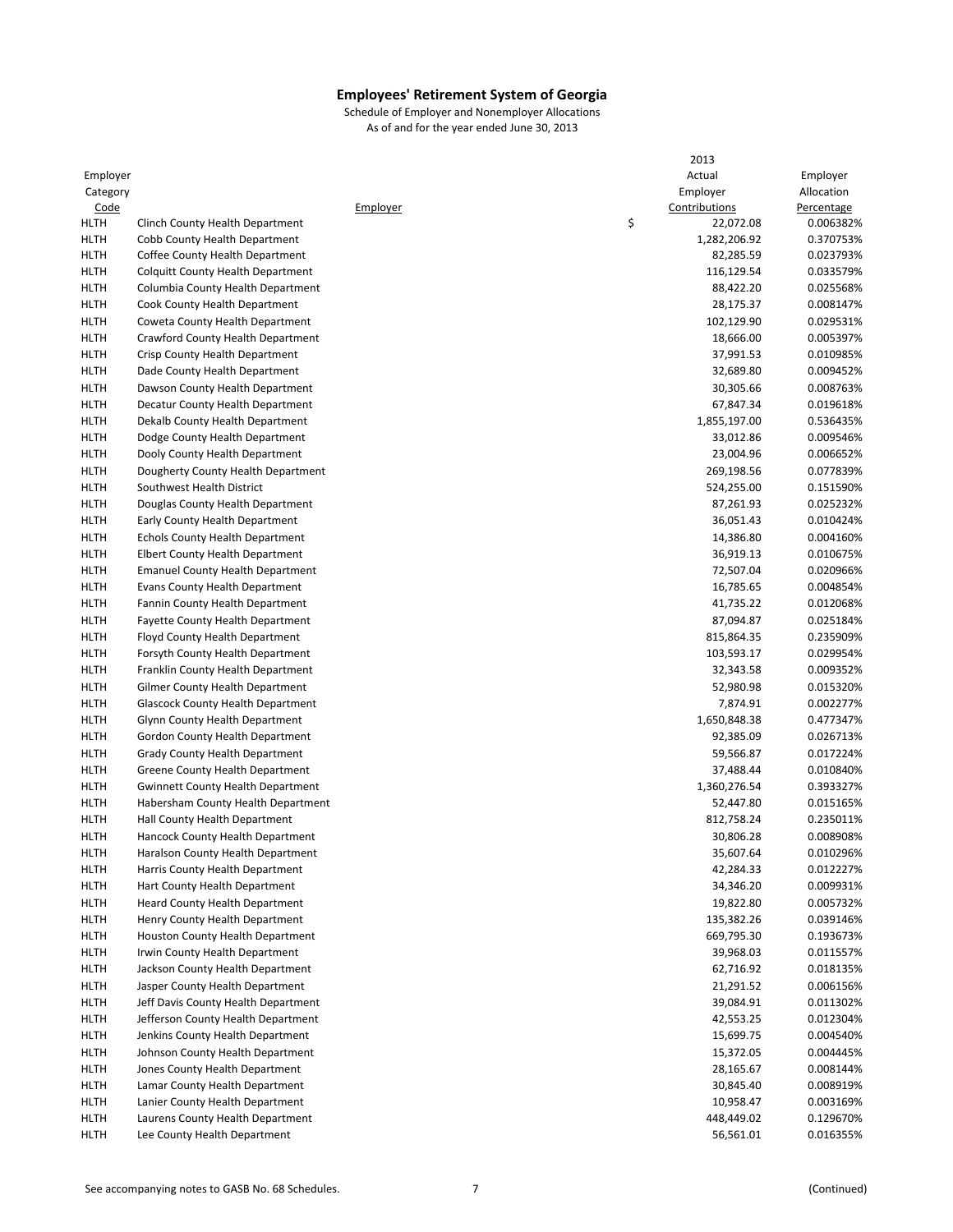|             |                                          |          | 2013            |            |
|-------------|------------------------------------------|----------|-----------------|------------|
| Employer    |                                          |          | Actual          | Employer   |
| Category    |                                          |          | Employer        | Allocation |
| Code        |                                          | Employer | Contributions   | Percentage |
| <b>HLTH</b> | Lincoln County Health Department         |          | \$<br>10,676.93 | 0.003087%  |
| <b>HLTH</b> | Lowndes County Health Department         |          | 678,625.80      | 0.196226%  |
| HLTH        | Lumpkin County Health Department         |          | 45,069.20       | 0.013032%  |
| HLTH        | Macon County Health Department           |          | 18,395.75       | 0.005319%  |
| HLTH        | <b>Madison County Health Department</b>  |          | 51,619.92       | 0.014926%  |
| <b>HLTH</b> | Marion County Health Department          |          | 11,769.12       | 0.003403%  |
| <b>HLTH</b> | Mcduffie County Health Department        |          | 35,047.18       | 0.010134%  |
| <b>HLTH</b> | Meriwether County Health Department      |          | 52,068.43       | 0.015056%  |
| <b>HLTH</b> | Miller County Health Department          |          | 23,743.35       | 0.006865%  |
| <b>HLTH</b> | Mitchell County Health Department        |          | 43,914.39       | 0.012698%  |
| <b>HLTH</b> | Monroe County Health Department          |          | 37,125.19       | 0.010735%  |
| <b>HLTH</b> |                                          |          |                 | 0.005661%  |
|             | Montgomery County Health Department      |          | 19,577.95       |            |
| <b>HLTH</b> | Morgan County Health Department          |          | 40,477.93       | 0.011704%  |
| <b>HLTH</b> | Murray County Health Department          |          | 57,254.04       | 0.016555%  |
| <b>HLTH</b> | Muscogee County Health Department        |          | 883,095.67      | 0.255349%  |
| <b>HLTH</b> | Newton County Health Department          |          | 123,961.64      | 0.035844%  |
| <b>HLTH</b> | Oconee County Health Department          |          | 36,665.48       | 0.010602%  |
| <b>HLTH</b> | Oglethorpe County Health Department      |          | 25,331.78       | 0.007325%  |
| <b>HLTH</b> | Paulding County Health Department        |          | 93,921.38       | 0.027158%  |
| <b>HLTH</b> | Peach County Health Department           |          | 33,704.85       | 0.009746%  |
| <b>HLTH</b> | Pickens County Health Department         |          | 36,518.88       | 0.010560%  |
| <b>HLTH</b> | Pierce County Health Department          |          | 64,604.27       | 0.018680%  |
| HLTH        | Pike County Health Department            |          | 23,129.76       | 0.006688%  |
| <b>HLTH</b> | Polk County Health Department            |          | 69,003.35       | 0.019952%  |
| <b>HLTH</b> | Pulaski County Health Department         |          | 17,453.72       | 0.005047%  |
| <b>HLTH</b> | Putnam County Health Department          |          | 44,758.64       | 0.012942%  |
| <b>HLTH</b> | Rabun County Health Department           |          | 47,091.87       | 0.013617%  |
| <b>HLTH</b> | Randolph County Health Department        |          | 14,274.94       | 0.004128%  |
| <b>HLTH</b> | <b>Richmond County Health Department</b> |          | 687,489.47      | 0.198789%  |
| HLTH        | Rockdale County Health Department        |          | 114,327.07      | 0.033058%  |
| <b>HLTH</b> | Schley County Health Department          |          | 9,502.56        | 0.002748%  |
| <b>HLTH</b> | Screven County Health Department         |          | 31,916.96       | 0.009229%  |
| <b>HLTH</b> | Seminole County Health Department        |          | 37,577.87       | 0.010866%  |
| <b>HLTH</b> | Spalding County Health Department        |          | 81,966.54       | 0.023701%  |
| <b>HLTH</b> | Stephens County Health Department        |          | 36,700.95       | 0.010612%  |
| <b>HLTH</b> | Stewart County Health Department         |          | 11,314.24       | 0.003272%  |
| <b>HLTH</b> | Sumter County Health Department          |          | 69,136.64       | 0.019991%  |
| <b>HLTH</b> | <b>Talbot County Health Department</b>   |          | 11,582.64       | 0.003349%  |
| HLTH        | Taliaferro County Health Department      |          | 7,973.24        | 0.002305%  |
| HLTH        | <b>Tattnall County Health Department</b> |          | 42,982.59       | 0.012429%  |
| <b>HLTH</b> | <b>Taylor County Health Department</b>   |          | 26,904.96       | 0.007780%  |
| HLTH        | <b>Telfair County Health Department</b>  |          | 27,739.56       | 0.008021%  |
|             |                                          |          |                 |            |
| HLTH        | <b>Terrell County Health Department</b>  |          | 20,491.79       | 0.005925%  |
| HLTH        | Thomas County Health Department          |          | 144,068.95      | 0.041658%  |
| <b>HLTH</b> | <b>Tift County Health Department</b>     |          | 77,809.53       | 0.022499%  |
| HLTH        | <b>Toombs County Health Department</b>   |          | 55,582.01       | 0.016072%  |
| <b>HLTH</b> | Towns County Health Department           |          | 43,759.92       | 0.012653%  |
| HLTH        | Treutlen County Health Department        |          | 16,778.68       | 0.004852%  |
| HLTH        | Troup County Health Department           |          | 641,977.15      | 0.185629%  |
| HLTH        | Turner County Health Department          |          | 15,449.14       | 0.004467%  |
| <b>HLTH</b> | <b>Twiggs County Health Department</b>   |          | 19,325.76       | 0.005588%  |
| HLTH        | Union County Health Department           |          | 33,147.72       | 0.009585%  |
| HLTH        | Upson County Health Department           |          | 71,897.74       | 0.020789%  |
| <b>HLTH</b> | <b>Walker County Health Department</b>   |          | 100,887.82      | 0.029172%  |
| HLTH        | Walton County Health Department          |          | 110,197.00      | 0.031864%  |
| HLTH        | Ware County Health Department            |          | 755,708.43      | 0.218515%  |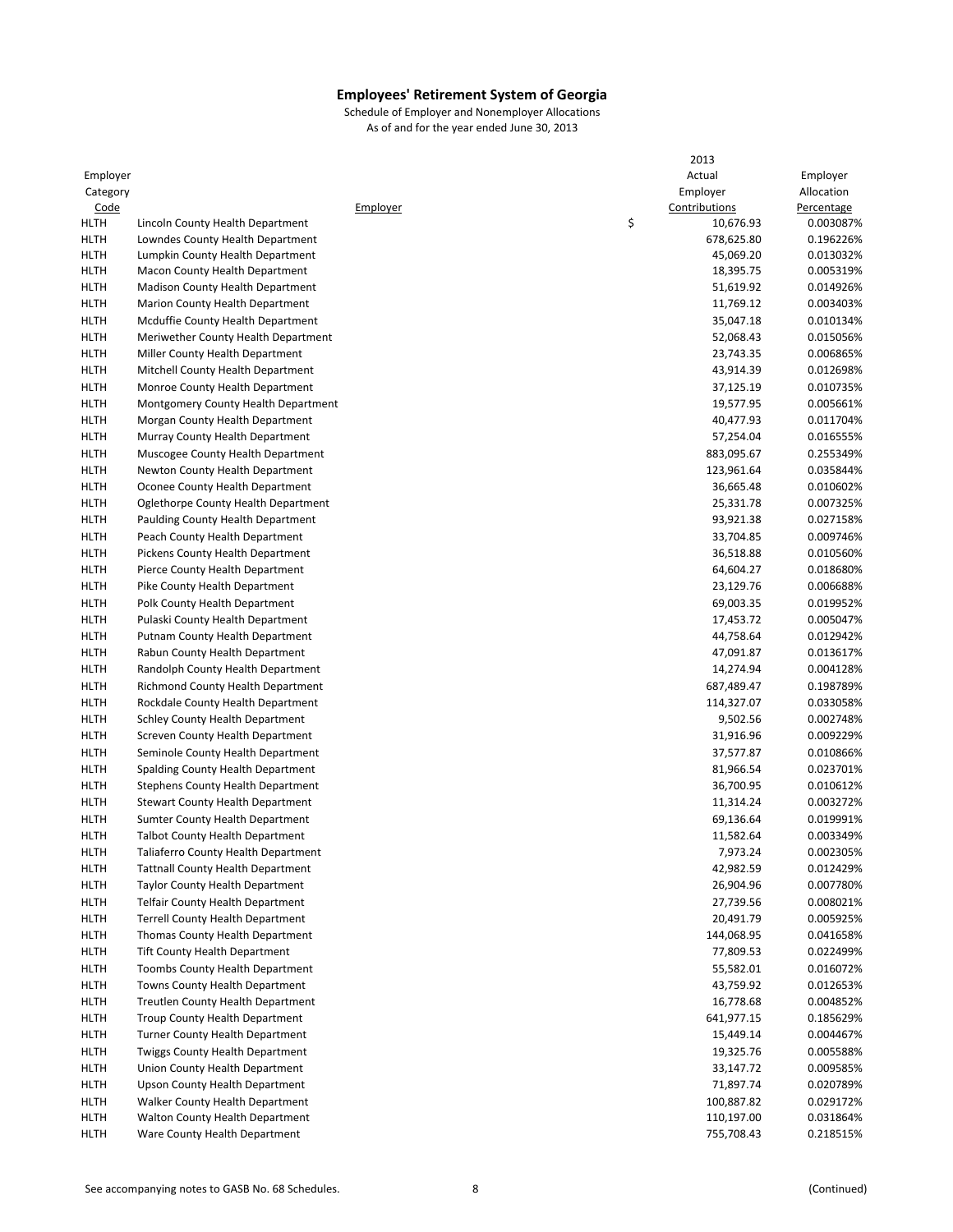| Employer<br>Actual<br>Employer<br>Employer<br>Allocation<br>Category<br>Contributions<br><u>Code</u><br>Employer<br>Percentage<br>\$<br>7,926.16<br>HLTH<br>Warren County Health Department<br>0.002292%<br>Washington County Health Department<br>35,181.42<br>0.010173%<br>HLTH<br>Wayne County Health Department<br>48,157.97<br>0.013925%<br>HLTH<br><b>HLTH</b><br>7,427.28<br>0.002148%<br>Webster County Health Department<br>HLTH<br>20,244.60<br>0.005854%<br>Wheeler County Health Department<br><b>HLTH</b><br>36,088.69<br>0.010435%<br>White County Health Department<br><b>HLTH</b><br>306,951.96<br>0.088756%<br>Whitfield County Health Department<br>0.003742%<br>HLTH<br><b>Wilcox County Health Department</b><br>12,941.80<br>23,749.96<br>0.006867%<br>HLTH<br><b>Wilkes County Health Department</b><br><b>HLTH</b><br>Wilkinson County Health Department<br>26,576.40<br>0.007685%<br><b>HLTH</b><br>Worth County Health Department<br>42,071.59<br>0.012165%<br><b>MRCS</b><br>Woodright Industries<br>77,863.68<br>0.022514%<br><b>MRCS</b><br>Jessamine Place<br>76,074.10<br>0.021997%<br>0.018930%<br><b>MRCS</b><br><b>Carroll County MR Services</b><br>65,465.63<br><b>MRCS</b><br>111,996.39<br>0.032384%<br>Green Oaks Service Center<br><b>MRCS</b><br>Haralson County Center (Mh/Mr/Sa)<br>73,434.51<br>0.021234%<br><b>MRCS</b><br>Mitchell-Baker Service Center<br>89,051.47<br>0.025749%<br><b>MRCS</b><br>Thomas/Grady Service Center<br>132,092.64<br>0.038195%<br><b>MRCS</b><br>Tift County - Diversified Enterprises<br>143,083.04<br>0.041373%<br><b>PSCH</b><br><b>Bacon County Schools</b><br>9,186.00<br>0.002656%<br><b>PSCH</b><br><b>Baldwin County Schools</b><br>26,888.79<br>0.007775%<br><b>PSCH</b><br><b>Barrow County Schools</b><br>5,801.30<br>0.001677%<br><b>PSCH</b><br>Ben Hill County Schools<br>8,460.96<br>0.002447%<br><b>PSCH</b><br><b>Bibb County Schools</b><br>80,789.94<br>0.023361%<br><b>PSCH</b><br><b>Butts County Schools</b><br>14,157.66<br>0.004094%<br><b>PSCH</b><br><b>Camden County Schools</b><br>6,159.86<br>0.001781%<br><b>PSCH</b><br><b>Carroll County Schools</b><br>24,228.36<br>0.007006%<br><b>PSCH</b><br>Catoosa County Board of Education<br>11,528.54<br>0.003334%<br><b>PSCH</b><br>Chatham County Schools<br>10,191.87<br>0.002947%<br><b>PSCH</b><br>Live Oak Public Libraries<br>7,940.14<br>0.002296%<br><b>PSCH</b><br><b>Clarke County Schools</b><br>23,065.32<br>0.006669%<br><b>PSCH</b><br>16,226.36<br>0.004692%<br><b>Clayton County Schools</b><br><b>PSCH</b><br><b>Cobb County Schools</b><br>0.005237%<br>18,112.20<br><b>PSCH</b><br><b>Colquitt County Schools</b><br>10,982.20<br>0.003176%<br><b>PSCH</b><br>Columbia County Schools<br>25,580.05<br>0.007397%<br><b>PSCH</b><br><b>Coweta County Schools</b><br>13,138.86<br>0.003799%<br><b>PSCH</b><br><b>Crisp County Schools</b><br>31,011.48<br>0.008967%<br>0.004764%<br><b>PSCH</b><br><b>Decatur County Schools</b><br>16,474.26<br><b>PSCH</b><br>Dekalb County Schools<br>103,108.20<br>0.029814%<br><b>PSCH</b><br>Dodge County Schools<br>17,590.06<br>0.005086%<br>4,274.76<br><b>PSCH</b><br>Ocmulgee Regional Library System<br>0.001236%<br><b>PSCH</b><br>Dougherty County Schools<br>15,989.14<br>0.004623%<br><b>PSCH</b><br>Douglas County Schools<br>22,741.28<br>0.006576%<br><b>PSCH</b><br><b>Effingham County Schools</b><br>14,729.60<br>0.004259%<br><b>Emanuel County Schools</b><br><b>PSCH</b><br>6,153.08<br>0.001779%<br><b>PSCH</b><br><b>Fayette County Schools</b><br>14,646.02<br>0.004235%<br><b>PSCH</b><br>Floyd County Schools<br>40,371.35<br>0.011673%<br><b>PSCH</b><br>Forsyth County Schools<br>12,102.30<br>0.003499%<br><b>PSCH</b><br><b>Fulton County Board of Education</b><br>18,321.12<br>0.005298%<br><b>PSCH</b><br><b>Gilmer County Schools</b><br>12,736.36<br>0.003683%<br><b>PSCH</b><br><b>Glascock County Schools</b><br>4,342.14<br>0.001256%<br><b>PSCH</b><br>Glynn County Schools<br>33,251.39<br>0.009615%<br><b>PSCH</b><br>Gordon County Schools<br>6,554.72<br>0.001895%<br><b>Grady County Schools</b><br><b>PSCH</b><br>16,246.98<br>0.004698%<br><b>PSCH</b><br><b>Greene County Schools</b><br>18,415.32<br>0.005325%<br><b>PSCH</b><br><b>Gwinnett County Schools</b><br>46,269.93<br>0.013379% |  |  | 2013 |  |
|---------------------------------------------------------------------------------------------------------------------------------------------------------------------------------------------------------------------------------------------------------------------------------------------------------------------------------------------------------------------------------------------------------------------------------------------------------------------------------------------------------------------------------------------------------------------------------------------------------------------------------------------------------------------------------------------------------------------------------------------------------------------------------------------------------------------------------------------------------------------------------------------------------------------------------------------------------------------------------------------------------------------------------------------------------------------------------------------------------------------------------------------------------------------------------------------------------------------------------------------------------------------------------------------------------------------------------------------------------------------------------------------------------------------------------------------------------------------------------------------------------------------------------------------------------------------------------------------------------------------------------------------------------------------------------------------------------------------------------------------------------------------------------------------------------------------------------------------------------------------------------------------------------------------------------------------------------------------------------------------------------------------------------------------------------------------------------------------------------------------------------------------------------------------------------------------------------------------------------------------------------------------------------------------------------------------------------------------------------------------------------------------------------------------------------------------------------------------------------------------------------------------------------------------------------------------------------------------------------------------------------------------------------------------------------------------------------------------------------------------------------------------------------------------------------------------------------------------------------------------------------------------------------------------------------------------------------------------------------------------------------------------------------------------------------------------------------------------------------------------------------------------------------------------------------------------------------------------------------------------------------------------------------------------------------------------------------------------------------------------------------------------------------------------------------------------------------------------------------------------------------------------------------------------------------------------------------------------------------------------------------------------------------------------------------------------------------------------------------------------------------------------------------------------------------------------------------------------------------------------------------------------------------------------------------------------------------------------------------------------------------------------------------------------------------------------------------------------------------------------------------------------------------------------------------------------------------------------------------------------------------------------------------------------------------------------------------------------------|--|--|------|--|
|                                                                                                                                                                                                                                                                                                                                                                                                                                                                                                                                                                                                                                                                                                                                                                                                                                                                                                                                                                                                                                                                                                                                                                                                                                                                                                                                                                                                                                                                                                                                                                                                                                                                                                                                                                                                                                                                                                                                                                                                                                                                                                                                                                                                                                                                                                                                                                                                                                                                                                                                                                                                                                                                                                                                                                                                                                                                                                                                                                                                                                                                                                                                                                                                                                                                                                                                                                                                                                                                                                                                                                                                                                                                                                                                                                                                                                                                                                                                                                                                                                                                                                                                                                                                                                                                                                                                                   |  |  |      |  |
|                                                                                                                                                                                                                                                                                                                                                                                                                                                                                                                                                                                                                                                                                                                                                                                                                                                                                                                                                                                                                                                                                                                                                                                                                                                                                                                                                                                                                                                                                                                                                                                                                                                                                                                                                                                                                                                                                                                                                                                                                                                                                                                                                                                                                                                                                                                                                                                                                                                                                                                                                                                                                                                                                                                                                                                                                                                                                                                                                                                                                                                                                                                                                                                                                                                                                                                                                                                                                                                                                                                                                                                                                                                                                                                                                                                                                                                                                                                                                                                                                                                                                                                                                                                                                                                                                                                                                   |  |  |      |  |
|                                                                                                                                                                                                                                                                                                                                                                                                                                                                                                                                                                                                                                                                                                                                                                                                                                                                                                                                                                                                                                                                                                                                                                                                                                                                                                                                                                                                                                                                                                                                                                                                                                                                                                                                                                                                                                                                                                                                                                                                                                                                                                                                                                                                                                                                                                                                                                                                                                                                                                                                                                                                                                                                                                                                                                                                                                                                                                                                                                                                                                                                                                                                                                                                                                                                                                                                                                                                                                                                                                                                                                                                                                                                                                                                                                                                                                                                                                                                                                                                                                                                                                                                                                                                                                                                                                                                                   |  |  |      |  |
|                                                                                                                                                                                                                                                                                                                                                                                                                                                                                                                                                                                                                                                                                                                                                                                                                                                                                                                                                                                                                                                                                                                                                                                                                                                                                                                                                                                                                                                                                                                                                                                                                                                                                                                                                                                                                                                                                                                                                                                                                                                                                                                                                                                                                                                                                                                                                                                                                                                                                                                                                                                                                                                                                                                                                                                                                                                                                                                                                                                                                                                                                                                                                                                                                                                                                                                                                                                                                                                                                                                                                                                                                                                                                                                                                                                                                                                                                                                                                                                                                                                                                                                                                                                                                                                                                                                                                   |  |  |      |  |
|                                                                                                                                                                                                                                                                                                                                                                                                                                                                                                                                                                                                                                                                                                                                                                                                                                                                                                                                                                                                                                                                                                                                                                                                                                                                                                                                                                                                                                                                                                                                                                                                                                                                                                                                                                                                                                                                                                                                                                                                                                                                                                                                                                                                                                                                                                                                                                                                                                                                                                                                                                                                                                                                                                                                                                                                                                                                                                                                                                                                                                                                                                                                                                                                                                                                                                                                                                                                                                                                                                                                                                                                                                                                                                                                                                                                                                                                                                                                                                                                                                                                                                                                                                                                                                                                                                                                                   |  |  |      |  |
|                                                                                                                                                                                                                                                                                                                                                                                                                                                                                                                                                                                                                                                                                                                                                                                                                                                                                                                                                                                                                                                                                                                                                                                                                                                                                                                                                                                                                                                                                                                                                                                                                                                                                                                                                                                                                                                                                                                                                                                                                                                                                                                                                                                                                                                                                                                                                                                                                                                                                                                                                                                                                                                                                                                                                                                                                                                                                                                                                                                                                                                                                                                                                                                                                                                                                                                                                                                                                                                                                                                                                                                                                                                                                                                                                                                                                                                                                                                                                                                                                                                                                                                                                                                                                                                                                                                                                   |  |  |      |  |
|                                                                                                                                                                                                                                                                                                                                                                                                                                                                                                                                                                                                                                                                                                                                                                                                                                                                                                                                                                                                                                                                                                                                                                                                                                                                                                                                                                                                                                                                                                                                                                                                                                                                                                                                                                                                                                                                                                                                                                                                                                                                                                                                                                                                                                                                                                                                                                                                                                                                                                                                                                                                                                                                                                                                                                                                                                                                                                                                                                                                                                                                                                                                                                                                                                                                                                                                                                                                                                                                                                                                                                                                                                                                                                                                                                                                                                                                                                                                                                                                                                                                                                                                                                                                                                                                                                                                                   |  |  |      |  |
|                                                                                                                                                                                                                                                                                                                                                                                                                                                                                                                                                                                                                                                                                                                                                                                                                                                                                                                                                                                                                                                                                                                                                                                                                                                                                                                                                                                                                                                                                                                                                                                                                                                                                                                                                                                                                                                                                                                                                                                                                                                                                                                                                                                                                                                                                                                                                                                                                                                                                                                                                                                                                                                                                                                                                                                                                                                                                                                                                                                                                                                                                                                                                                                                                                                                                                                                                                                                                                                                                                                                                                                                                                                                                                                                                                                                                                                                                                                                                                                                                                                                                                                                                                                                                                                                                                                                                   |  |  |      |  |
|                                                                                                                                                                                                                                                                                                                                                                                                                                                                                                                                                                                                                                                                                                                                                                                                                                                                                                                                                                                                                                                                                                                                                                                                                                                                                                                                                                                                                                                                                                                                                                                                                                                                                                                                                                                                                                                                                                                                                                                                                                                                                                                                                                                                                                                                                                                                                                                                                                                                                                                                                                                                                                                                                                                                                                                                                                                                                                                                                                                                                                                                                                                                                                                                                                                                                                                                                                                                                                                                                                                                                                                                                                                                                                                                                                                                                                                                                                                                                                                                                                                                                                                                                                                                                                                                                                                                                   |  |  |      |  |
|                                                                                                                                                                                                                                                                                                                                                                                                                                                                                                                                                                                                                                                                                                                                                                                                                                                                                                                                                                                                                                                                                                                                                                                                                                                                                                                                                                                                                                                                                                                                                                                                                                                                                                                                                                                                                                                                                                                                                                                                                                                                                                                                                                                                                                                                                                                                                                                                                                                                                                                                                                                                                                                                                                                                                                                                                                                                                                                                                                                                                                                                                                                                                                                                                                                                                                                                                                                                                                                                                                                                                                                                                                                                                                                                                                                                                                                                                                                                                                                                                                                                                                                                                                                                                                                                                                                                                   |  |  |      |  |
|                                                                                                                                                                                                                                                                                                                                                                                                                                                                                                                                                                                                                                                                                                                                                                                                                                                                                                                                                                                                                                                                                                                                                                                                                                                                                                                                                                                                                                                                                                                                                                                                                                                                                                                                                                                                                                                                                                                                                                                                                                                                                                                                                                                                                                                                                                                                                                                                                                                                                                                                                                                                                                                                                                                                                                                                                                                                                                                                                                                                                                                                                                                                                                                                                                                                                                                                                                                                                                                                                                                                                                                                                                                                                                                                                                                                                                                                                                                                                                                                                                                                                                                                                                                                                                                                                                                                                   |  |  |      |  |
|                                                                                                                                                                                                                                                                                                                                                                                                                                                                                                                                                                                                                                                                                                                                                                                                                                                                                                                                                                                                                                                                                                                                                                                                                                                                                                                                                                                                                                                                                                                                                                                                                                                                                                                                                                                                                                                                                                                                                                                                                                                                                                                                                                                                                                                                                                                                                                                                                                                                                                                                                                                                                                                                                                                                                                                                                                                                                                                                                                                                                                                                                                                                                                                                                                                                                                                                                                                                                                                                                                                                                                                                                                                                                                                                                                                                                                                                                                                                                                                                                                                                                                                                                                                                                                                                                                                                                   |  |  |      |  |
|                                                                                                                                                                                                                                                                                                                                                                                                                                                                                                                                                                                                                                                                                                                                                                                                                                                                                                                                                                                                                                                                                                                                                                                                                                                                                                                                                                                                                                                                                                                                                                                                                                                                                                                                                                                                                                                                                                                                                                                                                                                                                                                                                                                                                                                                                                                                                                                                                                                                                                                                                                                                                                                                                                                                                                                                                                                                                                                                                                                                                                                                                                                                                                                                                                                                                                                                                                                                                                                                                                                                                                                                                                                                                                                                                                                                                                                                                                                                                                                                                                                                                                                                                                                                                                                                                                                                                   |  |  |      |  |
|                                                                                                                                                                                                                                                                                                                                                                                                                                                                                                                                                                                                                                                                                                                                                                                                                                                                                                                                                                                                                                                                                                                                                                                                                                                                                                                                                                                                                                                                                                                                                                                                                                                                                                                                                                                                                                                                                                                                                                                                                                                                                                                                                                                                                                                                                                                                                                                                                                                                                                                                                                                                                                                                                                                                                                                                                                                                                                                                                                                                                                                                                                                                                                                                                                                                                                                                                                                                                                                                                                                                                                                                                                                                                                                                                                                                                                                                                                                                                                                                                                                                                                                                                                                                                                                                                                                                                   |  |  |      |  |
|                                                                                                                                                                                                                                                                                                                                                                                                                                                                                                                                                                                                                                                                                                                                                                                                                                                                                                                                                                                                                                                                                                                                                                                                                                                                                                                                                                                                                                                                                                                                                                                                                                                                                                                                                                                                                                                                                                                                                                                                                                                                                                                                                                                                                                                                                                                                                                                                                                                                                                                                                                                                                                                                                                                                                                                                                                                                                                                                                                                                                                                                                                                                                                                                                                                                                                                                                                                                                                                                                                                                                                                                                                                                                                                                                                                                                                                                                                                                                                                                                                                                                                                                                                                                                                                                                                                                                   |  |  |      |  |
|                                                                                                                                                                                                                                                                                                                                                                                                                                                                                                                                                                                                                                                                                                                                                                                                                                                                                                                                                                                                                                                                                                                                                                                                                                                                                                                                                                                                                                                                                                                                                                                                                                                                                                                                                                                                                                                                                                                                                                                                                                                                                                                                                                                                                                                                                                                                                                                                                                                                                                                                                                                                                                                                                                                                                                                                                                                                                                                                                                                                                                                                                                                                                                                                                                                                                                                                                                                                                                                                                                                                                                                                                                                                                                                                                                                                                                                                                                                                                                                                                                                                                                                                                                                                                                                                                                                                                   |  |  |      |  |
|                                                                                                                                                                                                                                                                                                                                                                                                                                                                                                                                                                                                                                                                                                                                                                                                                                                                                                                                                                                                                                                                                                                                                                                                                                                                                                                                                                                                                                                                                                                                                                                                                                                                                                                                                                                                                                                                                                                                                                                                                                                                                                                                                                                                                                                                                                                                                                                                                                                                                                                                                                                                                                                                                                                                                                                                                                                                                                                                                                                                                                                                                                                                                                                                                                                                                                                                                                                                                                                                                                                                                                                                                                                                                                                                                                                                                                                                                                                                                                                                                                                                                                                                                                                                                                                                                                                                                   |  |  |      |  |
|                                                                                                                                                                                                                                                                                                                                                                                                                                                                                                                                                                                                                                                                                                                                                                                                                                                                                                                                                                                                                                                                                                                                                                                                                                                                                                                                                                                                                                                                                                                                                                                                                                                                                                                                                                                                                                                                                                                                                                                                                                                                                                                                                                                                                                                                                                                                                                                                                                                                                                                                                                                                                                                                                                                                                                                                                                                                                                                                                                                                                                                                                                                                                                                                                                                                                                                                                                                                                                                                                                                                                                                                                                                                                                                                                                                                                                                                                                                                                                                                                                                                                                                                                                                                                                                                                                                                                   |  |  |      |  |
|                                                                                                                                                                                                                                                                                                                                                                                                                                                                                                                                                                                                                                                                                                                                                                                                                                                                                                                                                                                                                                                                                                                                                                                                                                                                                                                                                                                                                                                                                                                                                                                                                                                                                                                                                                                                                                                                                                                                                                                                                                                                                                                                                                                                                                                                                                                                                                                                                                                                                                                                                                                                                                                                                                                                                                                                                                                                                                                                                                                                                                                                                                                                                                                                                                                                                                                                                                                                                                                                                                                                                                                                                                                                                                                                                                                                                                                                                                                                                                                                                                                                                                                                                                                                                                                                                                                                                   |  |  |      |  |
|                                                                                                                                                                                                                                                                                                                                                                                                                                                                                                                                                                                                                                                                                                                                                                                                                                                                                                                                                                                                                                                                                                                                                                                                                                                                                                                                                                                                                                                                                                                                                                                                                                                                                                                                                                                                                                                                                                                                                                                                                                                                                                                                                                                                                                                                                                                                                                                                                                                                                                                                                                                                                                                                                                                                                                                                                                                                                                                                                                                                                                                                                                                                                                                                                                                                                                                                                                                                                                                                                                                                                                                                                                                                                                                                                                                                                                                                                                                                                                                                                                                                                                                                                                                                                                                                                                                                                   |  |  |      |  |
|                                                                                                                                                                                                                                                                                                                                                                                                                                                                                                                                                                                                                                                                                                                                                                                                                                                                                                                                                                                                                                                                                                                                                                                                                                                                                                                                                                                                                                                                                                                                                                                                                                                                                                                                                                                                                                                                                                                                                                                                                                                                                                                                                                                                                                                                                                                                                                                                                                                                                                                                                                                                                                                                                                                                                                                                                                                                                                                                                                                                                                                                                                                                                                                                                                                                                                                                                                                                                                                                                                                                                                                                                                                                                                                                                                                                                                                                                                                                                                                                                                                                                                                                                                                                                                                                                                                                                   |  |  |      |  |
|                                                                                                                                                                                                                                                                                                                                                                                                                                                                                                                                                                                                                                                                                                                                                                                                                                                                                                                                                                                                                                                                                                                                                                                                                                                                                                                                                                                                                                                                                                                                                                                                                                                                                                                                                                                                                                                                                                                                                                                                                                                                                                                                                                                                                                                                                                                                                                                                                                                                                                                                                                                                                                                                                                                                                                                                                                                                                                                                                                                                                                                                                                                                                                                                                                                                                                                                                                                                                                                                                                                                                                                                                                                                                                                                                                                                                                                                                                                                                                                                                                                                                                                                                                                                                                                                                                                                                   |  |  |      |  |
|                                                                                                                                                                                                                                                                                                                                                                                                                                                                                                                                                                                                                                                                                                                                                                                                                                                                                                                                                                                                                                                                                                                                                                                                                                                                                                                                                                                                                                                                                                                                                                                                                                                                                                                                                                                                                                                                                                                                                                                                                                                                                                                                                                                                                                                                                                                                                                                                                                                                                                                                                                                                                                                                                                                                                                                                                                                                                                                                                                                                                                                                                                                                                                                                                                                                                                                                                                                                                                                                                                                                                                                                                                                                                                                                                                                                                                                                                                                                                                                                                                                                                                                                                                                                                                                                                                                                                   |  |  |      |  |
|                                                                                                                                                                                                                                                                                                                                                                                                                                                                                                                                                                                                                                                                                                                                                                                                                                                                                                                                                                                                                                                                                                                                                                                                                                                                                                                                                                                                                                                                                                                                                                                                                                                                                                                                                                                                                                                                                                                                                                                                                                                                                                                                                                                                                                                                                                                                                                                                                                                                                                                                                                                                                                                                                                                                                                                                                                                                                                                                                                                                                                                                                                                                                                                                                                                                                                                                                                                                                                                                                                                                                                                                                                                                                                                                                                                                                                                                                                                                                                                                                                                                                                                                                                                                                                                                                                                                                   |  |  |      |  |
|                                                                                                                                                                                                                                                                                                                                                                                                                                                                                                                                                                                                                                                                                                                                                                                                                                                                                                                                                                                                                                                                                                                                                                                                                                                                                                                                                                                                                                                                                                                                                                                                                                                                                                                                                                                                                                                                                                                                                                                                                                                                                                                                                                                                                                                                                                                                                                                                                                                                                                                                                                                                                                                                                                                                                                                                                                                                                                                                                                                                                                                                                                                                                                                                                                                                                                                                                                                                                                                                                                                                                                                                                                                                                                                                                                                                                                                                                                                                                                                                                                                                                                                                                                                                                                                                                                                                                   |  |  |      |  |
|                                                                                                                                                                                                                                                                                                                                                                                                                                                                                                                                                                                                                                                                                                                                                                                                                                                                                                                                                                                                                                                                                                                                                                                                                                                                                                                                                                                                                                                                                                                                                                                                                                                                                                                                                                                                                                                                                                                                                                                                                                                                                                                                                                                                                                                                                                                                                                                                                                                                                                                                                                                                                                                                                                                                                                                                                                                                                                                                                                                                                                                                                                                                                                                                                                                                                                                                                                                                                                                                                                                                                                                                                                                                                                                                                                                                                                                                                                                                                                                                                                                                                                                                                                                                                                                                                                                                                   |  |  |      |  |
|                                                                                                                                                                                                                                                                                                                                                                                                                                                                                                                                                                                                                                                                                                                                                                                                                                                                                                                                                                                                                                                                                                                                                                                                                                                                                                                                                                                                                                                                                                                                                                                                                                                                                                                                                                                                                                                                                                                                                                                                                                                                                                                                                                                                                                                                                                                                                                                                                                                                                                                                                                                                                                                                                                                                                                                                                                                                                                                                                                                                                                                                                                                                                                                                                                                                                                                                                                                                                                                                                                                                                                                                                                                                                                                                                                                                                                                                                                                                                                                                                                                                                                                                                                                                                                                                                                                                                   |  |  |      |  |
|                                                                                                                                                                                                                                                                                                                                                                                                                                                                                                                                                                                                                                                                                                                                                                                                                                                                                                                                                                                                                                                                                                                                                                                                                                                                                                                                                                                                                                                                                                                                                                                                                                                                                                                                                                                                                                                                                                                                                                                                                                                                                                                                                                                                                                                                                                                                                                                                                                                                                                                                                                                                                                                                                                                                                                                                                                                                                                                                                                                                                                                                                                                                                                                                                                                                                                                                                                                                                                                                                                                                                                                                                                                                                                                                                                                                                                                                                                                                                                                                                                                                                                                                                                                                                                                                                                                                                   |  |  |      |  |
|                                                                                                                                                                                                                                                                                                                                                                                                                                                                                                                                                                                                                                                                                                                                                                                                                                                                                                                                                                                                                                                                                                                                                                                                                                                                                                                                                                                                                                                                                                                                                                                                                                                                                                                                                                                                                                                                                                                                                                                                                                                                                                                                                                                                                                                                                                                                                                                                                                                                                                                                                                                                                                                                                                                                                                                                                                                                                                                                                                                                                                                                                                                                                                                                                                                                                                                                                                                                                                                                                                                                                                                                                                                                                                                                                                                                                                                                                                                                                                                                                                                                                                                                                                                                                                                                                                                                                   |  |  |      |  |
|                                                                                                                                                                                                                                                                                                                                                                                                                                                                                                                                                                                                                                                                                                                                                                                                                                                                                                                                                                                                                                                                                                                                                                                                                                                                                                                                                                                                                                                                                                                                                                                                                                                                                                                                                                                                                                                                                                                                                                                                                                                                                                                                                                                                                                                                                                                                                                                                                                                                                                                                                                                                                                                                                                                                                                                                                                                                                                                                                                                                                                                                                                                                                                                                                                                                                                                                                                                                                                                                                                                                                                                                                                                                                                                                                                                                                                                                                                                                                                                                                                                                                                                                                                                                                                                                                                                                                   |  |  |      |  |
|                                                                                                                                                                                                                                                                                                                                                                                                                                                                                                                                                                                                                                                                                                                                                                                                                                                                                                                                                                                                                                                                                                                                                                                                                                                                                                                                                                                                                                                                                                                                                                                                                                                                                                                                                                                                                                                                                                                                                                                                                                                                                                                                                                                                                                                                                                                                                                                                                                                                                                                                                                                                                                                                                                                                                                                                                                                                                                                                                                                                                                                                                                                                                                                                                                                                                                                                                                                                                                                                                                                                                                                                                                                                                                                                                                                                                                                                                                                                                                                                                                                                                                                                                                                                                                                                                                                                                   |  |  |      |  |
|                                                                                                                                                                                                                                                                                                                                                                                                                                                                                                                                                                                                                                                                                                                                                                                                                                                                                                                                                                                                                                                                                                                                                                                                                                                                                                                                                                                                                                                                                                                                                                                                                                                                                                                                                                                                                                                                                                                                                                                                                                                                                                                                                                                                                                                                                                                                                                                                                                                                                                                                                                                                                                                                                                                                                                                                                                                                                                                                                                                                                                                                                                                                                                                                                                                                                                                                                                                                                                                                                                                                                                                                                                                                                                                                                                                                                                                                                                                                                                                                                                                                                                                                                                                                                                                                                                                                                   |  |  |      |  |
|                                                                                                                                                                                                                                                                                                                                                                                                                                                                                                                                                                                                                                                                                                                                                                                                                                                                                                                                                                                                                                                                                                                                                                                                                                                                                                                                                                                                                                                                                                                                                                                                                                                                                                                                                                                                                                                                                                                                                                                                                                                                                                                                                                                                                                                                                                                                                                                                                                                                                                                                                                                                                                                                                                                                                                                                                                                                                                                                                                                                                                                                                                                                                                                                                                                                                                                                                                                                                                                                                                                                                                                                                                                                                                                                                                                                                                                                                                                                                                                                                                                                                                                                                                                                                                                                                                                                                   |  |  |      |  |
|                                                                                                                                                                                                                                                                                                                                                                                                                                                                                                                                                                                                                                                                                                                                                                                                                                                                                                                                                                                                                                                                                                                                                                                                                                                                                                                                                                                                                                                                                                                                                                                                                                                                                                                                                                                                                                                                                                                                                                                                                                                                                                                                                                                                                                                                                                                                                                                                                                                                                                                                                                                                                                                                                                                                                                                                                                                                                                                                                                                                                                                                                                                                                                                                                                                                                                                                                                                                                                                                                                                                                                                                                                                                                                                                                                                                                                                                                                                                                                                                                                                                                                                                                                                                                                                                                                                                                   |  |  |      |  |
|                                                                                                                                                                                                                                                                                                                                                                                                                                                                                                                                                                                                                                                                                                                                                                                                                                                                                                                                                                                                                                                                                                                                                                                                                                                                                                                                                                                                                                                                                                                                                                                                                                                                                                                                                                                                                                                                                                                                                                                                                                                                                                                                                                                                                                                                                                                                                                                                                                                                                                                                                                                                                                                                                                                                                                                                                                                                                                                                                                                                                                                                                                                                                                                                                                                                                                                                                                                                                                                                                                                                                                                                                                                                                                                                                                                                                                                                                                                                                                                                                                                                                                                                                                                                                                                                                                                                                   |  |  |      |  |
|                                                                                                                                                                                                                                                                                                                                                                                                                                                                                                                                                                                                                                                                                                                                                                                                                                                                                                                                                                                                                                                                                                                                                                                                                                                                                                                                                                                                                                                                                                                                                                                                                                                                                                                                                                                                                                                                                                                                                                                                                                                                                                                                                                                                                                                                                                                                                                                                                                                                                                                                                                                                                                                                                                                                                                                                                                                                                                                                                                                                                                                                                                                                                                                                                                                                                                                                                                                                                                                                                                                                                                                                                                                                                                                                                                                                                                                                                                                                                                                                                                                                                                                                                                                                                                                                                                                                                   |  |  |      |  |
|                                                                                                                                                                                                                                                                                                                                                                                                                                                                                                                                                                                                                                                                                                                                                                                                                                                                                                                                                                                                                                                                                                                                                                                                                                                                                                                                                                                                                                                                                                                                                                                                                                                                                                                                                                                                                                                                                                                                                                                                                                                                                                                                                                                                                                                                                                                                                                                                                                                                                                                                                                                                                                                                                                                                                                                                                                                                                                                                                                                                                                                                                                                                                                                                                                                                                                                                                                                                                                                                                                                                                                                                                                                                                                                                                                                                                                                                                                                                                                                                                                                                                                                                                                                                                                                                                                                                                   |  |  |      |  |
|                                                                                                                                                                                                                                                                                                                                                                                                                                                                                                                                                                                                                                                                                                                                                                                                                                                                                                                                                                                                                                                                                                                                                                                                                                                                                                                                                                                                                                                                                                                                                                                                                                                                                                                                                                                                                                                                                                                                                                                                                                                                                                                                                                                                                                                                                                                                                                                                                                                                                                                                                                                                                                                                                                                                                                                                                                                                                                                                                                                                                                                                                                                                                                                                                                                                                                                                                                                                                                                                                                                                                                                                                                                                                                                                                                                                                                                                                                                                                                                                                                                                                                                                                                                                                                                                                                                                                   |  |  |      |  |
|                                                                                                                                                                                                                                                                                                                                                                                                                                                                                                                                                                                                                                                                                                                                                                                                                                                                                                                                                                                                                                                                                                                                                                                                                                                                                                                                                                                                                                                                                                                                                                                                                                                                                                                                                                                                                                                                                                                                                                                                                                                                                                                                                                                                                                                                                                                                                                                                                                                                                                                                                                                                                                                                                                                                                                                                                                                                                                                                                                                                                                                                                                                                                                                                                                                                                                                                                                                                                                                                                                                                                                                                                                                                                                                                                                                                                                                                                                                                                                                                                                                                                                                                                                                                                                                                                                                                                   |  |  |      |  |
|                                                                                                                                                                                                                                                                                                                                                                                                                                                                                                                                                                                                                                                                                                                                                                                                                                                                                                                                                                                                                                                                                                                                                                                                                                                                                                                                                                                                                                                                                                                                                                                                                                                                                                                                                                                                                                                                                                                                                                                                                                                                                                                                                                                                                                                                                                                                                                                                                                                                                                                                                                                                                                                                                                                                                                                                                                                                                                                                                                                                                                                                                                                                                                                                                                                                                                                                                                                                                                                                                                                                                                                                                                                                                                                                                                                                                                                                                                                                                                                                                                                                                                                                                                                                                                                                                                                                                   |  |  |      |  |
|                                                                                                                                                                                                                                                                                                                                                                                                                                                                                                                                                                                                                                                                                                                                                                                                                                                                                                                                                                                                                                                                                                                                                                                                                                                                                                                                                                                                                                                                                                                                                                                                                                                                                                                                                                                                                                                                                                                                                                                                                                                                                                                                                                                                                                                                                                                                                                                                                                                                                                                                                                                                                                                                                                                                                                                                                                                                                                                                                                                                                                                                                                                                                                                                                                                                                                                                                                                                                                                                                                                                                                                                                                                                                                                                                                                                                                                                                                                                                                                                                                                                                                                                                                                                                                                                                                                                                   |  |  |      |  |
|                                                                                                                                                                                                                                                                                                                                                                                                                                                                                                                                                                                                                                                                                                                                                                                                                                                                                                                                                                                                                                                                                                                                                                                                                                                                                                                                                                                                                                                                                                                                                                                                                                                                                                                                                                                                                                                                                                                                                                                                                                                                                                                                                                                                                                                                                                                                                                                                                                                                                                                                                                                                                                                                                                                                                                                                                                                                                                                                                                                                                                                                                                                                                                                                                                                                                                                                                                                                                                                                                                                                                                                                                                                                                                                                                                                                                                                                                                                                                                                                                                                                                                                                                                                                                                                                                                                                                   |  |  |      |  |
|                                                                                                                                                                                                                                                                                                                                                                                                                                                                                                                                                                                                                                                                                                                                                                                                                                                                                                                                                                                                                                                                                                                                                                                                                                                                                                                                                                                                                                                                                                                                                                                                                                                                                                                                                                                                                                                                                                                                                                                                                                                                                                                                                                                                                                                                                                                                                                                                                                                                                                                                                                                                                                                                                                                                                                                                                                                                                                                                                                                                                                                                                                                                                                                                                                                                                                                                                                                                                                                                                                                                                                                                                                                                                                                                                                                                                                                                                                                                                                                                                                                                                                                                                                                                                                                                                                                                                   |  |  |      |  |
|                                                                                                                                                                                                                                                                                                                                                                                                                                                                                                                                                                                                                                                                                                                                                                                                                                                                                                                                                                                                                                                                                                                                                                                                                                                                                                                                                                                                                                                                                                                                                                                                                                                                                                                                                                                                                                                                                                                                                                                                                                                                                                                                                                                                                                                                                                                                                                                                                                                                                                                                                                                                                                                                                                                                                                                                                                                                                                                                                                                                                                                                                                                                                                                                                                                                                                                                                                                                                                                                                                                                                                                                                                                                                                                                                                                                                                                                                                                                                                                                                                                                                                                                                                                                                                                                                                                                                   |  |  |      |  |
|                                                                                                                                                                                                                                                                                                                                                                                                                                                                                                                                                                                                                                                                                                                                                                                                                                                                                                                                                                                                                                                                                                                                                                                                                                                                                                                                                                                                                                                                                                                                                                                                                                                                                                                                                                                                                                                                                                                                                                                                                                                                                                                                                                                                                                                                                                                                                                                                                                                                                                                                                                                                                                                                                                                                                                                                                                                                                                                                                                                                                                                                                                                                                                                                                                                                                                                                                                                                                                                                                                                                                                                                                                                                                                                                                                                                                                                                                                                                                                                                                                                                                                                                                                                                                                                                                                                                                   |  |  |      |  |
|                                                                                                                                                                                                                                                                                                                                                                                                                                                                                                                                                                                                                                                                                                                                                                                                                                                                                                                                                                                                                                                                                                                                                                                                                                                                                                                                                                                                                                                                                                                                                                                                                                                                                                                                                                                                                                                                                                                                                                                                                                                                                                                                                                                                                                                                                                                                                                                                                                                                                                                                                                                                                                                                                                                                                                                                                                                                                                                                                                                                                                                                                                                                                                                                                                                                                                                                                                                                                                                                                                                                                                                                                                                                                                                                                                                                                                                                                                                                                                                                                                                                                                                                                                                                                                                                                                                                                   |  |  |      |  |
|                                                                                                                                                                                                                                                                                                                                                                                                                                                                                                                                                                                                                                                                                                                                                                                                                                                                                                                                                                                                                                                                                                                                                                                                                                                                                                                                                                                                                                                                                                                                                                                                                                                                                                                                                                                                                                                                                                                                                                                                                                                                                                                                                                                                                                                                                                                                                                                                                                                                                                                                                                                                                                                                                                                                                                                                                                                                                                                                                                                                                                                                                                                                                                                                                                                                                                                                                                                                                                                                                                                                                                                                                                                                                                                                                                                                                                                                                                                                                                                                                                                                                                                                                                                                                                                                                                                                                   |  |  |      |  |
|                                                                                                                                                                                                                                                                                                                                                                                                                                                                                                                                                                                                                                                                                                                                                                                                                                                                                                                                                                                                                                                                                                                                                                                                                                                                                                                                                                                                                                                                                                                                                                                                                                                                                                                                                                                                                                                                                                                                                                                                                                                                                                                                                                                                                                                                                                                                                                                                                                                                                                                                                                                                                                                                                                                                                                                                                                                                                                                                                                                                                                                                                                                                                                                                                                                                                                                                                                                                                                                                                                                                                                                                                                                                                                                                                                                                                                                                                                                                                                                                                                                                                                                                                                                                                                                                                                                                                   |  |  |      |  |
|                                                                                                                                                                                                                                                                                                                                                                                                                                                                                                                                                                                                                                                                                                                                                                                                                                                                                                                                                                                                                                                                                                                                                                                                                                                                                                                                                                                                                                                                                                                                                                                                                                                                                                                                                                                                                                                                                                                                                                                                                                                                                                                                                                                                                                                                                                                                                                                                                                                                                                                                                                                                                                                                                                                                                                                                                                                                                                                                                                                                                                                                                                                                                                                                                                                                                                                                                                                                                                                                                                                                                                                                                                                                                                                                                                                                                                                                                                                                                                                                                                                                                                                                                                                                                                                                                                                                                   |  |  |      |  |
|                                                                                                                                                                                                                                                                                                                                                                                                                                                                                                                                                                                                                                                                                                                                                                                                                                                                                                                                                                                                                                                                                                                                                                                                                                                                                                                                                                                                                                                                                                                                                                                                                                                                                                                                                                                                                                                                                                                                                                                                                                                                                                                                                                                                                                                                                                                                                                                                                                                                                                                                                                                                                                                                                                                                                                                                                                                                                                                                                                                                                                                                                                                                                                                                                                                                                                                                                                                                                                                                                                                                                                                                                                                                                                                                                                                                                                                                                                                                                                                                                                                                                                                                                                                                                                                                                                                                                   |  |  |      |  |
|                                                                                                                                                                                                                                                                                                                                                                                                                                                                                                                                                                                                                                                                                                                                                                                                                                                                                                                                                                                                                                                                                                                                                                                                                                                                                                                                                                                                                                                                                                                                                                                                                                                                                                                                                                                                                                                                                                                                                                                                                                                                                                                                                                                                                                                                                                                                                                                                                                                                                                                                                                                                                                                                                                                                                                                                                                                                                                                                                                                                                                                                                                                                                                                                                                                                                                                                                                                                                                                                                                                                                                                                                                                                                                                                                                                                                                                                                                                                                                                                                                                                                                                                                                                                                                                                                                                                                   |  |  |      |  |
|                                                                                                                                                                                                                                                                                                                                                                                                                                                                                                                                                                                                                                                                                                                                                                                                                                                                                                                                                                                                                                                                                                                                                                                                                                                                                                                                                                                                                                                                                                                                                                                                                                                                                                                                                                                                                                                                                                                                                                                                                                                                                                                                                                                                                                                                                                                                                                                                                                                                                                                                                                                                                                                                                                                                                                                                                                                                                                                                                                                                                                                                                                                                                                                                                                                                                                                                                                                                                                                                                                                                                                                                                                                                                                                                                                                                                                                                                                                                                                                                                                                                                                                                                                                                                                                                                                                                                   |  |  |      |  |
|                                                                                                                                                                                                                                                                                                                                                                                                                                                                                                                                                                                                                                                                                                                                                                                                                                                                                                                                                                                                                                                                                                                                                                                                                                                                                                                                                                                                                                                                                                                                                                                                                                                                                                                                                                                                                                                                                                                                                                                                                                                                                                                                                                                                                                                                                                                                                                                                                                                                                                                                                                                                                                                                                                                                                                                                                                                                                                                                                                                                                                                                                                                                                                                                                                                                                                                                                                                                                                                                                                                                                                                                                                                                                                                                                                                                                                                                                                                                                                                                                                                                                                                                                                                                                                                                                                                                                   |  |  |      |  |
|                                                                                                                                                                                                                                                                                                                                                                                                                                                                                                                                                                                                                                                                                                                                                                                                                                                                                                                                                                                                                                                                                                                                                                                                                                                                                                                                                                                                                                                                                                                                                                                                                                                                                                                                                                                                                                                                                                                                                                                                                                                                                                                                                                                                                                                                                                                                                                                                                                                                                                                                                                                                                                                                                                                                                                                                                                                                                                                                                                                                                                                                                                                                                                                                                                                                                                                                                                                                                                                                                                                                                                                                                                                                                                                                                                                                                                                                                                                                                                                                                                                                                                                                                                                                                                                                                                                                                   |  |  |      |  |
|                                                                                                                                                                                                                                                                                                                                                                                                                                                                                                                                                                                                                                                                                                                                                                                                                                                                                                                                                                                                                                                                                                                                                                                                                                                                                                                                                                                                                                                                                                                                                                                                                                                                                                                                                                                                                                                                                                                                                                                                                                                                                                                                                                                                                                                                                                                                                                                                                                                                                                                                                                                                                                                                                                                                                                                                                                                                                                                                                                                                                                                                                                                                                                                                                                                                                                                                                                                                                                                                                                                                                                                                                                                                                                                                                                                                                                                                                                                                                                                                                                                                                                                                                                                                                                                                                                                                                   |  |  |      |  |
|                                                                                                                                                                                                                                                                                                                                                                                                                                                                                                                                                                                                                                                                                                                                                                                                                                                                                                                                                                                                                                                                                                                                                                                                                                                                                                                                                                                                                                                                                                                                                                                                                                                                                                                                                                                                                                                                                                                                                                                                                                                                                                                                                                                                                                                                                                                                                                                                                                                                                                                                                                                                                                                                                                                                                                                                                                                                                                                                                                                                                                                                                                                                                                                                                                                                                                                                                                                                                                                                                                                                                                                                                                                                                                                                                                                                                                                                                                                                                                                                                                                                                                                                                                                                                                                                                                                                                   |  |  |      |  |
|                                                                                                                                                                                                                                                                                                                                                                                                                                                                                                                                                                                                                                                                                                                                                                                                                                                                                                                                                                                                                                                                                                                                                                                                                                                                                                                                                                                                                                                                                                                                                                                                                                                                                                                                                                                                                                                                                                                                                                                                                                                                                                                                                                                                                                                                                                                                                                                                                                                                                                                                                                                                                                                                                                                                                                                                                                                                                                                                                                                                                                                                                                                                                                                                                                                                                                                                                                                                                                                                                                                                                                                                                                                                                                                                                                                                                                                                                                                                                                                                                                                                                                                                                                                                                                                                                                                                                   |  |  |      |  |
|                                                                                                                                                                                                                                                                                                                                                                                                                                                                                                                                                                                                                                                                                                                                                                                                                                                                                                                                                                                                                                                                                                                                                                                                                                                                                                                                                                                                                                                                                                                                                                                                                                                                                                                                                                                                                                                                                                                                                                                                                                                                                                                                                                                                                                                                                                                                                                                                                                                                                                                                                                                                                                                                                                                                                                                                                                                                                                                                                                                                                                                                                                                                                                                                                                                                                                                                                                                                                                                                                                                                                                                                                                                                                                                                                                                                                                                                                                                                                                                                                                                                                                                                                                                                                                                                                                                                                   |  |  |      |  |
|                                                                                                                                                                                                                                                                                                                                                                                                                                                                                                                                                                                                                                                                                                                                                                                                                                                                                                                                                                                                                                                                                                                                                                                                                                                                                                                                                                                                                                                                                                                                                                                                                                                                                                                                                                                                                                                                                                                                                                                                                                                                                                                                                                                                                                                                                                                                                                                                                                                                                                                                                                                                                                                                                                                                                                                                                                                                                                                                                                                                                                                                                                                                                                                                                                                                                                                                                                                                                                                                                                                                                                                                                                                                                                                                                                                                                                                                                                                                                                                                                                                                                                                                                                                                                                                                                                                                                   |  |  |      |  |
|                                                                                                                                                                                                                                                                                                                                                                                                                                                                                                                                                                                                                                                                                                                                                                                                                                                                                                                                                                                                                                                                                                                                                                                                                                                                                                                                                                                                                                                                                                                                                                                                                                                                                                                                                                                                                                                                                                                                                                                                                                                                                                                                                                                                                                                                                                                                                                                                                                                                                                                                                                                                                                                                                                                                                                                                                                                                                                                                                                                                                                                                                                                                                                                                                                                                                                                                                                                                                                                                                                                                                                                                                                                                                                                                                                                                                                                                                                                                                                                                                                                                                                                                                                                                                                                                                                                                                   |  |  |      |  |
|                                                                                                                                                                                                                                                                                                                                                                                                                                                                                                                                                                                                                                                                                                                                                                                                                                                                                                                                                                                                                                                                                                                                                                                                                                                                                                                                                                                                                                                                                                                                                                                                                                                                                                                                                                                                                                                                                                                                                                                                                                                                                                                                                                                                                                                                                                                                                                                                                                                                                                                                                                                                                                                                                                                                                                                                                                                                                                                                                                                                                                                                                                                                                                                                                                                                                                                                                                                                                                                                                                                                                                                                                                                                                                                                                                                                                                                                                                                                                                                                                                                                                                                                                                                                                                                                                                                                                   |  |  |      |  |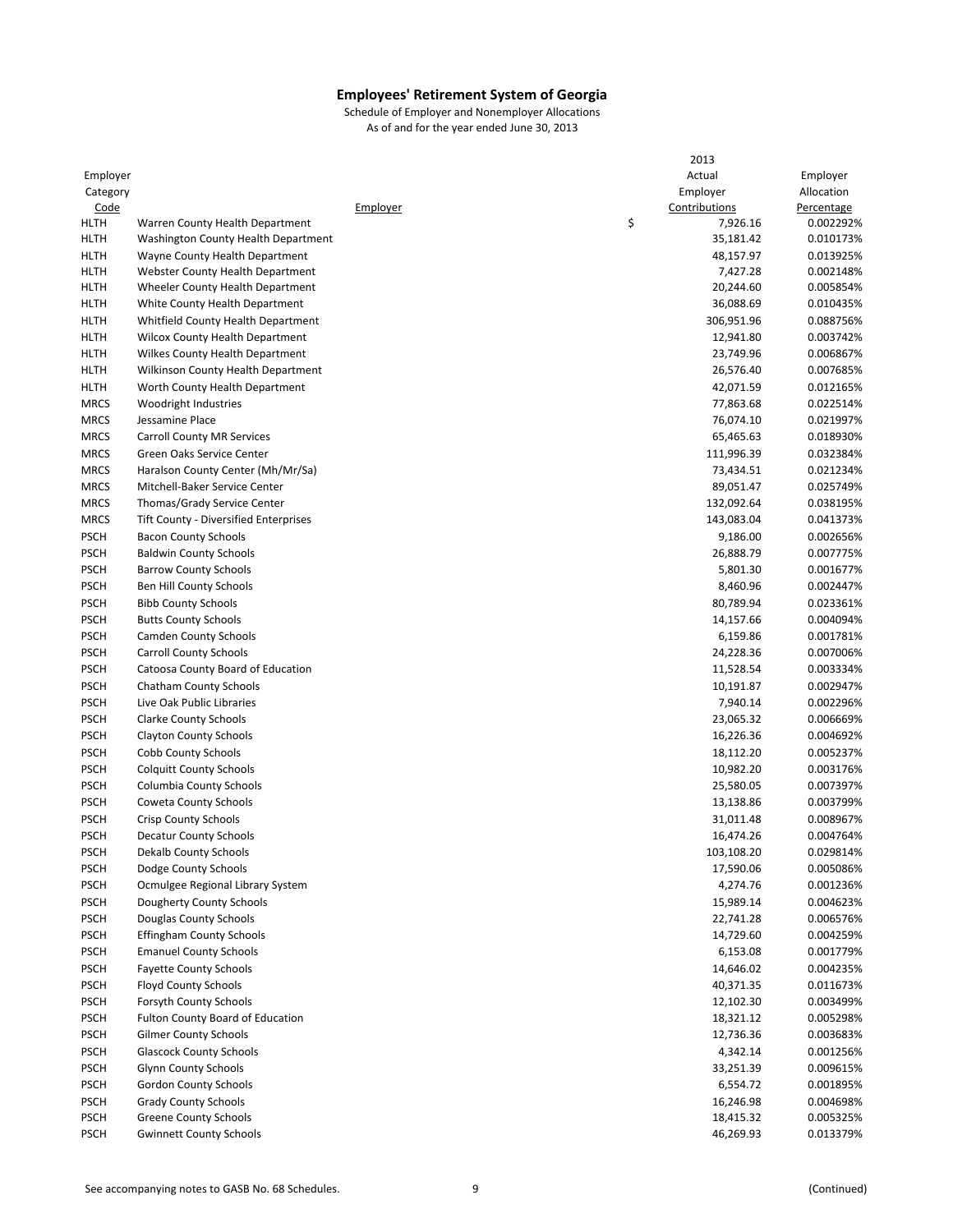|                            |                                                      | 2013                  |                        |
|----------------------------|------------------------------------------------------|-----------------------|------------------------|
| Employer                   |                                                      | Actual                | Employer               |
| Category                   |                                                      | Employer              | Allocation             |
| <b>Code</b>                | Employer                                             | Contributions         | Percentage             |
| <b>PSCH</b>                | <b>Hall County Schools</b>                           | \$<br>8,436.42        | 0.002439%              |
| <b>PSCH</b>                | <b>Hart County Schools</b>                           | 7,085.08              | 0.002049%              |
| <b>PSCH</b>                | Henry County Schools                                 | 62,550.61             | 0.018087%              |
|                            |                                                      |                       |                        |
| <b>PSCH</b>                | <b>Houston County Schools</b>                        | 49,506.75             | 0.014315%              |
| <b>PSCH</b><br><b>PSCH</b> | <b>Irwin County Schools</b>                          | 15,008.18<br>7,171.49 | 0.004340%<br>0.002074% |
|                            | Jackson County Schools                               |                       |                        |
| <b>PSCH</b>                | Johnson County Schools                               | 0.00                  | 0.000000%              |
| <b>PSCH</b>                | Lamar County Schools                                 | 8,534.96              | 0.002468%              |
| <b>PSCH</b>                | Lee County Schools                                   | 2,603.51              | 0.000753%              |
| <b>PSCH</b>                | <b>Macon County Schools</b>                          | 4,161.48              | 0.001203%              |
| <b>PSCH</b>                | <b>Madison County Schools</b>                        | 7,392.34              | 0.002138%              |
| <b>PSCH</b>                | Mcduffie County Schools                              | 13,041.82             | 0.003771%              |
| <b>PSCH</b>                | Meriwether County Schools                            | 17,448.70             | 0.005045%              |
| <b>PSCH</b>                | Monroe County Schools                                | 5,848.68              | 0.001691%              |
| <b>PSCH</b>                | Muscogee County Schools                              | 20,199.05             | 0.005841%              |
| <b>PSCH</b>                | <b>Oglethorpe County Schools</b>                     | 9,912.80              | 0.002866%              |
| <b>PSCH</b>                | <b>Paulding County Schools</b>                       | 9,785.05              | 0.002829%              |
| <b>PSCH</b>                | <b>Pickens County Schools</b>                        | 4,010.18              | 0.001160%              |
| <b>PSCH</b>                | <b>Pierce County Schools</b>                         | 21,732.22             | 0.006284%              |
| <b>PSCH</b>                | <b>Pike County Schools</b>                           | 9,744.13              | 0.002818%              |
|                            |                                                      | 11,286.36             |                        |
| <b>PSCH</b>                | <b>Polk County Schools</b>                           |                       | 0.003263%              |
| <b>PSCH</b>                | Rabun County Schools                                 | 13,219.62             | 0.003822%              |
| <b>PSCH</b>                | <b>Richmond County Schools</b>                       | 8,407.46              | 0.002431%              |
| <b>PSCH</b>                | Rockdale County Schools                              | 35,268.27             | 0.010198%              |
| <b>PSCH</b>                | <b>Spalding County Schools</b>                       | 14,698.68             | 0.004250%              |
| <b>PSCH</b>                | <b>Stephens County Schools</b>                       | 2,906.11              | 0.000840%              |
| <b>PSCH</b>                | <b>Sumter County Schools</b>                         | 7,984.24              | 0.002309%              |
| <b>PSCH</b>                | <b>Tattnall County Schools</b>                       | 3,973.31              | 0.001149%              |
| <b>PSCH</b>                | <b>Telfair County Schools</b>                        | 2,603.59              | 0.000753%              |
| <b>PSCH</b>                | <b>Terrell County Schools</b>                        | 9,493.66              | 0.002745%              |
| <b>PSCH</b>                | <b>Troup County Schools</b>                          | 7,924.56              | 0.002291%              |
| <b>PSCH</b>                | <b>Union County Schools</b>                          | 6,262.12              | 0.001811%              |
| <b>PSCH</b>                | <b>Upson County Schools</b>                          | 6,385.76              | 0.001846%              |
| <b>PSCH</b>                | <b>Ware County Schools</b>                           | 3,943.52              | 0.001140%              |
| <b>PSCH</b>                | Washington County Board of Education                 | 36,764.00             | 0.010630%              |
|                            |                                                      |                       |                        |
| <b>PSCH</b>                | Wayne County Schools                                 | 5,637.95              | 0.001630%              |
| <b>PSCH</b>                | White County Board of Education                      | 4,271.24              | 0.001235%              |
| <b>PSCH</b>                | <b>Whitfield County Schools</b>                      | 6,599.66              | 0.001908%              |
| <b>PSCH</b>                | <b>Wilkinson County Schools</b>                      | 15,516.76             | 0.004487%              |
| <b>PSCH</b>                | Atlanta City Schools                                 | 33,878.94             | 0.009796%              |
| <b>PSCH</b>                | City of Buford Schools (Gwinnett)                    | 9,852.24              | 0.002849%              |
| <b>PSCH</b>                | City of Dalton Schools (Whitfield)                   | 6,187.56              | 0.001789%              |
| <b>PSCH</b>                | City of Decatur Schools (Dekalb)                     | 4,014.24              | 0.001161%              |
| <b>PSCH</b>                | City of Dublin Schools (Laurens)                     | 7,357.05              | 0.002127%              |
| <b>PSCH</b>                | City of Rome Schools (Floyd)                         | 13,967.40             | 0.004039%              |
| <b>PSCH</b>                | City of Valdosta Schools (Lowndes)                   | 20,034.39             | 0.005793%              |
| <b>PSCH</b>                | Georgia Military College                             | 15,261.49             | 0.004413%              |
| RESA                       | Northwest Georgia Regional Education Service Agency  | 16,140.74             | 0.004667%              |
| RESA                       | Metro Regional Education Service Agency              | 25,327.84             | 0.007324%              |
|                            |                                                      |                       |                        |
| RESA                       | North East Georgia Regional Education Service Agency | 16,795.66             | 0.004857%              |
| <b>STAT</b>                | Georgia Department of Agriculture                    | 2,676,125.33          | 0.773809%              |
| STAT                       | Georgia Department of Administrative Services        | 1,831,675.32          | 0.529634%              |
| <b>STAT</b>                | Georgia Department of Audits                         | 2,426,711.53          | 0.701690%              |
| <b>STAT</b>                | Department of Public Health                          | 6,730,017.34          | 1.946002%              |
| <b>STAT</b>                | Georgia Department of Banking and Finance            | 804,610.40            | 0.232655%              |
| <b>STAT</b>                | <b>State Accounting Office</b>                       | 1,028,070.09          | 0.297269%              |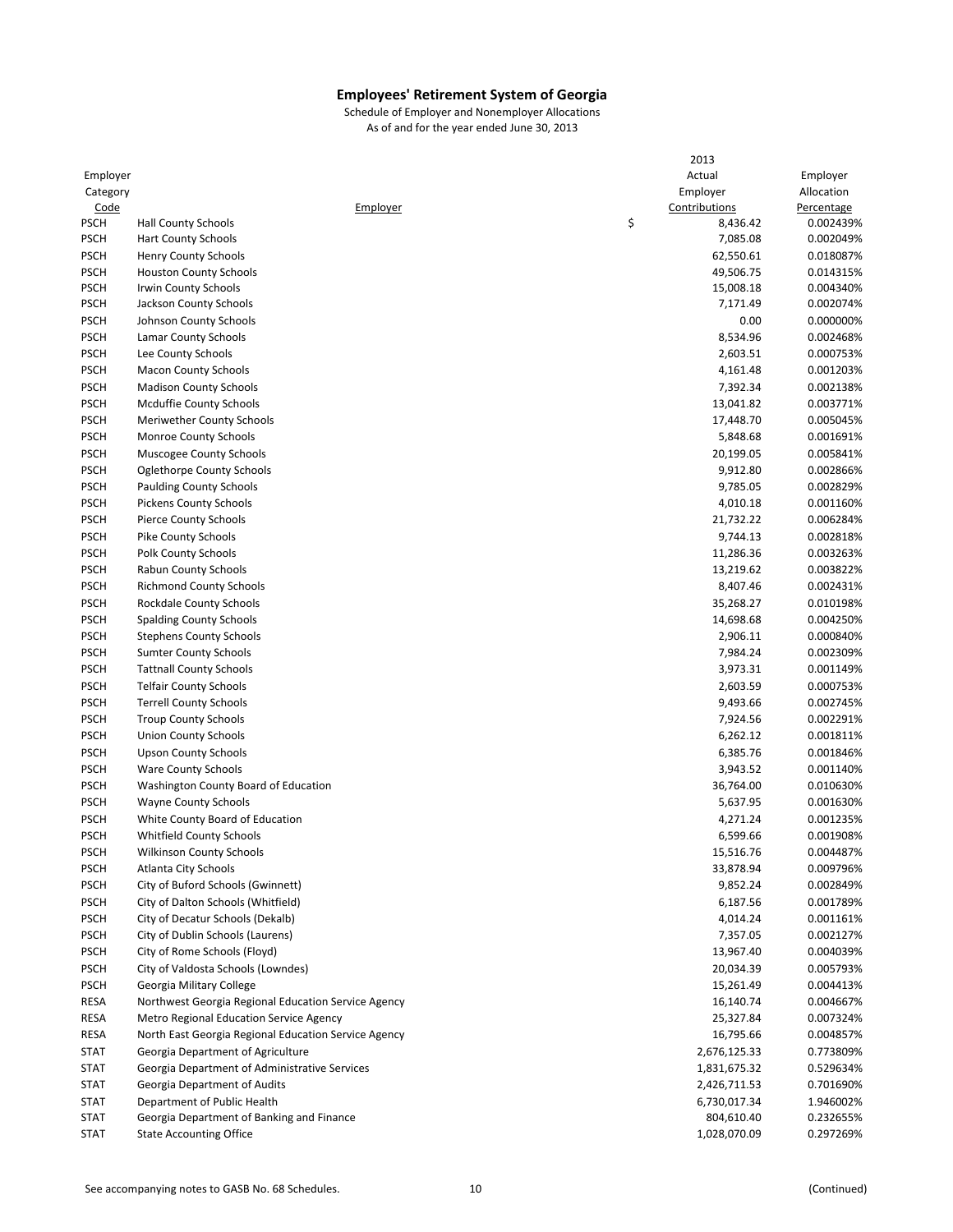|             |                                                                | 2013               |                        |
|-------------|----------------------------------------------------------------|--------------------|------------------------|
| Employer    |                                                                | Actual             | Employer               |
| Category    |                                                                | Employer           | Allocation             |
| <u>Code</u> | Employer                                                       | Contributions      | Percentage             |
| <b>STAT</b> | Office of Commissioner of Insurance                            | \$<br>1,552,557.09 | 0.448926%              |
| <b>STAT</b> | Georgia State Finance and Investment Commission                | 1,053,717.66       | 0.304685%              |
| <b>STAT</b> | <b>State Properties Commission</b>                             | 106,078.23         | 0.030673%              |
| <b>STAT</b> | Georgia Department of Defense                                  | 2,165,702.88       | 0.626219%              |
|             |                                                                |                    |                        |
| <b>STAT</b> | Georgia Department of Education                                | 4,603,339.77       | 1.331068%<br>0.312289% |
| <b>STAT</b> | The Technical College System of Georgia                        | 1,080,015.87       |                        |
| <b>STAT</b> | <b>Prosecuting Attorneys Council</b>                           | 5,825,452.89       | 1.684445%              |
| <b>STAT</b> | Georgia Department of Community Health                         | 4,454,411.62       | 1.288005%              |
| <b>STAT</b> | Georgia Forestry Commission                                    | 2,516,123.18       | 0.727543%              |
| <b>STAT</b> | Office of Planning and Budget                                  | 3,114,301.96       | 0.900508%              |
| <b>STAT</b> | Georgia Department of Human Services                           | 18,796,250.69      | 5.434984%              |
| <b>STAT</b> | Georgia Department of Community Affairs                        | 2,642,462.48       | 0.764075%              |
| <b>STAT</b> | Department of Economic Development                             | 1,264,521.56       | 0.365640%              |
| <b>STAT</b> | Administrative Office of the Courts                            | 759,843.61         | 0.219711%              |
| <b>STAT</b> | Georgia Court of Appeals                                       | 1,668,179.27       | 0.482358%              |
| <b>STAT</b> | Superior Courts of Georgia                                     | 1,452,548.34       | 0.420008%              |
| <b>STAT</b> | Supreme Court                                                  | 1,087,269.43       | 0.314387%              |
| <b>STAT</b> | Georgia Department of Labor                                    | 8,285,479.32       | 2.395768%              |
| <b>STAT</b> | Department of Behavioral Health and Developmental Disabilities | 24,662,765.79      | 7.131302%              |
| <b>STAT</b> | Georgia Department of Law                                      | 1,973,044.47       | 0.570511%              |
| <b>STAT</b> | General Assembly of Georgia                                    | 1,595,369.45       | 0.461305%              |
| <b>STAT</b> | Department of Juvenile Justice                                 | 15,573,053.83      | 4.502988%              |
| <b>STAT</b> | Georgia Department of Natural Resources                        | 11,754,555.45      | 3.398860%              |
| <b>STAT</b> | <b>State Board Pardons and Paroles</b>                         |                    | 1.131145%              |
|             |                                                                | 3,911,931.14       |                        |
| <b>STAT</b> | Georgia Department of Public Safety                            | 12,383,828.50      | 3.580816%              |
| <b>STAT</b> | Georgia Department of Corrections                              | 51,347,949.26      | 14.847392%             |
| <b>STAT</b> | Georgia Department of Early Care Learning                      | 1,363,459.43       | 0.394248%              |
| <b>STAT</b> | Georgia Public Service Commission                              | 732,989.74         | 0.211946%              |
| <b>STAT</b> | Georgia Bureau of Investigation                                | 5,924,791.99       | 1.713169%              |
| <b>STAT</b> | Department of Revenue                                          | 6,658,353.47       | 1.925280%              |
| <b>STAT</b> | Georgia Department of Driver Services                          | 2,867,470.40       | 0.829136%              |
| <b>STAT</b> | Georgia Student Finance Commission                             | 356,876.44         | 0.103192%              |
| <b>STAT</b> | Secretary of State                                             | 1,588,813.32       | 0.459409%              |
| <b>STAT</b> | Soil and Water Commission                                      | 217,189.35         | 0.062801%              |
| <b>STAT</b> | Georgia Teachers Retirement System                             | 2,172,613.42       | 0.628217%              |
| <b>STAT</b> | Georgia Department of Transportation                           | 24,521,521.63      | 7.090461%              |
| <b>STAT</b> | Georgia Department of Veterans Service                         | 642,877.08         | 0.185890%              |
| <b>STAT</b> | Subsequent Injury Trust Fund                                   | 170,944.74         | 0.049429%              |
| <b>STAT</b> | State Board of Workers Comp                                    | 1,148,395.26       | 0.332061%              |
| <b>STAT</b> | Georgia Public Defender Standards Council                      | 5,321,508.88       | 1.538728%              |
| <b>STAT</b> | Georgia Building Authority                                     | 968,658.48         | 0.280090%              |
| <b>STAT</b> | Georgia Correctional Industries                                | 1,053,583.66       | 0.304646%              |
| <b>STAT</b> | George L. Smith II - GWCCA                                     | 2,150,549.25       | 0.621837%              |
|             |                                                                |                    | 0.133260%              |
| <b>STAT</b> | State Road and Tollway Authority                               | 460,862.25         |                        |
| <b>STAT</b> | Georgia Public Broadcasting                                    | 866,575.08         | 0.250572%              |
| <b>STAT</b> | GTA Georgia Technology Authority                               | 1,940,465.86       | 0.561091%              |
| <b>TCOL</b> | Oconee Fall Line Technical College                             | 286,958.11         | 0.082975%              |
| <b>TCOL</b> | Coastal Pines Technical College                                | 109,022.82         | 0.031524%              |
| <b>TCOL</b> | Albany Technical College                                       | 522,054.32         | 0.150953%              |
| <b>TCOL</b> | Altamaha Technical College                                     | 234,111.72         | 0.067694%              |
| <b>TCOL</b> | <b>Athens Technical College</b>                                | 269,038.90         | 0.077793%              |
| <b>TCOL</b> | Atlanta Technical College                                      | 780,652.10         | 0.225728%              |
| <b>TCOL</b> | <b>Augusta Technical College</b>                               | 916,933.94         | 0.265134%              |
| <b>TCOL</b> | West Georgia Technical College                                 | 814,246.11         | 0.235441%              |
| <b>TCOL</b> | Chattahoochee Technical College                                | 1,204,094.06       | 0.348167%              |
| <b>TCOL</b> | <b>Columbus Technical College</b>                              | 299,870.39         | 0.086708%              |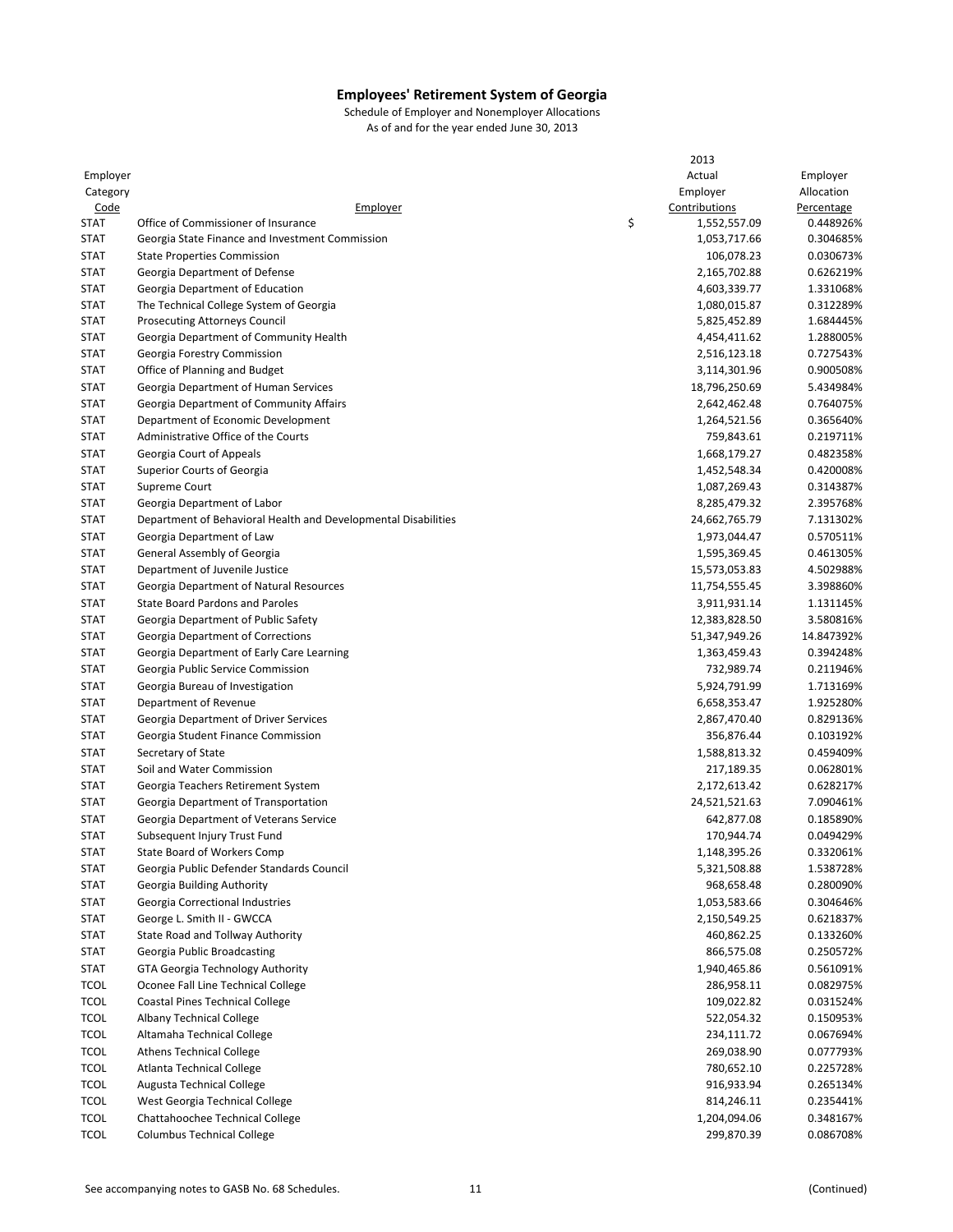|             |                                               |          | 2013             |            |
|-------------|-----------------------------------------------|----------|------------------|------------|
| Employer    |                                               |          | Actual           | Employer   |
| Category    |                                               |          | Employer         | Allocation |
| <u>Code</u> |                                               | Employer | Contributions    | Percentage |
| <b>TCOL</b> | Georgia Northwestern Technical College        |          | \$<br>906,031.03 | 0.261981%  |
| <b>TCOL</b> | Georgia Piedmont Technical College            |          | 465,692.70       | 0.134656%  |
| <b>TCOL</b> | Southern Crescent Technical College           |          | 472,058.47       | 0.136497%  |
| <b>TCOL</b> | <b>Gwinnett Technical College</b>             |          | 717,874.06       | 0.207575%  |
| <b>TCOL</b> | Lanier Technical College                      |          | 300,284.01       | 0.086828%  |
| <b>TCOL</b> | Central Georgia Technical College             |          | 1,414,744.41     | 0.409077%  |
| <b>TCOL</b> | Moultrie Technical College                    |          | 287,089.04       | 0.083013%  |
| <b>TCOL</b> |                                               |          |                  |            |
|             | North Georgia Technical College               |          | 433,628.67       | 0.125385%  |
| <b>TCOL</b> | Savannah Technical College                    |          | 514,776.86       | 0.148849%  |
| <b>TCOL</b> | South Georgia Technical College               |          | 378,796.06       | 0.109530%  |
| <b>TCOL</b> | Southeastern Technical College                |          | 236,814.20       | 0.068475%  |
| <b>TCOL</b> | Ogeechee Technical College                    |          | 66,916.28        | 0.019349%  |
| <b>TCOL</b> | Southwest Georgia Technical College           |          | 274,657.25       | 0.079418%  |
| <b>TCOL</b> | Wiregrass Georgia Technical College           |          | 503,573.07       | 0.145609%  |
| <b>UNIV</b> | Georgia Institute of Technology               |          | 148,000.50       | 0.042795%  |
| <b>UNIV</b> | Georgia State University                      |          | 88,840.57        | 0.025688%  |
| <b>UNIV</b> | Georgia Regents University                    |          | 87,039.34        | 0.025168%  |
| <b>UNIV</b> | University of Georgia                         |          | 203,476.64       | 0.058836%  |
| <b>UNIV</b> | Albany State University                       |          | 7,896.96         | 0.002283%  |
| <b>UNIV</b> | Armstrong Atlantic State University           |          | 33,121.63        | 0.009577%  |
| <b>UNIV</b> | Clayton College and State University          |          | 5,582.52         | 0.001614%  |
| <b>UNIV</b> | <b>Columbus State University</b>              |          | 11,945.88        | 0.003454%  |
| <b>UNIV</b> | University of North Georgia                   |          | 31,477.26        | 0.009102%  |
| <b>UNIV</b> | Georgia College and State University          |          | 33,653.08        | 0.009731%  |
| <b>UNIV</b> | Georgia Southern University                   |          | 30,246.96        | 0.008746%  |
| <b>UNIV</b> | Georgia Gwinnett College                      |          | 12,665.04        | 0.003662%  |
| UNIV        | Georgia Southwestern State University         |          | 4,395.50         | 0.001271%  |
| UNIV        | Kennesaw State University                     |          | 19,696.68        | 0.005695%  |
| <b>UNIV</b> |                                               |          | 65,461.94        | 0.018928%  |
|             | Middle Georgia State College                  |          |                  |            |
| <b>UNIV</b> | Valdosta State University                     |          | 30,768.97        | 0.008897%  |
| <b>UNIV</b> | <b>State University of West Georgia</b>       |          | 33,240.57        | 0.009612%  |
| <b>UNIV</b> | Abraham Baldwin Agricultural College          |          | 21,860.21        | 0.006321%  |
| UNIV        | <b>Bainbridge College</b>                     |          | 26,377.05        | 0.007627%  |
| <b>UNIV</b> | College of Coastal Georgia                    |          | 44,324.36        | 0.012817%  |
| <b>UNIV</b> | South Georgia State College                   |          | 23,736.50        | 0.006863%  |
| UNIV        | Georgia Perimeter College                     |          | 10,247.37        | 0.002963%  |
| UNIV        | Georgia Highlands College                     |          | 18,360.29        | 0.005309%  |
| UNIV        | Gordon College                                |          | 9,398.69         | 0.002718%  |
| <b>UNIV</b> | <b>Regents Central Office</b>                 |          | 176,706.65       | 0.051095%  |
| VARS        | <b>Agricultural Commodity Commission</b>      |          | 38,108.98        | 0.011019%  |
| VARS        | DA-Lookout Mountain Judicial Circuit          |          | 88,039.20        | 0.025457%  |
| VARS        | District Attorneys Staff                      |          | 7,878.78         | 0.002278%  |
|             | <b>Total for all Employers</b>                |          | 333,510,168.52   | 96.435322% |
|             |                                               |          |                  |            |
|             | Special Funding through the State of Georgia: |          |                  |            |
| <b>CORT</b> | Dekalb County State Court                     |          | 670,747.12       | 0.193948%  |
| <b>CORT</b> | <b>Bibb County State Court</b>                |          | 171,939.38       | 0.049717%  |
| <b>CORT</b> | Chatham County State Court                    |          | 174,375.70       | 0.050421%  |
| <b>TAXS</b> | Appling County Tax Officials                  |          | 9,613.56         | 0.002780%  |
| <b>TAXS</b> | <b>Bacon County Tax Officials</b>             |          | 12,282.18        | 0.003551%  |
| <b>TAXS</b> | <b>Baker County Tax Officials</b>             |          | 6,265.46         | 0.001812%  |
| <b>TAXS</b> | <b>Baldwin County Tax Officials</b>           |          | 56,516.28        | 0.016342%  |
| <b>TAXS</b> | <b>Barrow County Tax Officials</b>            |          | 8,109.75         | 0.002345%  |
| <b>TAXS</b> | <b>Bartow County Tax Officials</b>            |          | 94,117.74        | 0.027214%  |
| <b>TAXS</b> | Ben Hill County Tax Officials                 |          | 5,375.49         | 0.001554%  |
|             |                                               |          |                  |            |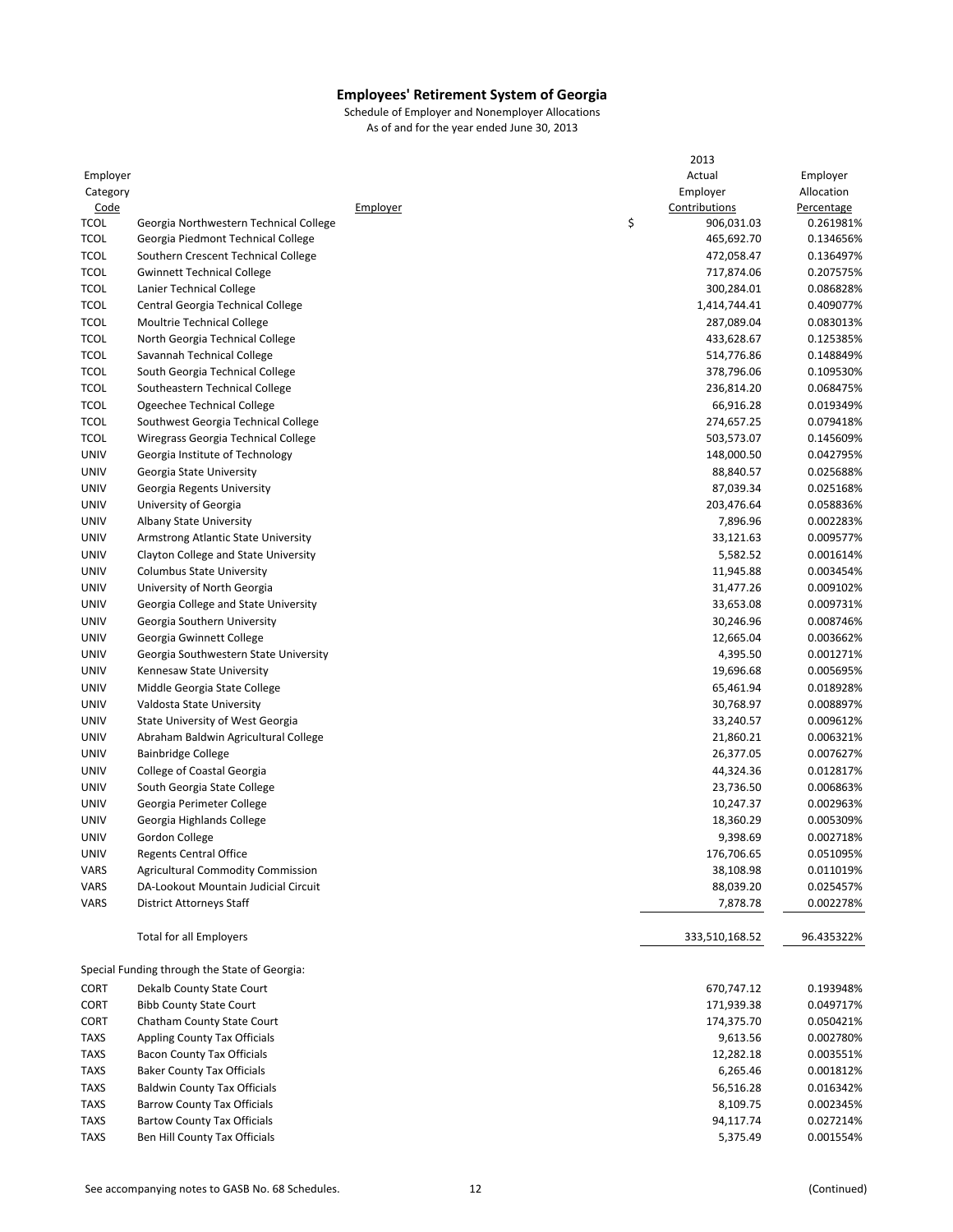|             |                                       |          | 2013            |            |
|-------------|---------------------------------------|----------|-----------------|------------|
| Employer    |                                       |          | Actual          | Employer   |
| Category    |                                       |          | Employer        | Allocation |
| Code        |                                       | Employer | Contributions   | Percentage |
| <b>TAXS</b> | Berrien County Tax Officials          |          | \$<br>17,490.48 | 0.005057%  |
| <b>TAXS</b> |                                       |          |                 | 0.049998%  |
|             | <b>Bibb County Tax Officials</b>      |          | 172,910.53      |            |
| <b>TAXS</b> | <b>Bleckley County Tax Officials</b>  |          | 15,045.80       | 0.004351%  |
| <b>TAXS</b> | <b>Brantley County Tax Officials</b>  |          | 15,083.69       | 0.004361%  |
| <b>TAXS</b> | <b>Brooks County Tax Officials</b>    |          | 16,221.66       | 0.004691%  |
| <b>TAXS</b> | <b>Bryan County Tax Officials</b>     |          | 73,754.91       | 0.021326%  |
| <b>TAXS</b> | <b>Bulloch County Tax Officials</b>   |          | 26,814.34       | 0.007753%  |
| <b>TAXS</b> | <b>Burke County Tax Officials</b>     |          | 24,362.66       | 0.007045%  |
| <b>TAXS</b> | <b>Butts County Tax Officials</b>     |          | 18,600.63       | 0.005378%  |
| <b>TAXS</b> | Calhoun County Tax Officials          |          | 7,704.64        | 0.002228%  |
| <b>TAXS</b> | Camden County Tax Officials           |          | 53,466.04       | 0.015460%  |
| <b>TAXS</b> | <b>Candler County Tax Officials</b>   |          | 17,323.15       | 0.005009%  |
| <b>TAXS</b> | Carroll County Tax Officials          |          | 64,903.46       | 0.018767%  |
| <b>TAXS</b> |                                       |          | 53,548.95       | 0.015484%  |
|             | Catoosa County Tax Officials          |          |                 |            |
| <b>TAXS</b> | Charlton County Tax Officials         |          | 20,444.88       | 0.005912%  |
| <b>TAXS</b> | Chatham County Tax Officials          |          | 111,601.84      | 0.032270%  |
| <b>TAXS</b> | Chattahoochee County Tax Officials    |          | 4,238.88        | 0.001226%  |
| <b>TAXS</b> | Chattooga County Tax Officials        |          | 13,605.53       | 0.003934%  |
| <b>TAXS</b> | Clarke County Tax Officials           |          | 111,522.48      | 0.032247%  |
| <b>TAXS</b> | Clay County Tax Officials             |          | 8,817.80        | 0.002550%  |
| <b>TAXS</b> | Clayton County Tax Officials          |          | 126,794.38      | 0.036663%  |
| <b>TAXS</b> | Clinch County Tax Officials           |          | 12,892.12       | 0.003728%  |
| <b>TAXS</b> | Cobb County Tax Officials             |          | 497,587.61      | 0.143879%  |
| <b>TAXS</b> | Coffee County Tax Officials           |          | 23,858.56       | 0.006899%  |
|             |                                       |          |                 |            |
| <b>TAXS</b> | <b>Colquitt County Tax Officials</b>  |          | 30,598.83       | 0.008848%  |
| <b>TAXS</b> | Columbia County Tax Officials         |          | 145,579.32      | 0.042095%  |
| <b>TAXS</b> | Cook County Tax Officials             |          | 16,842.61       | 0.004870%  |
| <b>TAXS</b> | Coweta County Tax Officials           |          | 94,496.59       | 0.027324%  |
| <b>TAXS</b> | Crawford County Tax Officials         |          | 7,130.98        | 0.002062%  |
| <b>TAXS</b> | Crisp County Tax Officials            |          | 9,986.11        | 0.002888%  |
| <b>TAXS</b> | Dade County Tax Officials             |          | 17,455.59       | 0.005047%  |
| <b>TAXS</b> | Dawson County Tax Officials           |          | 20,678.60       | 0.005979%  |
| <b>TAXS</b> | Decatur County Tax Officials          |          | 35,024.42       | 0.010127%  |
| <b>TAXS</b> | Dekalb County Tax Officials           |          | 504,537.81      | 0.145888%  |
| <b>TAXS</b> | Dodge County Tax Officials            |          | 16,349.06       | 0.004727%  |
| <b>TAXS</b> | Dooly County Tax Officials            |          | 25,235.18       | 0.007297%  |
| <b>TAXS</b> | Dougherty County Tax Officials        |          | 120,035.41      | 0.034709%  |
|             |                                       |          |                 |            |
| <b>TAXS</b> | Douglas County Tax Officials          |          | 54,446.00       | 0.015743%  |
| TAXS        | Early County Tax Officials            |          | 8,313.61        | 0.002404%  |
| <b>TAXS</b> | <b>Echols County Tax Officials</b>    |          | 5,450.04        | 0.001576%  |
| <b>TAXS</b> | <b>Effingham County Tax Officials</b> |          | 21,326.66       | 0.006167%  |
| <b>TAXS</b> | <b>Elbert County Tax Officials</b>    |          | 19,644.32       | 0.005680%  |
| <b>TAXS</b> | <b>Emanuel County Tax Officials</b>   |          | 12,756.48       | 0.003689%  |
| <b>TAXS</b> | <b>Evans County Tax Officials</b>     |          | 12,134.03       | 0.003509%  |
| <b>TAXS</b> | Fannin County Tax Officials           |          | 19,306.27       | 0.005582%  |
| <b>TAXS</b> | <b>Fayette County Tax Officials</b>   |          | 59,630.07       | 0.017242%  |
| <b>TAXS</b> | Floyd County Tax Officials            |          | 64,430.16       | 0.018630%  |
| <b>TAXS</b> | Forsyth County Tax Officials          |          | 187,319.50      | 0.054164%  |
|             |                                       |          |                 |            |
| <b>TAXS</b> | Franklin County Tax Officials         |          | 14,210.43       | 0.004109%  |
| <b>TAXS</b> | <b>Fulton County Tax Officials</b>    |          | 4,916,474.63    | 1.421611%  |
| <b>TAXS</b> | <b>Gilmer County Tax Officials</b>    |          | 2,863.00        | 0.000828%  |
| <b>TAXS</b> | <b>Glascock County Tax Officials</b>  |          | 5,231.16        | 0.001513%  |
| <b>TAXS</b> | Glynn County Tax Officials            |          | 74,240.30       | 0.021467%  |
| <b>TAXS</b> | Gordon County Tax Officials           |          | 65,480.06       | 0.018934%  |
| <b>TAXS</b> | <b>Grady County Tax Officials</b>     |          | 13,026.25       | 0.003767%  |
| <b>TAXS</b> | Greene County Tax Officials           |          | 8,554.35        | 0.002474%  |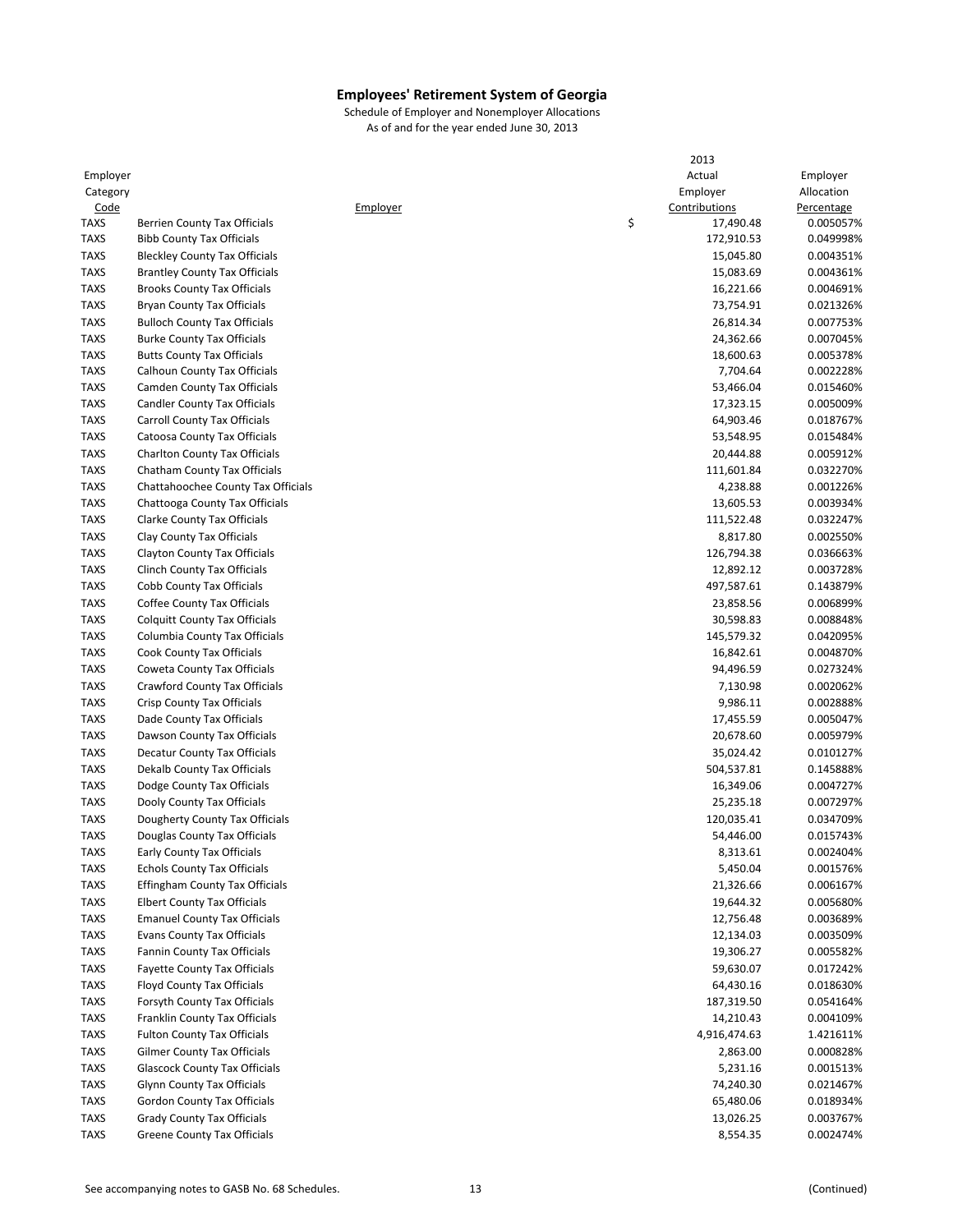|             |                                      |          | 2013             |            |
|-------------|--------------------------------------|----------|------------------|------------|
| Employer    |                                      |          | Actual           | Employer   |
| Category    |                                      |          | Employer         | Allocation |
| Code        |                                      | Employer | Contributions    | Percentage |
| <b>TAXS</b> | <b>Gwinnett County Tax Officials</b> |          | \$<br>331,376.31 | 0.095818%  |
| <b>TAXS</b> | Habersham County Tax Officials       |          | 22,332.27        | 0.006457%  |
| <b>TAXS</b> | Hall County Tax Officials            |          | 69,650.27        | 0.020140%  |
| <b>TAXS</b> | Hancock County Tax Officials         |          | 22,084.27        | 0.006386%  |
| <b>TAXS</b> | Haralson County Tax Officials        |          | 23,738.62        | 0.006864%  |
| <b>TAXS</b> | Harris County Tax Officials          |          | 13,514.59        | 0.003908%  |
| <b>TAXS</b> |                                      |          |                  |            |
|             | Hart County Tax Officials            |          | 9,008.56         | 0.002605%  |
| <b>TAXS</b> | <b>Heard County Tax Officials</b>    |          | 15,887.46        | 0.004594%  |
| <b>TAXS</b> | Henry County Tax Officials           |          | 156,191.35       | 0.045163%  |
| <b>TAXS</b> | <b>Houston County Tax Officials</b>  |          | 104,064.26       | 0.030090%  |
| <b>TAXS</b> | Irwin County Tax Officials           |          | 12,021.31        | 0.003476%  |
| <b>TAXS</b> | Jackson County Tax Officials         |          | 41,947.13        | 0.012129%  |
| <b>TAXS</b> | Jasper County Tax Officials          |          | 12,842.41        | 0.003713%  |
| <b>TAXS</b> | Jeff Davis County Tax Officials      |          | 13,799.34        | 0.003990%  |
| <b>TAXS</b> | Jefferson County Tax Officials       |          | 12,377.41        | 0.003579%  |
| <b>TAXS</b> | Jenkins County Tax Officials         |          | 9,133.06         | 0.002641%  |
| <b>TAXS</b> | Jones County Tax Officials           |          | 31,983.13        | 0.009248%  |
| <b>TAXS</b> | Lamar County Tax Officials           |          | 20,897.74        | 0.006043%  |
| <b>TAXS</b> | Lanier County Tax Officials          |          | 14,096.49        | 0.004076%  |
| <b>TAXS</b> | Laurens County Tax Officials         |          | 34,515.92        | 0.009980%  |
| <b>TAXS</b> | Lee County Tax Officials             |          | 21,821.91        | 0.006310%  |
| <b>TAXS</b> | Liberty County Tax Officials         |          | 41,497.22        | 0.011999%  |
| <b>TAXS</b> | Lincoln County Tax Officials         |          | 50,963.76        | 0.014736%  |
| <b>TAXS</b> | Long County Tax Officials            |          | 3,803.39         | 0.001100%  |
| <b>TAXS</b> | Lowndes County Tax Officials         |          | 97,883.99        | 0.028303%  |
| <b>TAXS</b> |                                      |          |                  | 0.007977%  |
|             | Lumpkin County Tax Officials         |          | 27,589.04        |            |
| <b>TAXS</b> | <b>Macon County Tax Officials</b>    |          | 15,882.18        | 0.004592%  |
| <b>TAXS</b> | <b>Madison County Tax Officials</b>  |          | 18,857.45        | 0.005453%  |
| <b>TAXS</b> | <b>Marion County Tax Officials</b>   |          | 9,503.63         | 0.002748%  |
| <b>TAXS</b> | Mcduffie County Tax Officials        |          | 74,696.76        | 0.021599%  |
| <b>TAXS</b> | Mcintosh County Tax Officials        |          | 17,447.98        | 0.005045%  |
| <b>TAXS</b> | Meriwether County Tax Officials      |          | 16,688.56        | 0.004826%  |
| <b>TAXS</b> | Miller County Tax Officials          |          | 6,997.39         | 0.002023%  |
| <b>TAXS</b> | Mitchell County Tax Officials        |          | 10,119.57        | 0.002926%  |
| <b>TAXS</b> | Monroe County Tax Officials          |          | 25,727.99        | 0.007439%  |
| <b>TAXS</b> | Montgomery County Tax Official       |          | 10,665.00        | 0.003084%  |
| <b>TAXS</b> | Morgan County Tax Officials          |          | 19,248.28        | 0.005566%  |
| <b>TAXS</b> | Murray County Tax Officials          |          | 35,068.88        | 0.010140%  |
| TAXS        | Muscogee County Tax Officials        |          | 114,952.89       | 0.033239%  |
| <b>TAXS</b> | Newton County Tax Officials          |          | 76,970.94        | 0.022256%  |
| <b>TAXS</b> | Oconee County Tax Officials          |          | 27,731.00        | 0.008018%  |
| <b>TAXS</b> | Oglethorpe County Tax Officials      |          | 6,055.89         | 0.001751%  |
| <b>TAXS</b> | <b>Paulding County Tax Officials</b> |          | 74,308.60        | 0.021487%  |
| <b>TAXS</b> | Peach County Tax Officials           |          | 24,562.85        | 0.007102%  |
| <b>TAXS</b> | Pickens County Tax Officials         |          | 41,707.79        | 0.012060%  |
| <b>TAXS</b> | Pierce County Tax Officials          |          | 17,413.41        | 0.005035%  |
|             | Pike County Tax Officials            |          |                  |            |
| <b>TAXS</b> |                                      |          | 9,419.10         | 0.002724%  |
| <b>TAXS</b> | Polk County Tax Officials            |          | 40,952.58        | 0.011842%  |
| <b>TAXS</b> | Pulaski County Tax Officials         |          | 13,530.45        | 0.003912%  |
| <b>TAXS</b> | Quitman County Tax Officials         |          | 6,883.57         | 0.001990%  |
| <b>TAXS</b> | Rabun County Tax Officials           |          | 12,254.32        | 0.003543%  |
| <b>TAXS</b> | Richmond County Tax Officials        |          | 201,553.34       | 0.058280%  |
| <b>TAXS</b> | Rockdale County Tax Officials        |          | 71,321.74        | 0.020623%  |
| <b>TAXS</b> | <b>Schley County Tax Officials</b>   |          | 7,559.71         | 0.002186%  |
| <b>TAXS</b> | <b>Screven County Tax Officials</b>  |          | 11,778.84        | 0.003406%  |
| <b>TAXS</b> | Seminole County Tax Officials        |          | 14,181.75        | 0.004101%  |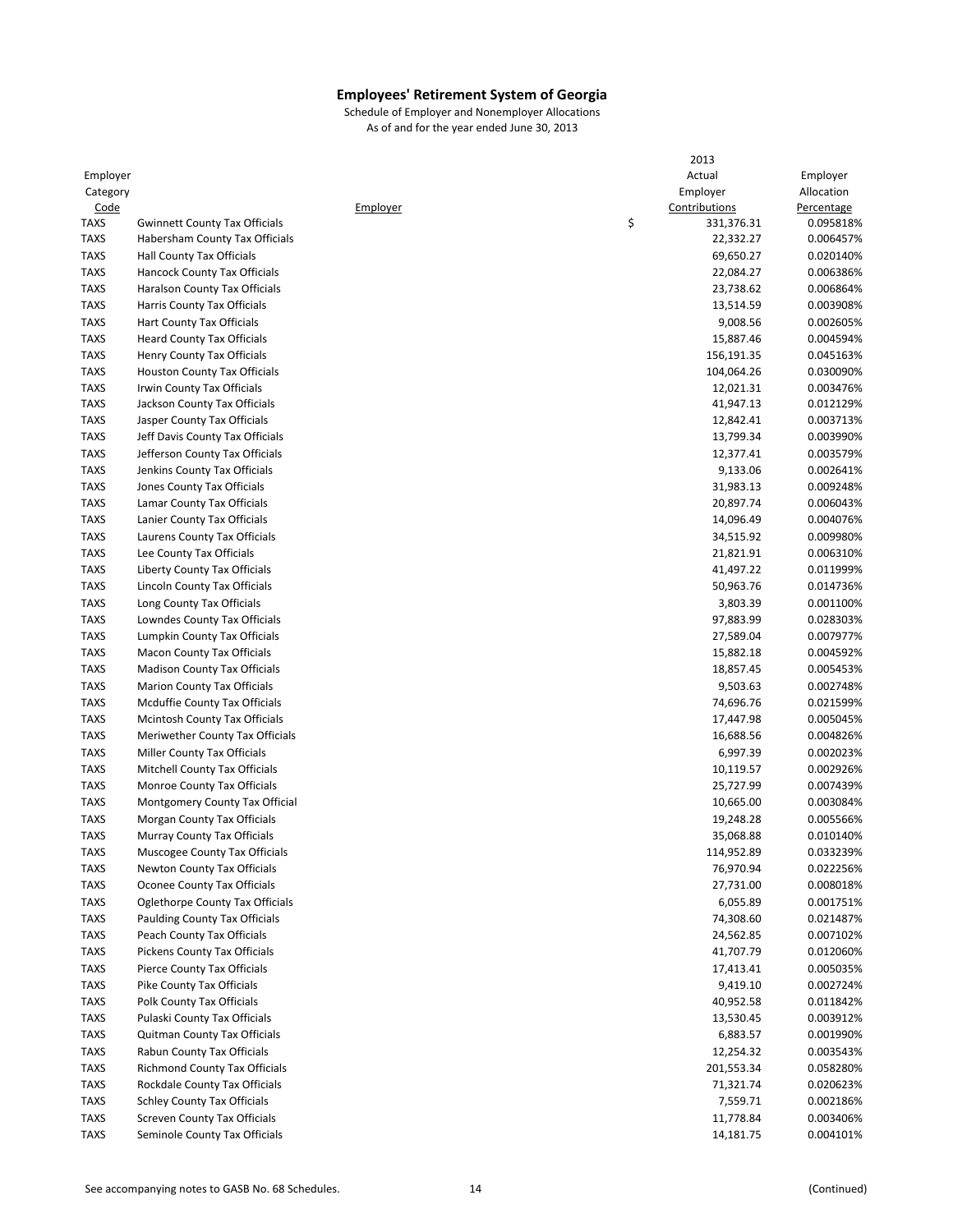|             |                                        |          | 2013                 |             |
|-------------|----------------------------------------|----------|----------------------|-------------|
| Employer    |                                        |          | Actual               | Employer    |
| Category    |                                        |          | Employer             | Allocation  |
| Code        |                                        | Employer | Contributions        | Percentage  |
| <b>TAXS</b> | Spalding County Tax Officials          |          | \$<br>58,758.85      | 0.016990%   |
| <b>TAXS</b> | <b>Stephens County Tax Officials</b>   |          | 24,738.27            | 0.007153%   |
| <b>TAXS</b> | <b>Stewart County Tax Officials</b>    |          | 12,278.56            | 0.003550%   |
| <b>TAXS</b> | <b>Sumter County Tax Officials</b>     |          | 16,933.82            | 0.004896%   |
| <b>TAXS</b> | <b>Talbot County Tax Officials</b>     |          | 23,002.68            | 0.006651%   |
| <b>TAXS</b> | <b>Taliaferro County Tax Officials</b> |          | 6,377.40             | 0.001844%   |
| <b>TAXS</b> | <b>Tattnall County Tax Officials</b>   |          | 20,980.38            | 0.006067%   |
| <b>TAXS</b> | <b>Taylor County Tax Officials</b>     |          | 8,438.89             | 0.002440%   |
| <b>TAXS</b> | <b>Telfair County Tax Officials</b>    |          | 10,789.82            | 0.003120%   |
| <b>TAXS</b> | <b>Terrell County Tax Officials</b>    |          | 4,878.32             | 0.001411%   |
| <b>TAXS</b> | Thomas County Tax Officials            |          | 33,976.34            | 0.009824%   |
| <b>TAXS</b> | <b>Tift County Tax Officials</b>       |          | 33,951.96            | 0.009817%   |
| <b>TAXS</b> | Towns County Tax Officials             |          | 21,118.64            | 0.006107%   |
| <b>TAXS</b> | <b>Troup County Tax Officials</b>      |          | 37,189.25            | 0.010753%   |
| <b>TAXS</b> | <b>Turner County Tax Officials</b>     |          | 13,820.70            | 0.003996%   |
| <b>TAXS</b> | <b>Twiggs County Tax Officials</b>     |          | 21,483.84            | 0.006212%   |
| <b>TAXS</b> | <b>Upson County Tax Officials</b>      |          | 27,851.56            | 0.008053%   |
| <b>TAXS</b> | <b>Walker County Tax Officials</b>     |          | 33,442.77            | 0.009670%   |
| <b>TAXS</b> | <b>Walton County Tax Officials</b>     |          | 39,604.41            | 0.011452%   |
| <b>TAXS</b> | Ware County Tax Officials              |          | 30,431.51            | 0.008799%   |
| <b>TAXS</b> | <b>Warren County Tax Officials</b>     |          | 6,866.55             | 0.001985%   |
| <b>TAXS</b> | <b>Washington County Tax Officials</b> |          | 29,753.61            | 0.008603%   |
| <b>TAXS</b> | Wayne County Tax Officials             |          | 30,585.31            | 0.008844%   |
| <b>TAXS</b> | <b>Webster County Tax Officials</b>    |          | 6,716.76             | 0.001942%   |
| <b>TAXS</b> | Wheeler County Tax Officials           |          | 10,154.04            | 0.002936%   |
| <b>TAXS</b> | White County Tax Officials             |          | 36,240.90            | 0.010479%   |
| <b>TAXS</b> | Whitfield County Tax Officials         |          | 98,214.92            | 0.028399%   |
| <b>TAXS</b> | <b>Wilcox County Tax Officials</b>     |          | 16,343.30            | 0.004726%   |
| <b>TAXS</b> | <b>Wilkes County Tax Officials</b>     |          | 7,634.55             | 0.002208%   |
| <b>TAXS</b> | Wilkinson County Tax Officials         |          | 9,895.04             | 0.002861%   |
| <b>TAXS</b> | Worth County Tax Officials             |          | 19,778.34            | 0.005719%   |
|             | <b>Total for Nonemployer</b>           |          | 12,328,020.45        | 3.564678%   |
|             | <b>Total for All Entities</b>          |          | \$<br>345,838,188.97 | 100.000000% |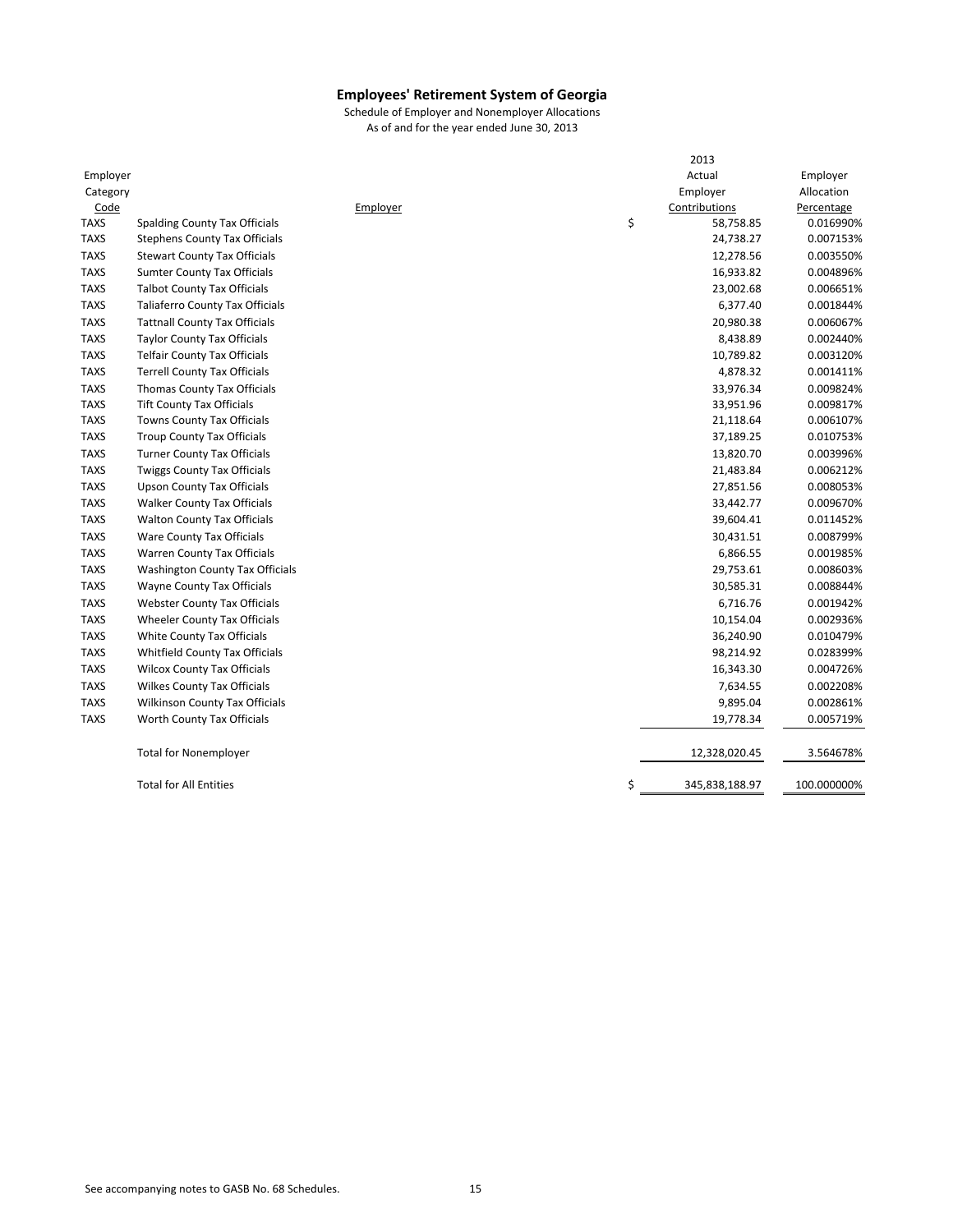Schedule of Net Pension Liability by Employer and Nonemployer

| Employer    |                                                                                 | 2013               |
|-------------|---------------------------------------------------------------------------------|--------------------|
| Category    |                                                                                 | <b>Net Pension</b> |
| Code        | Employer                                                                        | <b>Liability</b>   |
|             |                                                                                 |                    |
| <b>AUTH</b> | Georgia Regional Transportation Authority                                       | \$<br>5,111,049    |
| <b>AUTH</b> | Jekyll Island State Park Authority                                              | 9,169,511          |
| <b>AUTH</b> | Lake Lanier Island Development Authority                                        | 341,578            |
| <b>AUTH</b> | Georgia Agricultural Exposition Authority                                       | 4,295,465          |
| <b>AUTH</b> | Georgia Environmental Finance Authority                                         | 5,950,703          |
| <b>AUTH</b> | <b>Agricultural Commodity Commission-Peanuts</b>                                | 704,847            |
| <b>AUTH</b> | Georgia Superior Court Clerks Coop                                              | 1,652,957          |
| <b>AUTH</b> | Georgia Federal-State Inspection                                                | 8,446,952          |
| <b>AUTH</b> | Georgia Lottery Corporation                                                     | 1,094,708          |
| <b>AUTH</b> | Oconee River Greenway Authority                                                 | 102,779            |
| <b>CHAR</b> | <b>Mountain Education Center Inc</b>                                            | 154,460            |
| <b>CSBS</b> | Lookout Mountain Community Service Board                                        | 2,127,157          |
| <b>CSBS</b> | <b>Highland Rivers Center Community Service Board</b>                           | 2,778,334          |
| <b>CSBS</b> | Georgia Mountains Avita Community Partners                                      | 1,116,545          |
| <b>CSBS</b> | <b>Cobb County Community Service</b>                                            | 2,255,073          |
| <b>CSBS</b> | Douglas Community Service Board                                                 | 122,529            |
| <b>CSBS</b> | Dekalb Community Service Board                                                  | 2,432,195          |
| <b>CSBS</b> | View Point Health                                                               | 1,941,253          |
| <b>CSBS</b> | Clayton Community M.H., Substa                                                  | 1,180,018          |
| <b>CSBS</b> | Advantage Behavioral Health Systems                                             | 1,802,807          |
| <b>CSBS</b> | Pathways Center Community Service Board                                         | 1,603,557          |
| <b>CSBS</b> | Mcintosh Trail MH, MR and SA C                                                  | 2,045,876          |
| <b>CSBS</b> | River Edge Behavioral Health Center                                             | 2,887,567          |
| <b>CSBS</b> | <b>Phoenix Center</b>                                                           | 1,131,200          |
| <b>CSBS</b> | Oconee Community Service Board                                                  | 1,045,842          |
| <b>CSBS</b> | East Central Georgia Community Service Board Serenity Behavioral Health Systems | 2,107,164          |
| <b>CSBS</b> | Ogeechee MH, MR and SA Community                                                | 2,117,743          |
| <b>CSBS</b> | <b>New Horizons</b>                                                             | 2,185,535          |
| CSBS        | Middle Flint Community Service Board                                            | 1,603,023          |
| <b>CSBS</b> |                                                                                 | 2,594,127          |
|             | CSB of Middle Georgia<br>Albany Area Community Service Board                    |                    |
| <b>CSBS</b> |                                                                                 | 810,392            |
| <b>CSBS</b> | The Georgia Pines Community Service Board                                       | 2,579,715          |
| <b>CSBS</b> | South Georgia Community Service Board                                           | 1,437,596          |
| <b>CSBS</b> | Pineland Area MH, MR and SA Center                                              | 1,191,616          |
| <b>CSBS</b> | Satilla Community Service Board                                                 | 1,926,840          |
| <b>CSBS</b> | Gateway Behavior Health Services Community Service Board                        | 1,300,218          |
| <b>DFAC</b> | <b>Appling County DFACS</b>                                                     | 776,860            |
| <b>DFAC</b> | <b>Atkinson County DFACS</b>                                                    | 300,864            |
| <b>DFAC</b> | <b>Bacon County DFACS</b>                                                       | 382,631            |
| <b>DFAC</b> | <b>Baker County DFACS</b>                                                       | 124,810            |
| <b>DFAC</b> | <b>Baldwin County DFACS</b>                                                     | 1,942,466          |
| <b>DFAC</b> | <b>Banks County DFACS</b>                                                       | 739,252            |
| <b>DFAC</b> | <b>Barrow County DFACS</b>                                                      | 2,154,720          |
| <b>DFAC</b> | <b>Bartow County DFACS</b>                                                      | 2,640,519          |
| <b>DFAC</b> | Ben Hill County DFACS                                                           | 734,885            |
| <b>DFAC</b> | <b>Berrien County DFACS</b>                                                     | 1,153,231          |
| <b>DFAC</b> | <b>Bibb County DFACS</b>                                                        | 11,445,451         |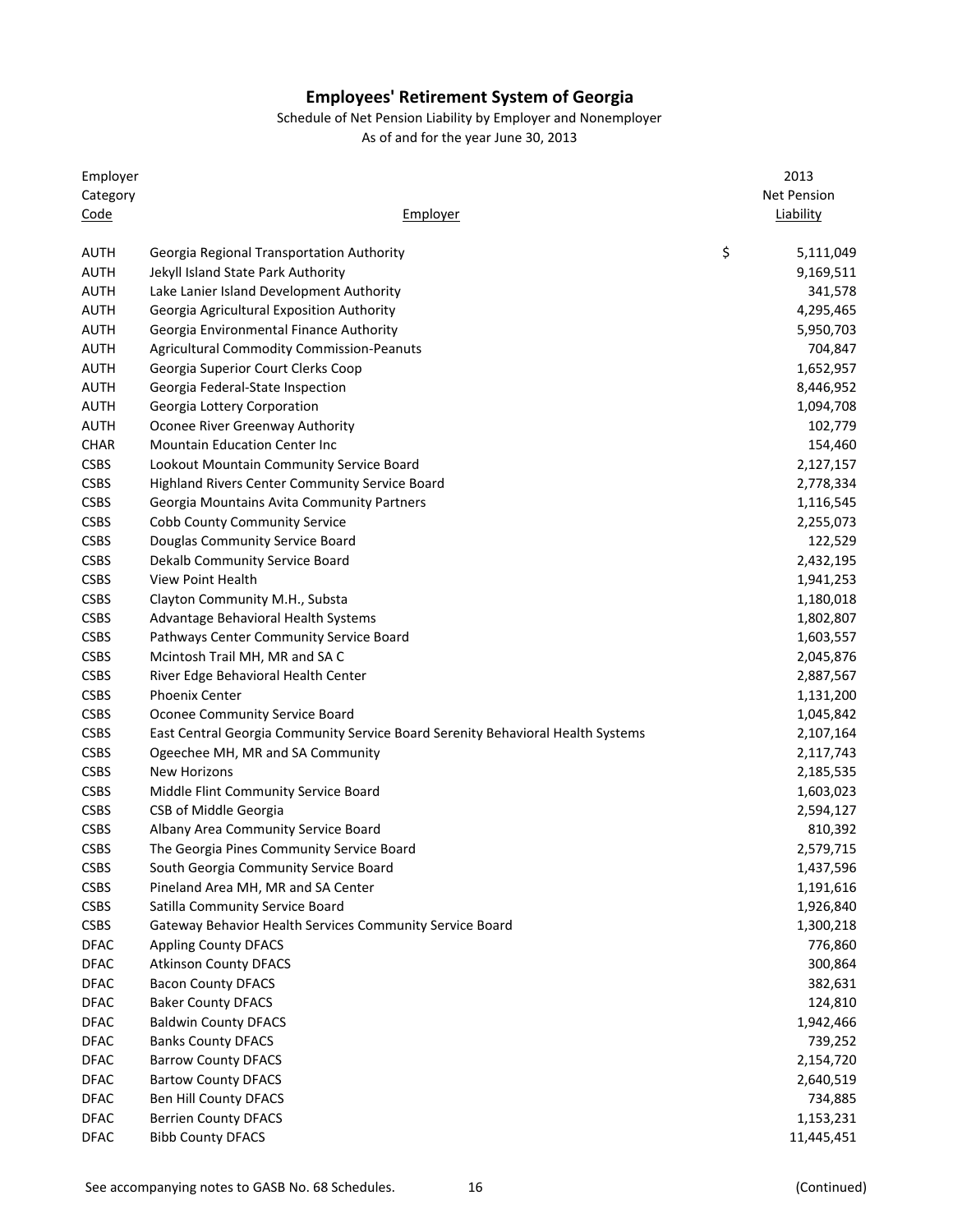| Employer                   |                               |          | 2013          |
|----------------------------|-------------------------------|----------|---------------|
| Category                   |                               |          | Net Pension   |
| Code                       |                               | Employer | Liability     |
| <b>DFAC</b>                | <b>Bleckley County DFACS</b>  |          | \$<br>466,970 |
| <b>DFAC</b>                | <b>Brantley County DFACS</b>  |          | 847,563       |
| <b>DFAC</b>                | <b>Brooks County DFACS</b>    |          | 905,892       |
| <b>DFAC</b>                | <b>Bryan County DFACS</b>     |          | 572,612       |
| <b>DFAC</b>                | <b>Bulloch County DFACS</b>   |          | 1,754,668     |
| <b>DFAC</b>                | <b>Burke County DFACS</b>     |          | 976,644       |
| <b>DFAC</b>                | <b>Butts County DFACS</b>     |          | 688,396       |
| <b>DFAC</b>                | <b>Calhoun County DFACS</b>   |          | 339,739       |
| <b>DFAC</b>                | <b>Camden County DFACS</b>    |          | 1,326,277     |
| <b>DFAC</b>                | <b>Candler County DFACS</b>   |          | 741,970       |
| <b>DFAC</b>                | <b>Carroll County DFACS</b>   |          | 3,368,319     |
| <b>DFAC</b>                | <b>Catoosa County DFACS</b>   |          | 1,820,325     |
| <b>DFAC</b>                | <b>Charlton County DFACS</b>  |          | 716,639       |
| <b>DFAC</b>                | Chatham County DFACS          |          | 9,124,285     |
| <b>DFAC</b>                | Chattahoochee County DFACS    |          | 249,377       |
| <b>DFAC</b>                | Chattooga County DFACS        |          | 1,362,720     |
| <b>DFAC</b>                | <b>Cherokee County DFACS</b>  |          | 3,972,376     |
| <b>DFAC</b>                | <b>Clarke County DFACS</b>    |          | 7,022,070     |
| <b>DFAC</b>                | Clay County DFACS             |          | 372,974       |
| <b>DFAC</b>                | <b>Clayton County DFACS</b>   |          | 13,412,956    |
| <b>DFAC</b>                | <b>Clinch County DFACS</b>    |          | 496,037       |
| <b>DFAC</b>                | Cobb County DFACS             |          | 13,464,055    |
| <b>DFAC</b>                | <b>Coffee County DFACS</b>    |          | 3,925,936     |
| <b>DFAC</b>                | <b>Colquitt County DFACS</b>  |          | 1,964,351     |
| <b>DFAC</b>                | <b>Columbia County DFACS</b>  |          | 3,609,883     |
| <b>DFAC</b>                | Cook County DFACS             |          | 811,799       |
| <b>DFAC</b>                |                               |          |               |
|                            | Coweta County DFACS           |          | 2,823,415     |
| <b>DFAC</b>                | <b>Crawford County DFACS</b>  |          | 915,500       |
| <b>DFAC</b><br><b>DFAC</b> | <b>Crisp County DFACS</b>     |          | 1,509,755     |
|                            | Dade County DFACS             |          | 657,679       |
| <b>DFAC</b>                | Dawson County DFACS           |          | 545,437       |
| <b>DFAC</b>                | <b>Decatur County DFACS</b>   |          | 1,763,694     |
| <b>DFAC</b>                | <b>Dekalb County DFACS</b>    |          | 29,941,166    |
| <b>DFAC</b>                | Dodge County DFACS            |          | 621,139       |
| <b>DFAC</b>                | Dooly County DFACS            |          | 433,535       |
| <b>DFAC</b>                | Dougherty County DFACS        |          | 13,523,985    |
| <b>DFAC</b>                | Douglas County DFACS          |          | 4,701,777     |
| <b>DFAC</b>                | <b>Early County DFACS</b>     |          | 3,486,869     |
| <b>DFAC</b>                | <b>Echols County DFACS</b>    |          | 209,974       |
| <b>DFAC</b>                | <b>Effingham County DFACS</b> |          | 1,344,474     |
| <b>DFAC</b>                | <b>Elbert County DFACS</b>    |          | 1,013,038     |
| <b>DFAC</b>                | <b>Emanuel County DFACS</b>   |          | 680,438       |
| <b>DFAC</b>                | <b>Evans County DFACS</b>     |          | 508,751       |
| <b>DFAC</b>                | <b>Fannin County DFACS</b>    |          | 820,728       |
| <b>DFAC</b>                | <b>Fayette County DFACS</b>   |          | 1,405,763     |
| <b>DFAC</b>                | Floyd County DFACS            |          | 7,797,668     |
| <b>DFAC</b>                | Forsyth County DFACS          |          | 1,789,462     |
| <b>DFAC</b>                | Franklin County DFACS         |          | 1,169,633     |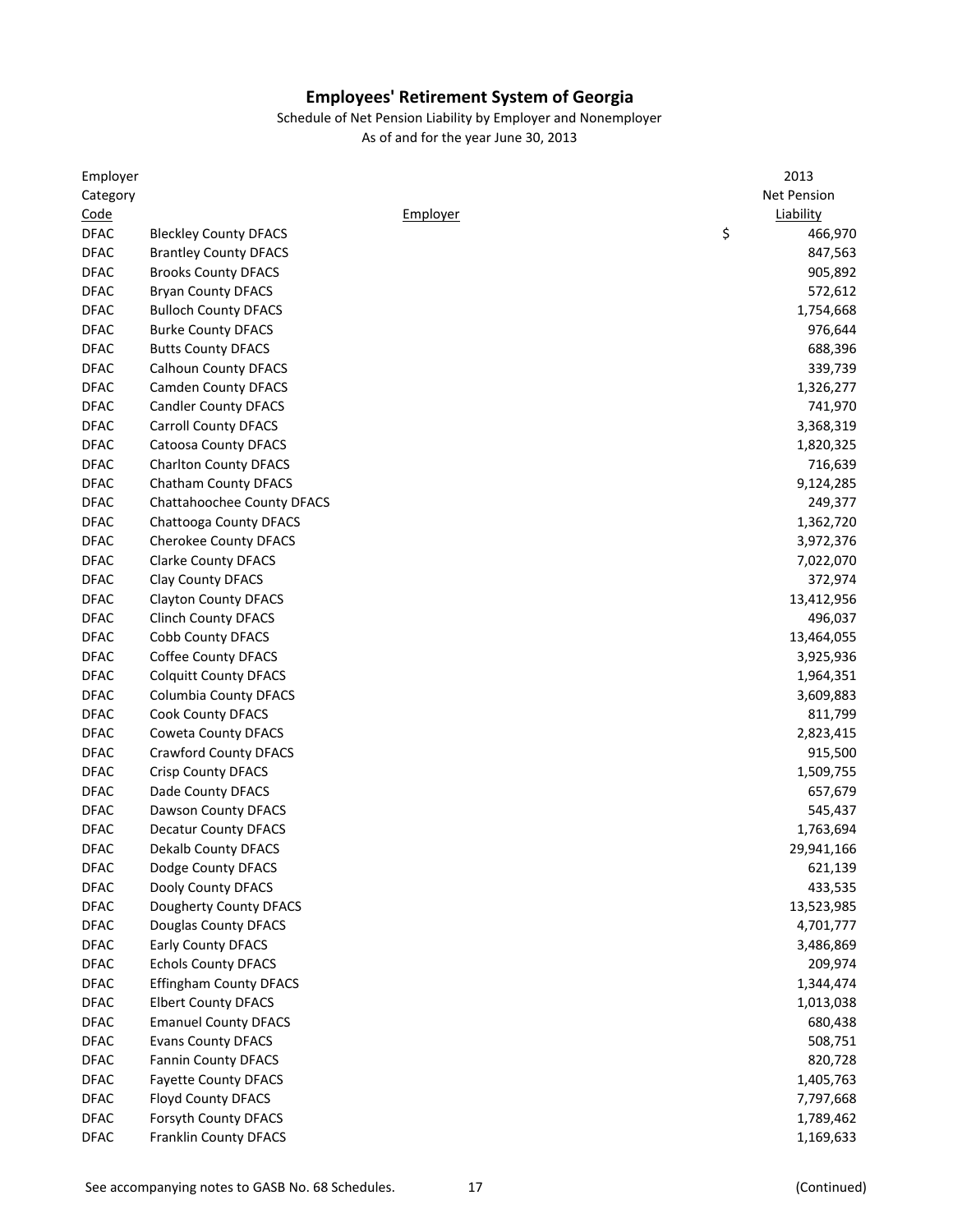| Employer    |                                |          | 2013             |
|-------------|--------------------------------|----------|------------------|
| Category    |                                |          | Net Pension      |
| Code        |                                | Employer | Liability        |
| <b>DFAC</b> | <b>Fulton County</b>           |          | \$<br>51,412,911 |
| <b>DFAC</b> | <b>Gilmer County DFACS</b>     |          | 1,154,590        |
| <b>DFAC</b> | <b>Glascock County DFACS</b>   |          | 244,573          |
| <b>DFAC</b> | <b>Glynn County DFACS</b>      |          | 4,568,184        |
| <b>DFAC</b> | Gordon County DFACS            |          | 2,272,543        |
| <b>DFAC</b> | <b>Grady County DFACS</b>      |          | 1,051,568        |
| <b>DFAC</b> | <b>Greene County DFACS</b>     |          | 773,851          |
| <b>DFAC</b> | <b>Gwinnett County DFACS</b>   |          | 16,374,817       |
| <b>DFAC</b> | Habersham County DFACS         |          | 1,184,628        |
| <b>DFAC</b> | <b>Hall County DFACS</b>       |          | 6,199,886        |
| <b>DFAC</b> | <b>Hancock County DFACS</b>    |          | 258,646          |
| <b>DFAC</b> | <b>Haralson County DFACS</b>   |          | 1,063,457        |
| <b>DFAC</b> | <b>Harris County DFACS</b>     |          | 939,715          |
| <b>DFAC</b> | <b>Hart County DFACS</b>       |          | 1,198,507        |
| <b>DFAC</b> | <b>Heard County DFACS</b>      |          | 775,987          |
| <b>DFAC</b> | <b>Henry County DFACS</b>      |          | 5,070,190        |
| <b>DFAC</b> | <b>Houston County DFACS</b>    |          | 3,900,266        |
| <b>DFAC</b> | Irwin County DFACS             |          | 655,738          |
| <b>DFAC</b> | Jackson County DFACS           |          | 1,753,115        |
| <b>DFAC</b> | Jasper County DFACS            |          | 428,440          |
| <b>DFAC</b> | Jeff Davis County DFACS        |          | 708,680          |
| <b>DFAC</b> | Jefferson County DFACS         |          | 934,134          |
| <b>DFAC</b> | Jenkins County DFACS           |          | 284,656          |
| <b>DFAC</b> | <b>Johnson County DFACS</b>    |          | 611,870          |
| <b>DFAC</b> | <b>Jones County DFACS</b>      |          | 1,258,291        |
| <b>DFAC</b> | Lamar County DFACS             |          | 1,043,707        |
| <b>DFAC</b> | Lanier County DFACS            |          | 765,456          |
| <b>DFAC</b> | Laurens County DFACS           |          | 5,599,323        |
| <b>DFAC</b> | Lee County DFACS               |          | 450,083          |
| <b>DFAC</b> | <b>Liberty County DFACS</b>    |          | 2,089,841        |
| <b>DFAC</b> | <b>Lincoln County DFACS</b>    |          | 122,044          |
| <b>DFAC</b> | Long County DFACS              |          | 311,880          |
| <b>DFAC</b> | Lowndes County DFACS           |          | 4,653,736        |
| <b>DFAC</b> | Lumpkin County DFACS           |          | 701,353          |
| <b>DFAC</b> | <b>Macon County DFACS</b>      |          | 977,032          |
| <b>DFAC</b> | <b>Madison County DFACS</b>    |          | 1,209,134        |
| <b>DFAC</b> | <b>Marion County DFACS</b>     |          | 590,130          |
| <b>DFAC</b> | Mcduffie County DFACS          |          | 1,409,597        |
| <b>DFAC</b> | <b>Mcintosh County DFACS</b>   |          | 227,298          |
| <b>DFAC</b> | Meriwether County DFACS        |          | 1,396,397        |
| <b>DFAC</b> | <b>Miller County DFACS</b>     |          | 234,480          |
| <b>DFAC</b> | <b>Mitchell County DFACS</b>   |          |                  |
|             |                                |          | 1,300,509        |
| <b>DFAC</b> | <b>Monroe County DFACS</b>     |          | 1,029,343        |
| <b>DFAC</b> | <b>Montgomery County DFACS</b> |          | 614,879          |
| <b>DFAC</b> | <b>Morgan County DFACS</b>     |          | 885,899          |
| <b>DFAC</b> | <b>Murray County DFACS</b>     |          | 1,764,228        |
| <b>DFAC</b> | <b>Muscogee County DFACS</b>   |          | 7,191,185        |
| <b>DFAC</b> | <b>Newton County DFACS</b>     |          | 3,436,789        |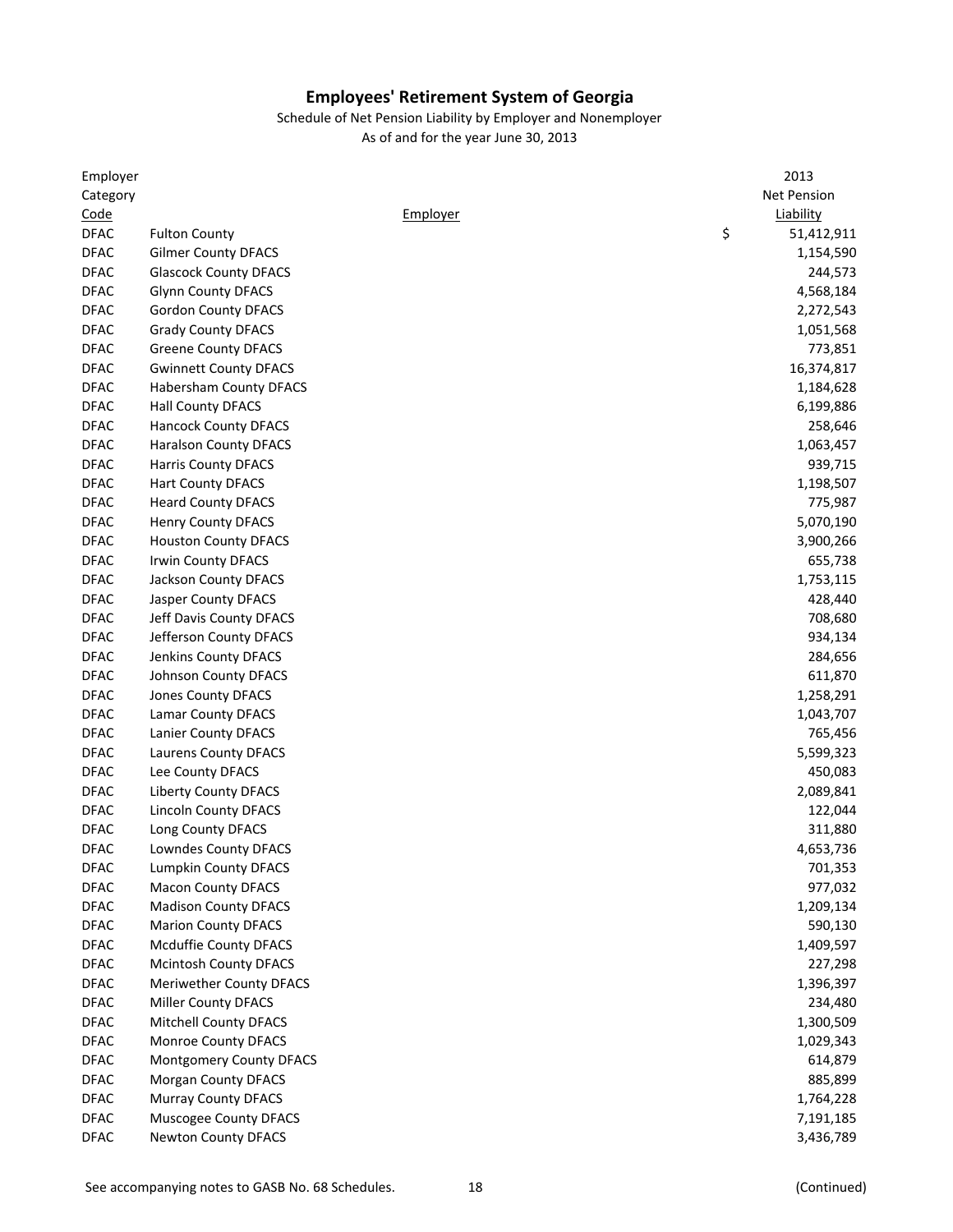| Employer    |                                |          | 2013          |
|-------------|--------------------------------|----------|---------------|
| Category    |                                |          | Net Pension   |
| Code        |                                | Employer | Liability     |
| <b>DFAC</b> | <b>Oconee County DFACS</b>     |          | \$<br>850,475 |
| <b>DFAC</b> | Oglethorpe County DFACS        |          | 479,684       |
| <b>DFAC</b> | <b>Paulding County DFACS</b>   |          | 3,041,687     |
| <b>DFAC</b> | Peach County DFACS             |          | 1,072,920     |
| <b>DFAC</b> | <b>Pickens County DFACS</b>    |          | 1,179,581     |
| <b>DFAC</b> | <b>Pierce County DFACS</b>     |          | 677,575       |
| <b>DFAC</b> | Pike County DFACS              |          | 633,028       |
| <b>DFAC</b> | Polk County DFACS              |          | 2,293,846     |
| <b>DFAC</b> | <b>Pulaski County DFACS</b>    |          | 451,781       |
| <b>DFAC</b> | <b>Putnam County DFACS</b>     |          | 3,287,377     |
| <b>DFAC</b> | <b>Quitman County DFACS</b>    |          | 125,489       |
| <b>DFAC</b> | <b>Rabun County DFACS</b>      |          | 926,467       |
| <b>DFAC</b> | Randolph County DFACS          |          | 480,315       |
| <b>DFAC</b> | <b>Richmond County DFACS</b>   |          | 8,032,973     |
| <b>DFAC</b> | Rockdale County DFACS          |          | 2,215,912     |
| <b>DFAC</b> | <b>Schley County DFACS</b>     |          | 156,789       |
| <b>DFAC</b> | <b>Screven County DFACS</b>    |          | 696,694       |
| <b>DFAC</b> | Seminole County DFACS          |          | 712,223       |
| <b>DFAC</b> | <b>Spalding County DFACS</b>   |          | 5,293,412     |
| <b>DFAC</b> | <b>Stephens County DFACS</b>   |          | 1,311,622     |
| <b>DFAC</b> | <b>Stewart County DFACS</b>    |          | 266,798       |
| <b>DFAC</b> | <b>Sumter County DFACS</b>     |          | 5,724,181     |
| <b>DFAC</b> | <b>Talbot County DFACS</b>     |          | 396,655       |
| <b>DFAC</b> | <b>Taliaferro County DFACS</b> |          | 130,391       |
| <b>DFAC</b> | <b>Tattnall County DFACS</b>   |          | 810,829       |
| <b>DFAC</b> | <b>Taylor County DFACS</b>     |          | 407,962       |
| <b>DFAC</b> | <b>Telfair County DFACS</b>    |          | 663,988       |
| <b>DFAC</b> | <b>Terrell County DFACS</b>    |          | 677,429       |
| <b>DFAC</b> | <b>Thomas County DFACS</b>     |          | 1,989,925     |
| <b>DFAC</b> | <b>Tift County DFACS</b>       |          | 2,770,473     |
| <b>DFAC</b> | <b>Toombs County DFACS</b>     |          | 1,619,765     |
| <b>DFAC</b> | <b>Towns County DFACS</b>      |          | 318,770       |
| <b>DFAC</b> | <b>Treutlen County DFACS</b>   |          | 350,070       |
| <b>DFAC</b> | <b>Troup County DFACS</b>      |          | 2,634,550     |
| <b>DFAC</b> | <b>Turner County DFACS</b>     |          | 307,900       |
| <b>DFAC</b> | <b>Twiggs County DFACS</b>     |          | 678,254       |
| <b>DFAC</b> | <b>Union County DFACS</b>      |          | 687,329       |
| <b>DFAC</b> | <b>Upson County DFACS</b>      |          | 1,648,444     |
| <b>DFAC</b> | <b>Walker County DFACS</b>     |          | 1,798,197     |
| <b>DFAC</b> | <b>Walton County DFACS</b>     |          | 2,806,382     |
| <b>DFAC</b> | <b>Ware County DFACS</b>       |          | 1,870,016     |
| <b>DFAC</b> | <b>Warren County DFACS</b>     |          | 181,052       |
| <b>DFAC</b> | <b>Washington County DFACS</b> |          | 930,835       |
| <b>DFAC</b> | <b>Wayne County DFACS</b>      |          | 1,161,529     |
| <b>DFAC</b> | <b>Webster County DFACS</b>    |          | 160,671       |
| <b>DFAC</b> | <b>Wheeler County DFACS</b>    |          | 288,538       |
| <b>DFAC</b> | <b>White County DFACS</b>      |          | 947,673       |
| <b>DFAC</b> | <b>Whitfield County DFACS</b>  |          | 7,384,029     |
|             |                                |          |               |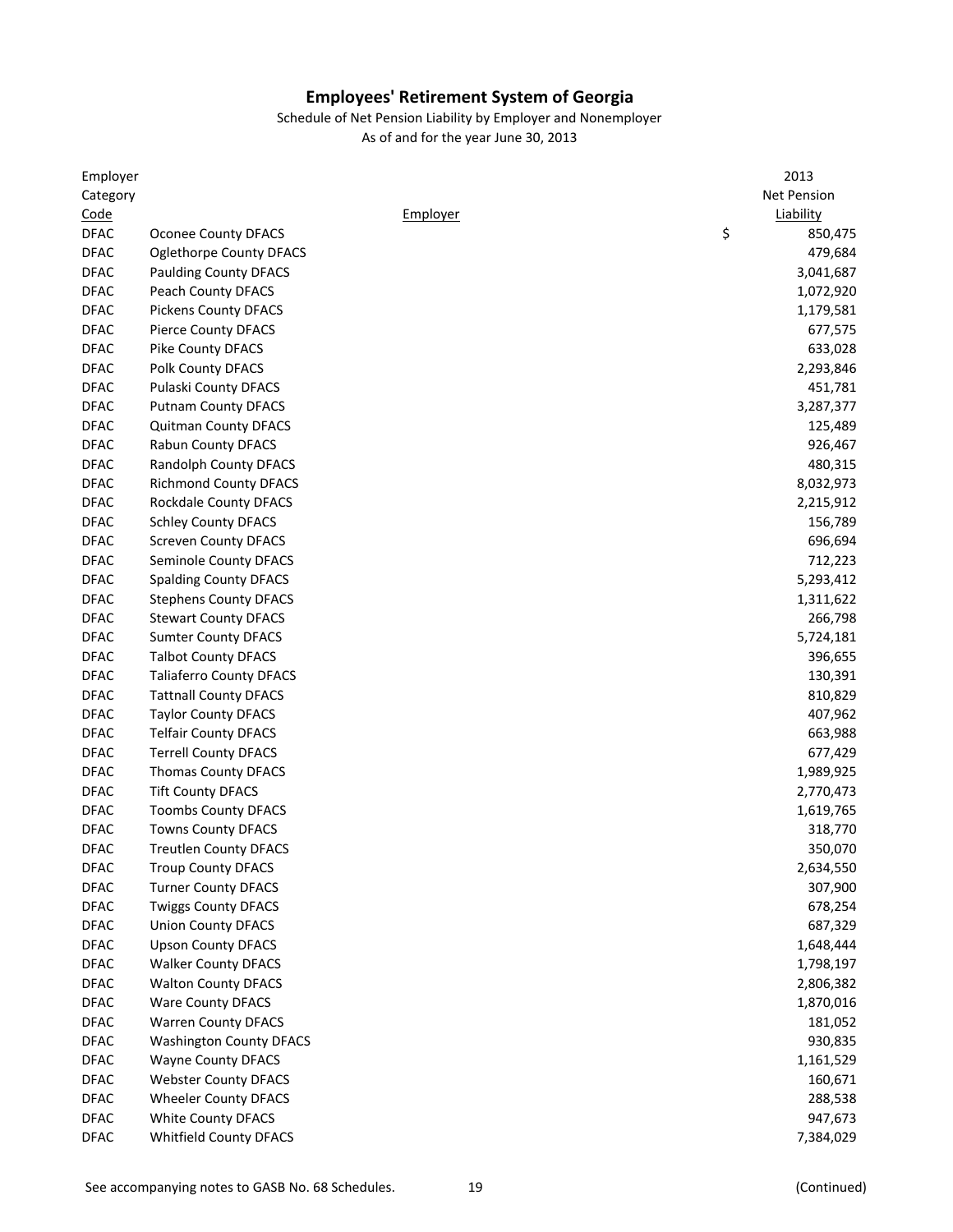| Employer    |                                          | 2013               |
|-------------|------------------------------------------|--------------------|
| Category    |                                          | <b>Net Pension</b> |
| Code        | Employer                                 | Liability          |
| <b>DFAC</b> | <b>Wilcox County DFACS</b>               | \$<br>426,451      |
| <b>DFAC</b> | <b>Wilkes County DFACS</b>               | 385,300            |
| <b>DFAC</b> | <b>Wilkinson County DFACS</b>            | 355,311            |
| <b>DFAC</b> | Worth County DFACS                       | 1,348,939          |
| <b>HLTH</b> | Appling County Health Department         | 626,525            |
| <b>HLTH</b> | <b>Atkinson County Health Department</b> | 359,969            |
| <b>HLTH</b> | Bacon County Health Department           | 382,631            |
| <b>HLTH</b> | <b>Baker County Health Department</b>    | 322,507            |
| <b>HLTH</b> | <b>Baldwin County Health Department</b>  | 643,995            |
| <b>HLTH</b> | <b>Banks County Health Department</b>    | 348,274            |
| <b>HLTH</b> | Barrow County Public Health              | 980,623            |
| <b>HLTH</b> | <b>Bartow County Health Department</b>   | 1,745,254          |
| <b>HLTH</b> | Ben Hill County Health Department        | 517,438            |
| <b>HLTH</b> | Berrien County Health Department         | 347,013            |
| <b>HLTH</b> | <b>Bibb County Health Department</b>     | 3,664,670          |
| <b>HLTH</b> | <b>Bleckley County Health Department</b> | 278,785            |
| <b>HLTH</b> | <b>Brantley County Health Department</b> | 421,258            |
| <b>HLTH</b> | <b>Brooks County Health Department</b>   | 333,474            |
| <b>HLTH</b> | <b>Bulloch County Physical Health</b>    | 1,356,606          |
| <b>HLTH</b> | <b>Burke County Health Department</b>    | 668,112            |
| <b>HLTH</b> | <b>Butts County Health Department</b>    | 450,471            |
| <b>HLTH</b> | Calhoun County Health Department         | 139,271            |
| <b>HLTH</b> | <b>Candler County Health Department</b>  | 377,973            |
| <b>HLTH</b> | Carroll County Health Department         | 1,455,697          |
| <b>HLTH</b> | Catoosa County Health Department         | 1,528,486          |
| <b>HLTH</b> | <b>Charlton County Health Department</b> | 549,077            |
| <b>HLTH</b> | Chattahoochee County Health Department   | 53,573             |
| <b>HLTH</b> | Chattooga County Health Department       | 859,549            |
| HLTH        | Cherokee County Health Department        | 9,440,435          |
| <b>HLTH</b> | Clarke County Health Department          | 6,891,048          |
| <b>HLTH</b> | Clay County Health Department            | 156,595            |
| <b>HLTH</b> | Clayton County Health Department         | 8,899,025          |
| <b>HLTH</b> | Clinch County Health Department          | 309,696            |
| <b>HLTH</b> | Cobb County Health Department            | 17,991,331         |
| <b>HLTH</b> | Coffee County Health Department          | 1,154,590          |
| <b>HLTH</b> | <b>Colquitt County Health Department</b> | 1,629,470          |
| <b>HLTH</b> | Columbia County Health Department        | 1,240,725          |
| <b>HLTH</b> | Cook County Health Department            | 395,345            |
| <b>HLTH</b> | Coweta County Health Department          | 1,433,035          |
| <b>HLTH</b> | Crawford County Health Department        | 261,897            |
| <b>HLTH</b> | Crisp County Health Department           | 533,063            |
| <b>HLTH</b> | Dade County Health Department            | 458,672            |
| <b>HLTH</b> | Dawson County Health Department          | 425,237            |
| <b>HLTH</b> | Decatur County Health Department         | 951,992            |
| <b>HLTH</b> | Dekalb County Health Department          | 26,031,292         |
| <b>HLTH</b> | Dodge County Health Department           | 463,234            |
| <b>HLTH</b> | Dooly County Health Department           | 322,798            |
| <b>HLTH</b> | Dougherty County Health Department       | 3,777,251          |
|             |                                          |                    |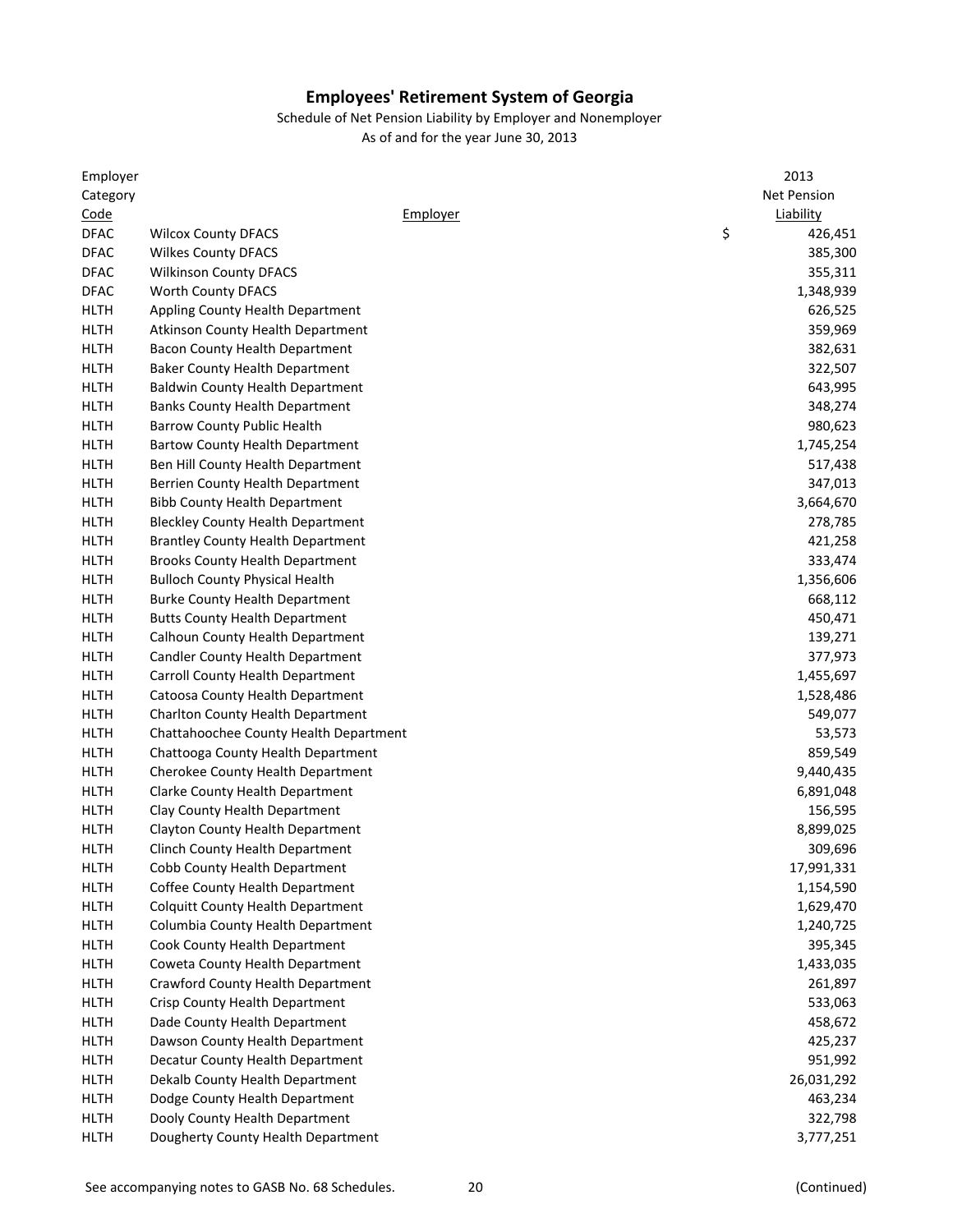| Employer    |                                          |          | 2013               |
|-------------|------------------------------------------|----------|--------------------|
| Category    |                                          |          | <b>Net Pension</b> |
| Code        |                                          | Employer | Liability          |
| <b>HLTH</b> | Southwest Health District                |          | \$<br>7,356,126    |
| <b>HLTH</b> | Douglas County Health Department         |          | 1,224,420          |
| <b>HLTH</b> | Early County Health Department           |          | 505,840            |
| <b>HLTH</b> | <b>Echols County Health Department</b>   |          | 201,870            |
| <b>HLTH</b> | <b>Elbert County Health Department</b>   |          | 518,020            |
| <b>HLTH</b> | <b>Emanuel County Health Department</b>  |          | 1,017,406          |
| <b>HLTH</b> | <b>Evans County Health Department</b>    |          | 235,547            |
| <b>HLTH</b> | Fannin County Health Department          |          | 585,617            |
| <b>HLTH</b> | Fayette County Health Department         |          | 1,222,090          |
| <b>HLTH</b> | Floyd County Health Department           |          | 11,447,829         |
| <b>HLTH</b> | Forsyth County Health Department         |          | 1,453,562          |
| <b>HLTH</b> | Franklin County Health Department        |          | 453,819            |
| <b>HLTH</b> | Gilmer County Health Department          |          | 743,425            |
| <b>HLTH</b> | <b>Glascock County Health Department</b> |          | 110,495            |
| <b>HLTH</b> | Glynn County Health Department           |          | 23,163,960         |
| <b>HLTH</b> | Gordon County Health Department          |          | 1,296,287          |
| <b>HLTH</b> | <b>Grady County Health Department</b>    |          | 835,820            |
| <b>HLTH</b> | <b>Greene County Health Department</b>   |          | 526,027            |
| <b>HLTH</b> | <b>Gwinnett County Health Department</b> |          | 19,086,767         |
| <b>HLTH</b> | Habersham County Health Department       |          | 735,904            |
| <b>HLTH</b> | Hall County Health Department            |          | 11,404,252         |
| <b>HLTH</b> | Hancock County Health Department         |          | 432,274            |
| <b>HLTH</b> | Haralson County Health Department        |          | 499,628            |
| <b>HLTH</b> | Harris County Health Department          |          | 593,333            |
| <b>HLTH</b> | Hart County Health Department            |          | 481,916            |
| <b>HLTH</b> | <b>Heard County Health Department</b>    |          | 278,154            |
| <b>HLTH</b> | Henry County Health Department           |          | 1,899,617          |
| <b>HLTH</b> | Houston County Health Department         |          | 9,398,265          |
| <b>HLTH</b> | Irwin County Health Department           |          | 560,820            |
| <b>HLTH</b> | Jackson County Health Department         |          | 880,027            |
| <b>HLTH</b> | Jasper County Health Department          |          | 298,729            |
| <b>HLTH</b> | Jeff Davis County Health Department      |          | 548,446            |
| <b>HLTH</b> | Jefferson County Health Department       |          | 597,070            |
| <b>HLTH</b> | Jenkins County Health Department         |          | 220,310            |
| <b>HLTH</b> | Johnson County Health Department         |          | 215,700            |
| <b>HLTH</b> | Jones County Health Department           |          | 395,199            |
| <b>HLTH</b> | Lamar County Health Department           |          | 432,807            |
| <b>HLTH</b> | Lanier County Health Department          |          | 153,780            |
| <b>HLTH</b> | Laurens County Health Department         |          | 6,292,426          |
| <b>HLTH</b> | Lee County Health Department             |          | 793,650            |
| <b>HLTH</b> | Lincoln County Health Department         |          | 149,801            |
| <b>HLTH</b> | Lowndes County Health Department         |          | 9,522,153          |
| <b>HLTH</b> | Lumpkin County Health Department         |          | 632,397            |
| <b>HLTH</b> | Macon County Health Department           |          | 258,112            |
| <b>HLTH</b> | <b>Madison County Health Department</b>  |          | 724,306            |
| <b>HLTH</b> | Marion County Health Department          |          | 165,136            |
| <b>HLTH</b> | Mcduffie County Health Department        |          | 491,767            |
| <b>HLTH</b> | Meriwether County Health Department      |          | 730,614            |
|             |                                          |          |                    |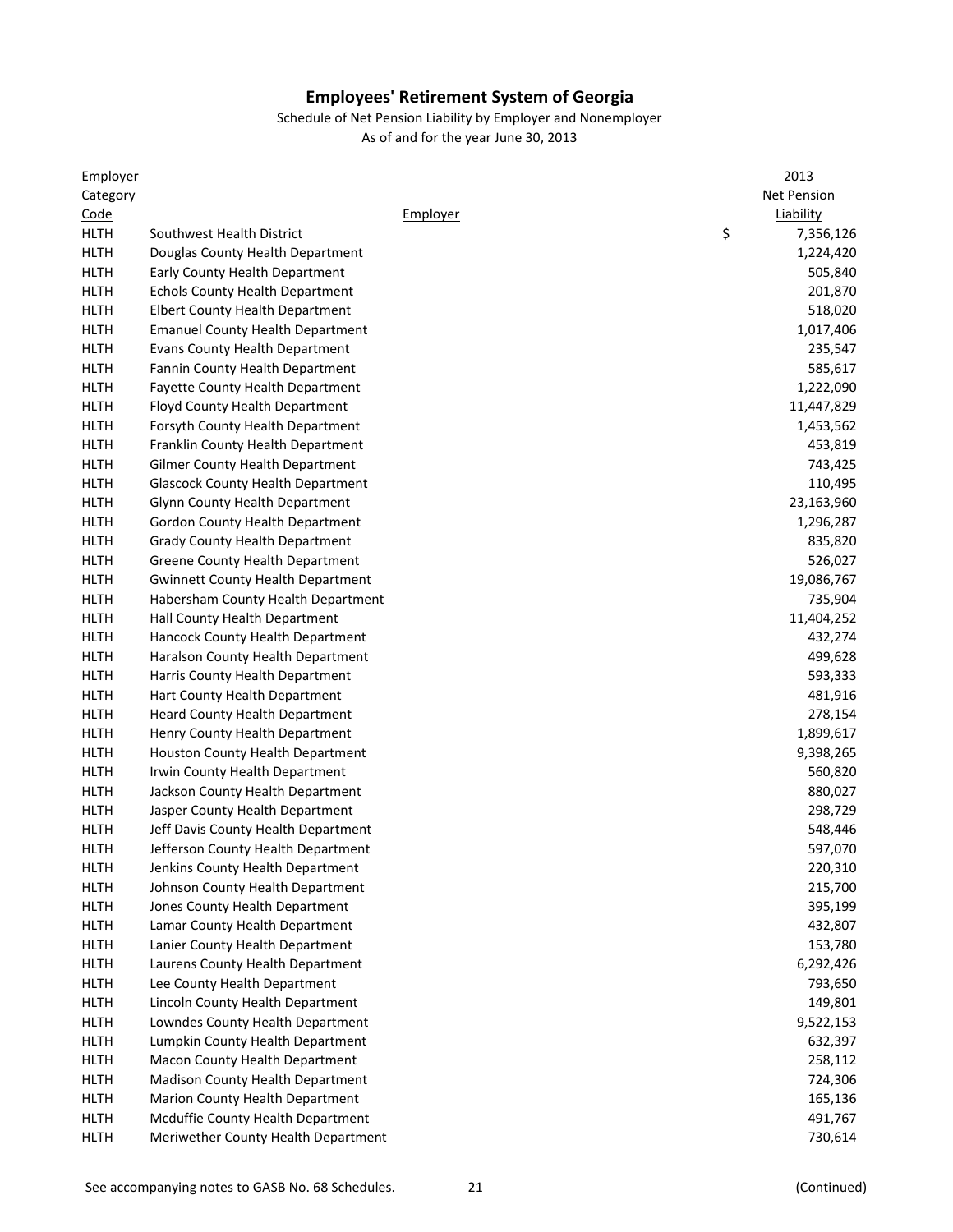| Category<br><b>Net Pension</b><br>Code<br>Liability<br>Employer<br>\$<br><b>HLTH</b><br>333,134<br>Miller County Health Department<br><b>HLTH</b><br>616,189<br>Mitchell County Health Department<br><b>HLTH</b><br>Monroe County Health Department<br>520,932<br><b>HLTH</b><br>Montgomery County Health Department<br>274,708<br><b>HLTH</b><br>Morgan County Health Department<br>567,954<br><b>HLTH</b><br>Murray County Health Department<br>803,356<br><b>HLTH</b><br>Muscogee County Health Department<br>12,391,183<br><b>HLTH</b><br>Newton County Health Department<br>1,739,382<br><b>HLTH</b><br>Oconee County Health Department<br>514,478<br><b>HLTH</b><br>Oglethorpe County Health Department<br>355,456<br><b>HLTH</b><br><b>Paulding County Health Department</b><br>1,317,882<br><b>HLTH</b><br>472,939<br>Peach County Health Department<br><b>HLTH</b><br>Pickens County Health Department<br>512,439<br><b>HLTH</b><br>Pierce County Health Department<br>906,474<br>324,545<br><b>HLTH</b><br>Pike County Health Department<br>968,200<br><b>HLTH</b><br>Polk County Health Department<br><b>HLTH</b><br>244,913<br>Pulaski County Health Department<br><b>HLTH</b><br>628,029<br><b>Putnam County Health Department</b><br><b>HLTH</b><br>660,785<br>Rabun County Health Department<br><b>HLTH</b><br>200,317<br>Randolph County Health Department<br><b>HLTH</b><br>9,646,526<br><b>Richmond County Health Department</b> |
|----------------------------------------------------------------------------------------------------------------------------------------------------------------------------------------------------------------------------------------------------------------------------------------------------------------------------------------------------------------------------------------------------------------------------------------------------------------------------------------------------------------------------------------------------------------------------------------------------------------------------------------------------------------------------------------------------------------------------------------------------------------------------------------------------------------------------------------------------------------------------------------------------------------------------------------------------------------------------------------------------------------------------------------------------------------------------------------------------------------------------------------------------------------------------------------------------------------------------------------------------------------------------------------------------------------------------------------------------------------------------------------------------------------------------------------------------|
|                                                                                                                                                                                                                                                                                                                                                                                                                                                                                                                                                                                                                                                                                                                                                                                                                                                                                                                                                                                                                                                                                                                                                                                                                                                                                                                                                                                                                                                    |
|                                                                                                                                                                                                                                                                                                                                                                                                                                                                                                                                                                                                                                                                                                                                                                                                                                                                                                                                                                                                                                                                                                                                                                                                                                                                                                                                                                                                                                                    |
|                                                                                                                                                                                                                                                                                                                                                                                                                                                                                                                                                                                                                                                                                                                                                                                                                                                                                                                                                                                                                                                                                                                                                                                                                                                                                                                                                                                                                                                    |
|                                                                                                                                                                                                                                                                                                                                                                                                                                                                                                                                                                                                                                                                                                                                                                                                                                                                                                                                                                                                                                                                                                                                                                                                                                                                                                                                                                                                                                                    |
|                                                                                                                                                                                                                                                                                                                                                                                                                                                                                                                                                                                                                                                                                                                                                                                                                                                                                                                                                                                                                                                                                                                                                                                                                                                                                                                                                                                                                                                    |
|                                                                                                                                                                                                                                                                                                                                                                                                                                                                                                                                                                                                                                                                                                                                                                                                                                                                                                                                                                                                                                                                                                                                                                                                                                                                                                                                                                                                                                                    |
|                                                                                                                                                                                                                                                                                                                                                                                                                                                                                                                                                                                                                                                                                                                                                                                                                                                                                                                                                                                                                                                                                                                                                                                                                                                                                                                                                                                                                                                    |
|                                                                                                                                                                                                                                                                                                                                                                                                                                                                                                                                                                                                                                                                                                                                                                                                                                                                                                                                                                                                                                                                                                                                                                                                                                                                                                                                                                                                                                                    |
|                                                                                                                                                                                                                                                                                                                                                                                                                                                                                                                                                                                                                                                                                                                                                                                                                                                                                                                                                                                                                                                                                                                                                                                                                                                                                                                                                                                                                                                    |
|                                                                                                                                                                                                                                                                                                                                                                                                                                                                                                                                                                                                                                                                                                                                                                                                                                                                                                                                                                                                                                                                                                                                                                                                                                                                                                                                                                                                                                                    |
|                                                                                                                                                                                                                                                                                                                                                                                                                                                                                                                                                                                                                                                                                                                                                                                                                                                                                                                                                                                                                                                                                                                                                                                                                                                                                                                                                                                                                                                    |
|                                                                                                                                                                                                                                                                                                                                                                                                                                                                                                                                                                                                                                                                                                                                                                                                                                                                                                                                                                                                                                                                                                                                                                                                                                                                                                                                                                                                                                                    |
|                                                                                                                                                                                                                                                                                                                                                                                                                                                                                                                                                                                                                                                                                                                                                                                                                                                                                                                                                                                                                                                                                                                                                                                                                                                                                                                                                                                                                                                    |
|                                                                                                                                                                                                                                                                                                                                                                                                                                                                                                                                                                                                                                                                                                                                                                                                                                                                                                                                                                                                                                                                                                                                                                                                                                                                                                                                                                                                                                                    |
|                                                                                                                                                                                                                                                                                                                                                                                                                                                                                                                                                                                                                                                                                                                                                                                                                                                                                                                                                                                                                                                                                                                                                                                                                                                                                                                                                                                                                                                    |
|                                                                                                                                                                                                                                                                                                                                                                                                                                                                                                                                                                                                                                                                                                                                                                                                                                                                                                                                                                                                                                                                                                                                                                                                                                                                                                                                                                                                                                                    |
|                                                                                                                                                                                                                                                                                                                                                                                                                                                                                                                                                                                                                                                                                                                                                                                                                                                                                                                                                                                                                                                                                                                                                                                                                                                                                                                                                                                                                                                    |
|                                                                                                                                                                                                                                                                                                                                                                                                                                                                                                                                                                                                                                                                                                                                                                                                                                                                                                                                                                                                                                                                                                                                                                                                                                                                                                                                                                                                                                                    |
|                                                                                                                                                                                                                                                                                                                                                                                                                                                                                                                                                                                                                                                                                                                                                                                                                                                                                                                                                                                                                                                                                                                                                                                                                                                                                                                                                                                                                                                    |
|                                                                                                                                                                                                                                                                                                                                                                                                                                                                                                                                                                                                                                                                                                                                                                                                                                                                                                                                                                                                                                                                                                                                                                                                                                                                                                                                                                                                                                                    |
|                                                                                                                                                                                                                                                                                                                                                                                                                                                                                                                                                                                                                                                                                                                                                                                                                                                                                                                                                                                                                                                                                                                                                                                                                                                                                                                                                                                                                                                    |
|                                                                                                                                                                                                                                                                                                                                                                                                                                                                                                                                                                                                                                                                                                                                                                                                                                                                                                                                                                                                                                                                                                                                                                                                                                                                                                                                                                                                                                                    |
|                                                                                                                                                                                                                                                                                                                                                                                                                                                                                                                                                                                                                                                                                                                                                                                                                                                                                                                                                                                                                                                                                                                                                                                                                                                                                                                                                                                                                                                    |
| <b>HLTH</b><br>Rockdale County Health Department<br>1,604,188                                                                                                                                                                                                                                                                                                                                                                                                                                                                                                                                                                                                                                                                                                                                                                                                                                                                                                                                                                                                                                                                                                                                                                                                                                                                                                                                                                                      |
| <b>HLTH</b><br><b>Schley County Health Department</b><br>133,351                                                                                                                                                                                                                                                                                                                                                                                                                                                                                                                                                                                                                                                                                                                                                                                                                                                                                                                                                                                                                                                                                                                                                                                                                                                                                                                                                                                   |
| <b>HLTH</b><br>Screven County Health Department<br>447,851                                                                                                                                                                                                                                                                                                                                                                                                                                                                                                                                                                                                                                                                                                                                                                                                                                                                                                                                                                                                                                                                                                                                                                                                                                                                                                                                                                                         |
| <b>HLTH</b><br>527,289<br>Seminole County Health Department                                                                                                                                                                                                                                                                                                                                                                                                                                                                                                                                                                                                                                                                                                                                                                                                                                                                                                                                                                                                                                                                                                                                                                                                                                                                                                                                                                                        |
| <b>HLTH</b><br>1,150,126<br><b>Spalding County Health Department</b>                                                                                                                                                                                                                                                                                                                                                                                                                                                                                                                                                                                                                                                                                                                                                                                                                                                                                                                                                                                                                                                                                                                                                                                                                                                                                                                                                                               |
| <b>HLTH</b><br><b>Stephens County Health Department</b><br>514,963                                                                                                                                                                                                                                                                                                                                                                                                                                                                                                                                                                                                                                                                                                                                                                                                                                                                                                                                                                                                                                                                                                                                                                                                                                                                                                                                                                                 |
| <b>HLTH</b><br>158,779<br><b>Stewart County Health Department</b>                                                                                                                                                                                                                                                                                                                                                                                                                                                                                                                                                                                                                                                                                                                                                                                                                                                                                                                                                                                                                                                                                                                                                                                                                                                                                                                                                                                  |
| <b>HLTH</b><br><b>Sumter County Health Department</b><br>970,092                                                                                                                                                                                                                                                                                                                                                                                                                                                                                                                                                                                                                                                                                                                                                                                                                                                                                                                                                                                                                                                                                                                                                                                                                                                                                                                                                                                   |
| <b>HLTH</b><br><b>Talbot County Health Department</b><br>162,515                                                                                                                                                                                                                                                                                                                                                                                                                                                                                                                                                                                                                                                                                                                                                                                                                                                                                                                                                                                                                                                                                                                                                                                                                                                                                                                                                                                   |
| <b>HLTH</b><br>111,853<br><b>Taliaferro County Health Department</b>                                                                                                                                                                                                                                                                                                                                                                                                                                                                                                                                                                                                                                                                                                                                                                                                                                                                                                                                                                                                                                                                                                                                                                                                                                                                                                                                                                               |
| <b>HLTH</b><br><b>Tattnall County Health Department</b><br>603,135                                                                                                                                                                                                                                                                                                                                                                                                                                                                                                                                                                                                                                                                                                                                                                                                                                                                                                                                                                                                                                                                                                                                                                                                                                                                                                                                                                                 |
| <b>HLTH</b><br>377,536<br><b>Taylor County Health Department</b>                                                                                                                                                                                                                                                                                                                                                                                                                                                                                                                                                                                                                                                                                                                                                                                                                                                                                                                                                                                                                                                                                                                                                                                                                                                                                                                                                                                   |
| 389,231<br><b>HLTH</b><br>Telfair County Health Department                                                                                                                                                                                                                                                                                                                                                                                                                                                                                                                                                                                                                                                                                                                                                                                                                                                                                                                                                                                                                                                                                                                                                                                                                                                                                                                                                                                         |
| 287,519<br><b>HLTH</b><br><b>Terrell County Health Department</b>                                                                                                                                                                                                                                                                                                                                                                                                                                                                                                                                                                                                                                                                                                                                                                                                                                                                                                                                                                                                                                                                                                                                                                                                                                                                                                                                                                                  |
| <b>HLTH</b><br>Thomas County Health Department<br>2,021,515                                                                                                                                                                                                                                                                                                                                                                                                                                                                                                                                                                                                                                                                                                                                                                                                                                                                                                                                                                                                                                                                                                                                                                                                                                                                                                                                                                                        |
| <b>HLTH</b><br><b>Tift County Health Department</b><br>1,091,797                                                                                                                                                                                                                                                                                                                                                                                                                                                                                                                                                                                                                                                                                                                                                                                                                                                                                                                                                                                                                                                                                                                                                                                                                                                                                                                                                                                   |
| <b>HLTH</b><br>Toombs County Health Department<br>779,917                                                                                                                                                                                                                                                                                                                                                                                                                                                                                                                                                                                                                                                                                                                                                                                                                                                                                                                                                                                                                                                                                                                                                                                                                                                                                                                                                                                          |
| <b>HLTH</b><br>Towns County Health Department<br>614,005                                                                                                                                                                                                                                                                                                                                                                                                                                                                                                                                                                                                                                                                                                                                                                                                                                                                                                                                                                                                                                                                                                                                                                                                                                                                                                                                                                                           |
| <b>HLTH</b><br>Treutlen County Health Department<br>235,450                                                                                                                                                                                                                                                                                                                                                                                                                                                                                                                                                                                                                                                                                                                                                                                                                                                                                                                                                                                                                                                                                                                                                                                                                                                                                                                                                                                        |
| <b>HLTH</b><br>Troup County Health Department<br>9,007,918                                                                                                                                                                                                                                                                                                                                                                                                                                                                                                                                                                                                                                                                                                                                                                                                                                                                                                                                                                                                                                                                                                                                                                                                                                                                                                                                                                                         |
| <b>HLTH</b><br>Turner County Health Department<br>216,768                                                                                                                                                                                                                                                                                                                                                                                                                                                                                                                                                                                                                                                                                                                                                                                                                                                                                                                                                                                                                                                                                                                                                                                                                                                                                                                                                                                          |
| <b>HLTH</b><br>Twiggs County Health Department<br>271,166                                                                                                                                                                                                                                                                                                                                                                                                                                                                                                                                                                                                                                                                                                                                                                                                                                                                                                                                                                                                                                                                                                                                                                                                                                                                                                                                                                                          |
| <b>HLTH</b><br>Union County Health Department<br>465,126                                                                                                                                                                                                                                                                                                                                                                                                                                                                                                                                                                                                                                                                                                                                                                                                                                                                                                                                                                                                                                                                                                                                                                                                                                                                                                                                                                                           |
| <b>HLTH</b><br><b>Upson County Health Department</b><br>1,008,817                                                                                                                                                                                                                                                                                                                                                                                                                                                                                                                                                                                                                                                                                                                                                                                                                                                                                                                                                                                                                                                                                                                                                                                                                                                                                                                                                                                  |
| <b>HLTH</b><br>Walker County Health Department<br>1,415,614                                                                                                                                                                                                                                                                                                                                                                                                                                                                                                                                                                                                                                                                                                                                                                                                                                                                                                                                                                                                                                                                                                                                                                                                                                                                                                                                                                                        |
| <b>HLTH</b><br>Walton County Health Department<br>1,546,247                                                                                                                                                                                                                                                                                                                                                                                                                                                                                                                                                                                                                                                                                                                                                                                                                                                                                                                                                                                                                                                                                                                                                                                                                                                                                                                                                                                        |
| <b>HLTH</b><br>Ware County Health Department<br>10,603,759                                                                                                                                                                                                                                                                                                                                                                                                                                                                                                                                                                                                                                                                                                                                                                                                                                                                                                                                                                                                                                                                                                                                                                                                                                                                                                                                                                                         |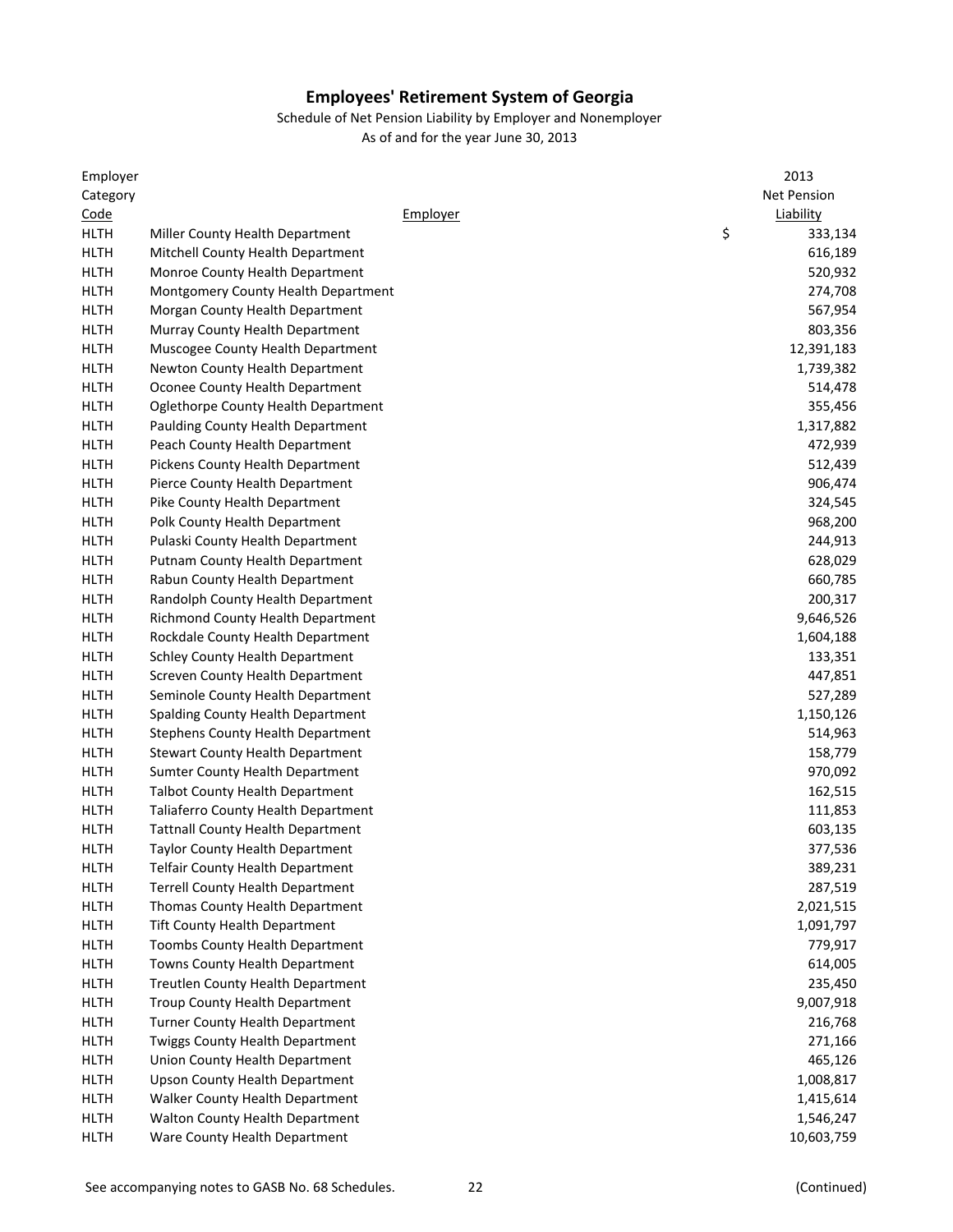#### Schedule of Net Pension Liability by Employer and Nonemployer As of and for the year June 30, 2013

Employer 2013 Category Net Pension Code Employer Liability HLTH Warren County Health Department **111,223** 3 111,223 HLTH Washington County Health Department 493,660 HLTH Wayne County Health Department 675,731 HLTH Webster County Health Department 104,235 HLTH Wheeler County Health Department 284,074 HLTH White County Health Department 506,374 HLTH Whitfield County Health Department 4,307,014 HLTH Wilcox County Health Department 181,586 and 181,586 HLTH Wilkes County Health Department 333,231 HLTH Wilkinson County Health Department 372,926 HLTH Worth County Health Department 590,324 MRCS Woodright Industries 1,092,525 MRCS Jessamine Place 1,067,437 MRCS Carroll County MR Services 618,606 and 2018,606 and 2018,606 and 2018,606 and 2018,606 and 2018,606 and 2018,606 and 2018,606 and 2018,606 and 2018,606 and 2018,606 and 2018,606 and 2018,606 and 2018 and 2018 and 2018 MRCS Green Oaks Service Center 1,571,481 MRCS Haralson County Center (Mh/Mr/Sa) 1,030,411 MRCS Mitchell-Baker Service Center 1,249,508 MRCS Thomas/Grady Service Center 1,853,468 MRCS Tift County - Diversified Enterprises 2,007,685 PSCH Bacon County Schools **128,886** PSCH Baldwin County Schools 377,293 PSCH Barrow County Schools 81,379 PSCH Ben Hill County Schools **118,744** PSCH Bibb County Schools 1,133,627 PSCH Butts County Schools **198,667** PSCH Camden County Schools **86,426** PSCH Carroll County Schools 239,976 PSCH Catoosa County Board of Education 161,787 PSCH Chatham County Schools **143,007 Chatham County Schools** 15 PSCH Live Oak Public Libraries 111,417 PSCH Clarke County Schools **323,623** PSCH Clayton County Schools 227,686 PSCH Cobb County Schools 254,133 PSCH Colquitt County Schools 154,120 PSCH Columbia County Schools 358,950 PSCH Coweta County Schools **184,352** PSCH Crisp County Schools 435,137 PSCH Decatur County Schools 231,180 PSCH Dekalb County Schools **1,446,768** PSCH Dodge County Schools 2006 2006 2007 2007 2007 2008 2007 2007 2008 2007 2008 2007 2008 2007 2008 2007 2008 201 PSCH Ocmulgee Regional Library System 59,979 PSCH Dougherty County Schools 224,338 PSCH Douglas County Schools 319,110 PSCH Effingham County Schools 206,674 PSCH Emanuel County Schools **Emanuel County Schools** 86,329 PSCH Fayette County Schools 205,510 PSCH Floyd County Schools 566,449 PSCH Forsyth County Schools **169,794** PSCH Forsyth County Schools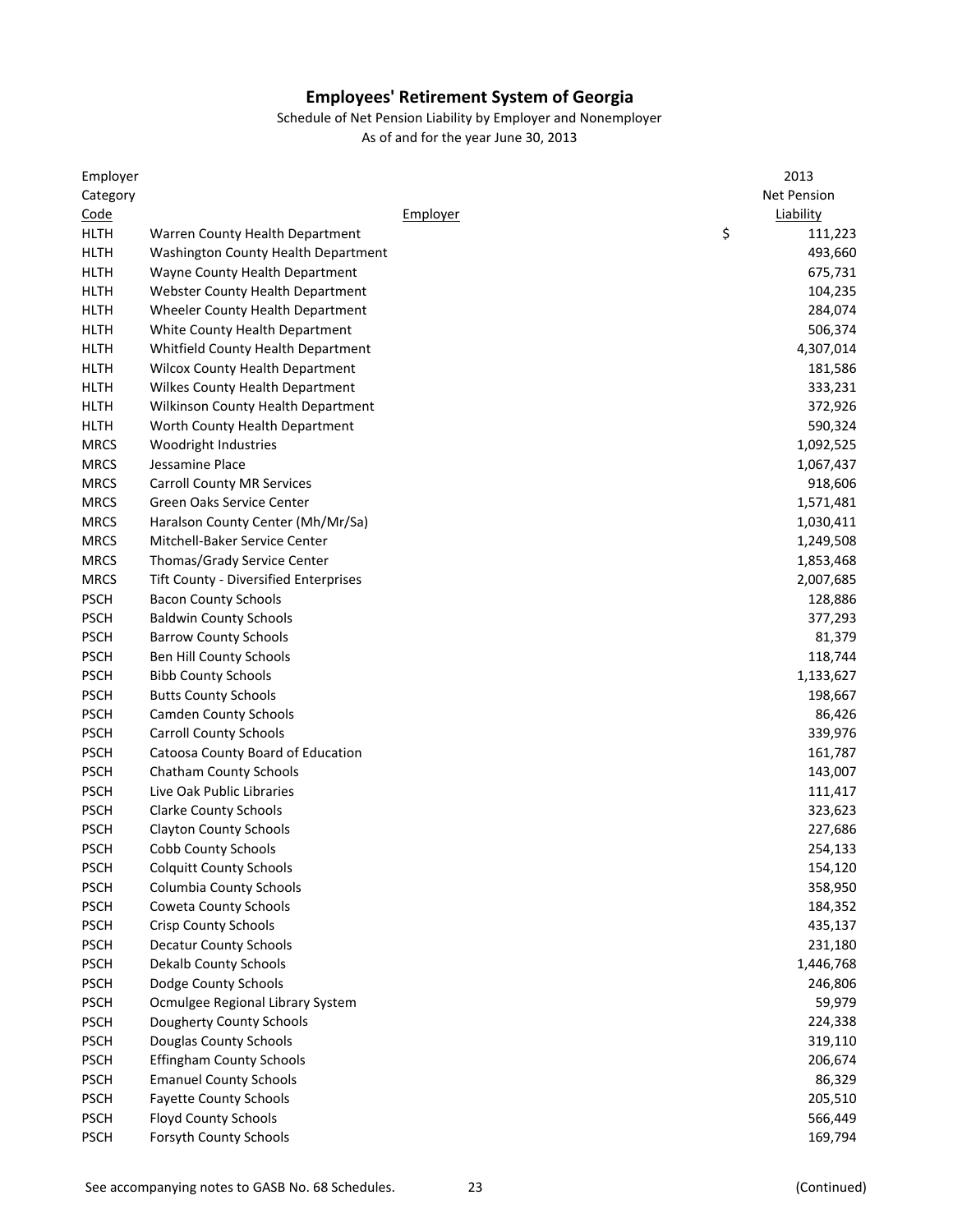| Employer    |                                      | 2013          |
|-------------|--------------------------------------|---------------|
| Category    |                                      | Net Pension   |
| Code        | Employer                             | Liability     |
| <b>PSCH</b> | Fulton County Board of Education     | \$<br>257,093 |
| <b>PSCH</b> | <b>Gilmer County Schools</b>         | 178,723       |
| <b>PSCH</b> | <b>Glascock County Schools</b>       | 60,949        |
| <b>PSCH</b> | <b>Glynn County Schools</b>          | 466,582       |
| <b>PSCH</b> | <b>Gordon County Schools</b>         | 91,958        |
| <b>PSCH</b> | <b>Grady County Schools</b>          | 227,977       |
| <b>PSCH</b> | <b>Greene County Schools</b>         | 258,403       |
| <b>PSCH</b> | <b>Gwinnett County Schools</b>       | 649,236       |
| <b>PSCH</b> | <b>Hall County Schools</b>           | 118,356       |
| <b>PSCH</b> | <b>Hart County Schools</b>           | 99,431        |
| <b>PSCH</b> | <b>Henry County Schools</b>          | 877,698       |
| <b>PSCH</b> | <b>Houston County Schools</b>        | 694,656       |
| <b>PSCH</b> | Irwin County Schools                 | 210,605       |
| <b>PSCH</b> | Jackson County Schools               | 100,644       |
| <b>PSCH</b> | Johnson County Schools               | 0             |
| <b>PSCH</b> | Lamar County Schools                 | 119,763       |
| <b>PSCH</b> | Lee County Schools                   | 36,540        |
| <b>PSCH</b> | <b>Macon County Schools</b>          | 58,377        |
| <b>PSCH</b> | <b>Madison County Schools</b>        | 103,750       |
| <b>PSCH</b> | <b>Mcduffie County Schools</b>       | 182,993       |
| <b>PSCH</b> | Meriwether County Schools            | 244,816       |
| <b>PSCH</b> | Monroe County Schools                | 82,058        |
| <b>PSCH</b> | Muscogee County Schools              | 283,443       |
| <b>PSCH</b> | <b>Oglethorpe County Schools</b>     | 139,077       |
| <b>PSCH</b> | <b>Paulding County Schools</b>       | 137,281       |
| <b>PSCH</b> | <b>Pickens County Schools</b>        | 56,291        |
|             |                                      |               |
| <b>PSCH</b> | <b>Pierce County Schools</b>         | 304,940       |
| <b>PSCH</b> | Pike County Schools                  | 136,748       |
| <b>PSCH</b> | Polk County Schools                  | 158,342       |
| <b>PSCH</b> | Rabun County Schools                 | 185,468       |
| <b>PSCH</b> | <b>Richmond County Schools</b>       | 117,968       |
| <b>PSCH</b> | Rockdale County Schools              | 494,873       |
| <b>PSCH</b> | <b>Spalding County Schools</b>       | 206,237       |
| <b>PSCH</b> | <b>Stephens County Schools</b>       | 40,762        |
| <b>PSCH</b> | <b>Sumter County Schools</b>         | 112,048       |
| <b>PSCH</b> | <b>Tattnall County Schools</b>       | 55,757        |
| <b>PSCH</b> | <b>Telfair County Schools</b>        | 36,540        |
| <b>PSCH</b> | <b>Terrell County Schools</b>        | 133,205       |
| <b>PSCH</b> | <b>Troup County Schools</b>          | 111,174       |
| <b>PSCH</b> | <b>Union County Schools</b>          | 87,881        |
| <b>PSCH</b> | <b>Upson County Schools</b>          | 89,580        |
| <b>PSCH</b> | <b>Ware County Schools</b>           | 55,320        |
| <b>PSCH</b> | Washington County Board of Education | 515,836       |
| <b>PSCH</b> | <b>Wayne County Schools</b>          | 79,098        |
| <b>PSCH</b> | White County Board of Education      | 59,930        |
| <b>PSCH</b> | Whitfield County Schools             | 92,588        |
| <b>PSCH</b> | Wilkinson County Schools             | 217,738       |
| <b>PSCH</b> | Atlanta City Schools                 | 475,365       |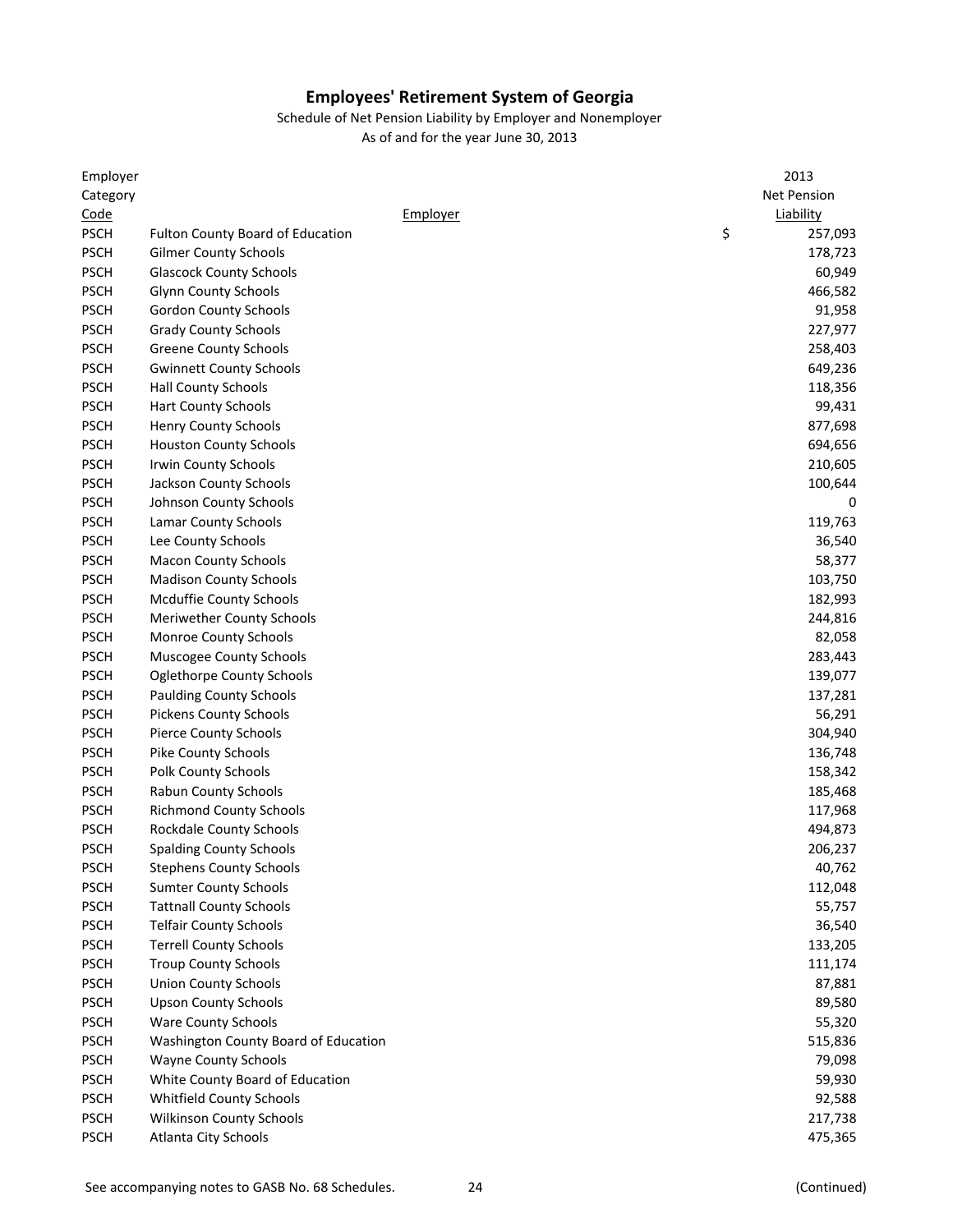Schedule of Net Pension Liability by Employer and Nonemployer

| Employer                   |                                                                | 2013          |
|----------------------------|----------------------------------------------------------------|---------------|
| Category                   |                                                                | Net Pension   |
| Code                       | Employer                                                       | Liability     |
| <b>PSCH</b>                | City of Buford Schools (Gwinnett)                              | \$<br>138,252 |
| <b>PSCH</b>                | City of Dalton Schools (Whitfield)                             | 86,814        |
| <b>PSCH</b>                | City of Decatur Schools (Dekalb)                               | 56,339        |
| <b>PSCH</b>                | City of Dublin Schools (Laurens)                               | 103,216       |
| <b>PSCH</b>                | City of Rome Schools (Floyd)                                   | 195,998       |
| <b>PSCH</b>                | City of Valdosta Schools (Lowndes)                             | 281,114       |
| <b>PSCH</b>                | Georgia Military College                                       | 214,147       |
| <b>RESA</b>                | Northwest Georgia Regional Education Service Agency            | 226,473       |
| <b>RESA</b>                | <b>Metro Regional Education Service Agency</b>                 | 355,408       |
| RESA                       | North East Georgia Regional Education Service Agency           | 235,693       |
| <b>STAT</b>                | Georgia Department of Agriculture                              | 37,550,211    |
| <b>STAT</b>                | Georgia Department of Administrative Services                  | 25,701,263    |
| <b>STAT</b>                | Georgia Department of Audits                                   | 34,050,532    |
| STAT                       | Department of Public Health                                    | 94,432,588    |
| <b>STAT</b>                | Georgia Department of Banking and Finance                      | 11,289,924    |
| <b>STAT</b>                | <b>State Accounting Office</b>                                 | 14,425,412    |
| <b>STAT</b>                | Office of Commissioner of Insurance                            | 21,784,790    |
| <b>STAT</b>                | Georgia State Finance and Investment Commission                | 14,785,284    |
| <b>STAT</b>                | <b>State Properties Commission</b>                             | 1,488,452     |
| <b>STAT</b>                | Georgia Department of Defense                                  | 30,388,191    |
| <b>STAT</b>                | Georgia Department of Education                                | 64,592,018    |
| <b>STAT</b>                | The Technical College System of Georgia                        | 15,154,280    |
| <b>STAT</b>                | <b>Prosecuting Attorneys Council</b>                           | 81,740,153    |
| <b>STAT</b>                | Georgia Department of Community Health                         | 62,502,323    |
| <b>STAT</b>                | Georgia Forestry Commission                                    | 35,305,086    |
| <b>STAT</b>                | Office of Planning and Budget                                  | 43,698,465    |
| <b>STAT</b>                | Georgia Department of Human Services                           | 263,740,534   |
| <b>STAT</b>                | Georgia Department of Community Affairs                        | 37,077,855    |
| <b>STAT</b>                | Department of Economic Development                             | 17,743,215    |
| <b>STAT</b>                | Administrative Office of the Courts                            | 10,661,797    |
| <b>STAT</b>                | Georgia Court of Appeals                                       | 23,407,126    |
| <b>STAT</b>                | Superior Courts of Georgia                                     | 20,381,501    |
| STAT                       | Supreme Court                                                  | 15,256,088    |
|                            | Georgia Department of Labor                                    | 116,258,140   |
| <b>STAT</b><br><b>STAT</b> | Department of Behavioral Health and Developmental Disabilities | 346,056,841   |
| <b>STAT</b>                | Georgia Department of Law                                      |               |
|                            |                                                                | 27,684,879    |
| <b>STAT</b>                | General Assembly of Georgia                                    | 22,385,499    |
| <b>STAT</b>                | Department of Juvenile Justice                                 | 218,514,067   |
| <b>STAT</b>                | Georgia Department of Natural Resources                        | 164,934,644   |
| <b>STAT</b>                | <b>State Board Pardons and Paroles</b>                         | 54,890,463    |
| <b>STAT</b>                | Georgia Department of Public Safety                            | 173,764,324   |
| <b>STAT</b>                | Georgia Department of Corrections                              | 720,491,378   |
| <b>STAT</b>                | Georgia Department of Early Care Learning                      | 19,131,460    |
| <b>STAT</b>                | Georgia Public Service Commission                              | 10,284,989    |
| <b>STAT</b>                | Georgia Bureau of Investigation                                | 83,134,027    |
| <b>STAT</b>                | Department of Revenue                                          | 93,427,023    |
| <b>STAT</b>                | Georgia Department of Driver Services                          | 40,235,035    |
| <b>STAT</b>                | Georgia Student Finance Commission                             | 5,007,542     |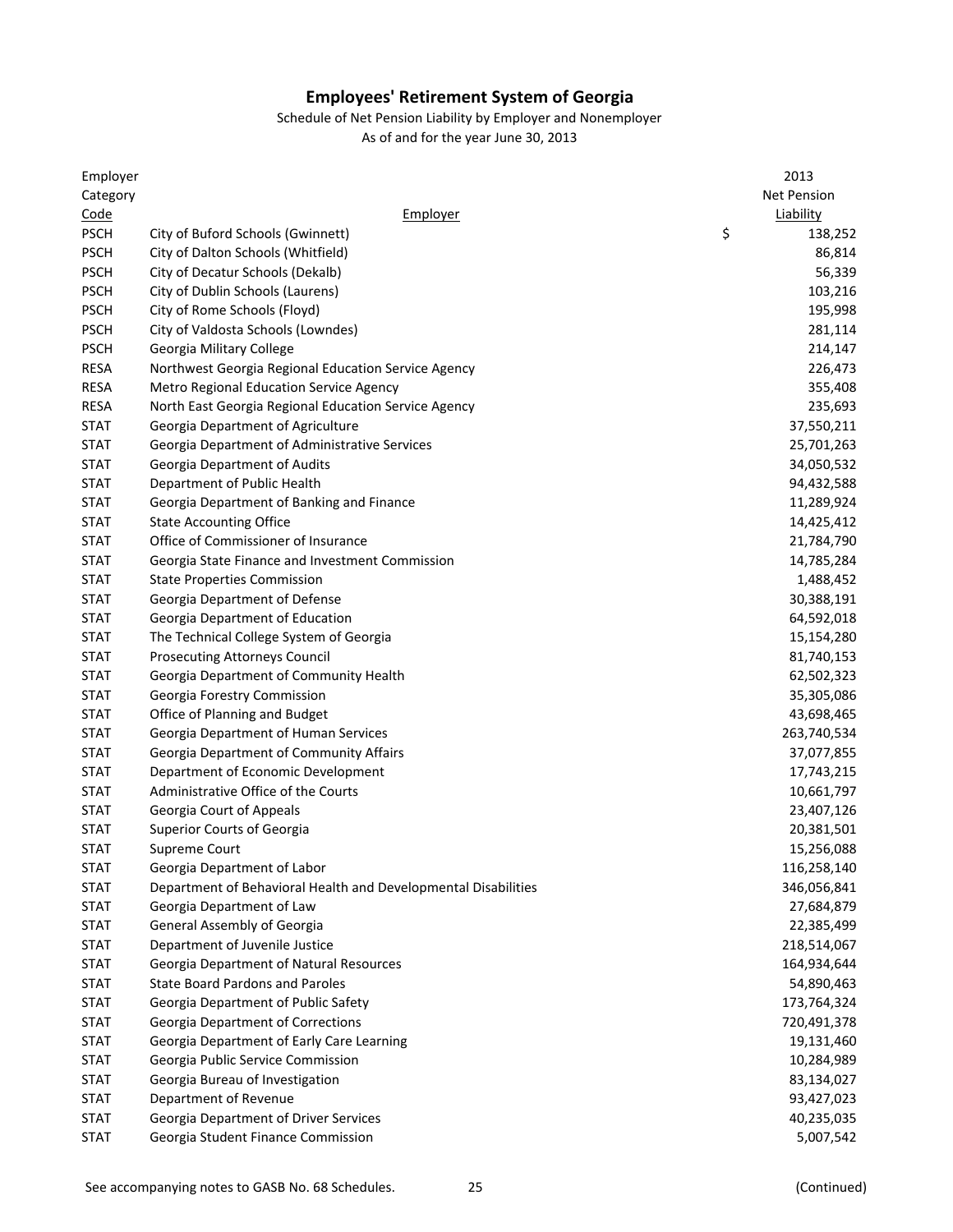Schedule of Net Pension Liability by Employer and Nonemployer

| Employer                   |                                                                   | 2013             |
|----------------------------|-------------------------------------------------------------------|------------------|
| Category                   |                                                                   | Net Pension      |
| Code                       | Employer                                                          | Liability        |
| STAT                       | Secretary of State                                                | \$<br>22,293,492 |
| <b>STAT</b>                | Soil and Water Commission                                         | 3,047,510        |
| <b>STAT</b>                | Georgia Teachers Retirement System                                | 30,485,147       |
| <b>STAT</b>                | Georgia Department of Transportation                              | 344,074,972      |
| <b>STAT</b>                | Georgia Department of Veterans Service                            | 9,020,584        |
| <b>STAT</b>                | Subsequent Injury Trust Fund                                      | 2,398,614        |
| <b>STAT</b>                | State Board of Workers Comp                                       | 16,113,745       |
| <b>STAT</b>                | Georgia Public Defender Standards Council                         | 74,669,023       |
| <b>STAT</b>                | Georgia Building Authority                                        | 13,591,776       |
| <b>STAT</b>                | Georgia Correctional Industries                                   | 14,783,392       |
| <b>STAT</b>                | George L. Smith II - GWCCA                                        | 30,175,548       |
| <b>STAT</b>                | State Road and Tollway Authority                                  | 6,466,636        |
| <b>STAT</b>                | Georgia Public Broadcasting                                       | 12,159,372       |
| <b>STAT</b>                | GTA Georgia Technology Authority                                  | 27,227,760       |
| <b>TCOL</b>                | Oconee Fall Line Technical College                                | 4,026,483        |
| <b>TCOL</b>                | <b>Coastal Pines Technical College</b>                            | 1,529,748        |
| <b>TCOL</b>                | <b>Albany Technical College</b>                                   | 7,325,215        |
| <b>TCOL</b>                | Altamaha Technical College                                        | 3,284,950        |
| <b>TCOL</b>                | <b>Athens Technical College</b>                                   | 3,775,019        |
| <b>TCOL</b>                | <b>Atlanta Technical College</b>                                  | 10,953,781       |
| <b>TCOL</b>                | <b>Augusta Technical College</b>                                  | 12,866,014       |
| <b>TCOL</b>                | West Georgia Technical College                                    | 11,425,118       |
| <b>TCOL</b>                | Chattahoochee Technical College                                   | 16,895,312       |
| <b>TCOL</b>                | <b>Columbus Technical College</b>                                 | 4,207,632        |
| <b>TCOL</b>                | Georgia Northwestern Technical College                            | 12,713,011       |
| <b>TCOL</b>                | Georgia Piedmont Technical College                                | 6,534,379        |
| <b>TCOL</b>                | Southern Crescent Technical College                               | 6,623,716        |
| <b>TCOL</b>                | <b>Gwinnett Technical College</b>                                 | 10,072,880       |
| <b>TCOL</b>                | Lanier Technical College                                          | 4,213,455        |
| <b>TCOL</b>                | Central Georgia Technical College                                 | 19,851,059       |
| <b>TCOL</b>                | Moultrie Technical College                                        | 4,028,327        |
| <b>TCOL</b>                | North Georgia Technical College                                   | 6,084,490        |
| <b>TCOL</b>                | Savannah Technical College                                        | 7,223,115        |
|                            |                                                                   | 5,315,103        |
| <b>TCOL</b><br><b>TCOL</b> | South Georgia Technical College<br>Southeastern Technical College |                  |
| <b>TCOL</b>                |                                                                   | 3,322,849        |
|                            | Ogeechee Technical College                                        | 938,938          |
| <b>TCOL</b><br><b>TCOL</b> | Southwest Georgia Technical College                               | 3,853,874        |
|                            | Wiregrass Georgia Technical College                               | 7,065,889        |
| UNIV                       | Georgia Institute of Technology                                   | 2,076,690        |
| <b>UNIV</b>                | Georgia State University                                          | 1,246,548        |
| <b>UNIV</b>                | Georgia Regents University                                        | 1,221,314        |
| <b>UNIV</b>                | University of Georgia                                             | 2,855,103        |
| <b>UNIV</b>                | Albany State University                                           | 110,786          |
| <b>UNIV</b>                | Armstrong Atlantic State University                               | 464,738          |
| <b>UNIV</b>                | Clayton College and State University                              | 78,322           |
| <b>UNIV</b>                | <b>Columbus State University</b>                                  | 167,610          |
| <b>UNIV</b>                | University of North Georgia                                       | 441,688          |
| <b>UNIV</b>                | Georgia College and State University                              | 472,211          |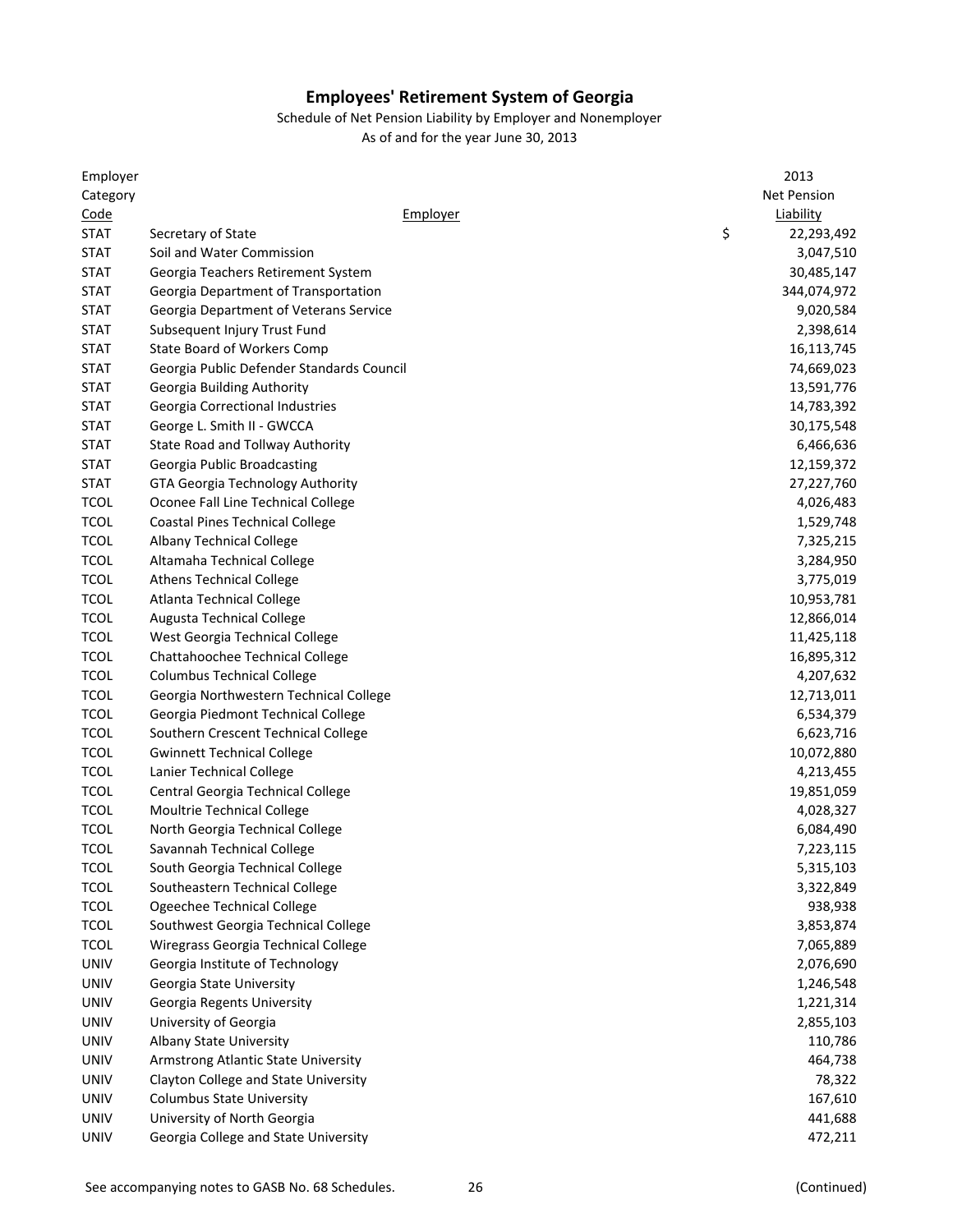Schedule of Net Pension Liability by Employer and Nonemployer

| Employer    |                                               |          | 2013               |
|-------------|-----------------------------------------------|----------|--------------------|
| Category    |                                               |          | <b>Net Pension</b> |
| Code        |                                               | Employer | <b>Liability</b>   |
| <b>UNIV</b> | Georgia Southern University                   |          | \$<br>424,412      |
| <b>UNIV</b> | Georgia Gwinnett College                      |          | 177,704            |
| <b>UNIV</b> | Georgia Southwestern State University         |          | 61,677             |
| <b>UNIV</b> | Kennesaw State University                     |          | 276,358            |
| <b>UNIV</b> | Middle Georgia State College                  |          | 918,509            |
| <b>UNIV</b> | Valdosta State University                     |          | 431,740            |
| <b>UNIV</b> | State University of West Georgia              |          | 466,436            |
| <b>UNIV</b> | Abraham Baldwin Agricultural College          |          | 306,736            |
| <b>UNIV</b> | <b>Bainbridge College</b>                     |          | 370,111            |
| <b>UNIV</b> | College of Coastal Georgia                    |          | 621,964            |
| <b>UNIV</b> | South Georgia State College                   |          | 333,037            |
| <b>UNIV</b> | Georgia Perimeter College                     |          | 143,784            |
| <b>UNIV</b> | Georgia Highlands College                     |          | 257,627            |
| <b>UNIV</b> | Gordon College                                |          | 131,895            |
| <b>UNIV</b> | <b>Regents Central Office</b>                 |          | 2,479,459          |
| VARS        | <b>Agricultural Commodity Commission</b>      |          | 534,713            |
| VARS        | DA-Lookout Mountain Judicial Circuit          |          | 1,235,338          |
| <b>VARS</b> | <b>District Attorneys Staff</b>               |          | 110,543            |
|             |                                               |          |                    |
|             | <b>Total for all Employers</b>                |          | 4,679,664,793      |
|             | Special Funding through the State of Georgia: |          |                    |
| <b>CORT</b> | Dekalb County State Court                     |          | 9,411,610          |
| <b>CORT</b> | <b>Bibb County State Court</b>                |          | 2,412,590          |
| <b>CORT</b> | Chatham County State Court                    |          | 2,446,753          |
| <b>TAXS</b> | <b>Appling County Tax Officials</b>           |          | 134,904            |
| <b>TAXS</b> | <b>Bacon County Tax Officials</b>             |          | 172,317            |
| <b>TAXS</b> | <b>Baker County Tax Officials</b>             |          | 87,930             |
| <b>TAXS</b> | <b>Baldwin County Tax Officials</b>           |          | 793,019            |
| <b>TAXS</b> | <b>Barrow County Tax Officials</b>            |          | 113,795            |
| <b>TAXS</b> | <b>Bartow County Tax Officials</b>            |          | 1,320,599          |
| <b>TAXS</b> | Ben Hill County Tax Officials                 |          | 75,410             |
| <b>TAXS</b> | <b>Berrien County Tax Officials</b>           |          | 245,398            |
| <b>TAXS</b> | <b>Bibb County Tax Officials</b>              |          | 2,426,226          |
| <b>TAXS</b> | <b>Bleckley County Tax Officials</b>          |          | 211,139            |
| <b>TAXS</b> | <b>Brantley County Tax Officials</b>          |          | 211,624            |
| <b>TAXS</b> | <b>Brooks County Tax Officials</b>            |          | 227,638            |
| <b>TAXS</b> | <b>Bryan County Tax Officials</b>             |          | 1,034,875          |
| <b>TAXS</b> | <b>Bulloch County Tax Officials</b>           |          | 376,226            |
| <b>TAXS</b> | <b>Burke County Tax Officials</b>             |          | 341,869            |
|             |                                               |          |                    |
| <b>TAXS</b> | <b>Butts County Tax Officials</b>             |          | 260,975            |
| <b>TAXS</b> | <b>Calhoun County Tax Officials</b>           |          | 108,117            |
| <b>TAXS</b> | <b>Camden County Tax Officials</b>            |          | 750,219            |
| <b>TAXS</b> | <b>Candler County Tax Officials</b>           |          | 243,069            |
| <b>TAXS</b> | <b>Carroll County Tax Officials</b>           |          | 910,696            |
| <b>TAXS</b> | Catoosa County Tax Officials                  |          | 751,384            |
| <b>TAXS</b> | <b>Charlton County Tax Officials</b>          |          | 286,888            |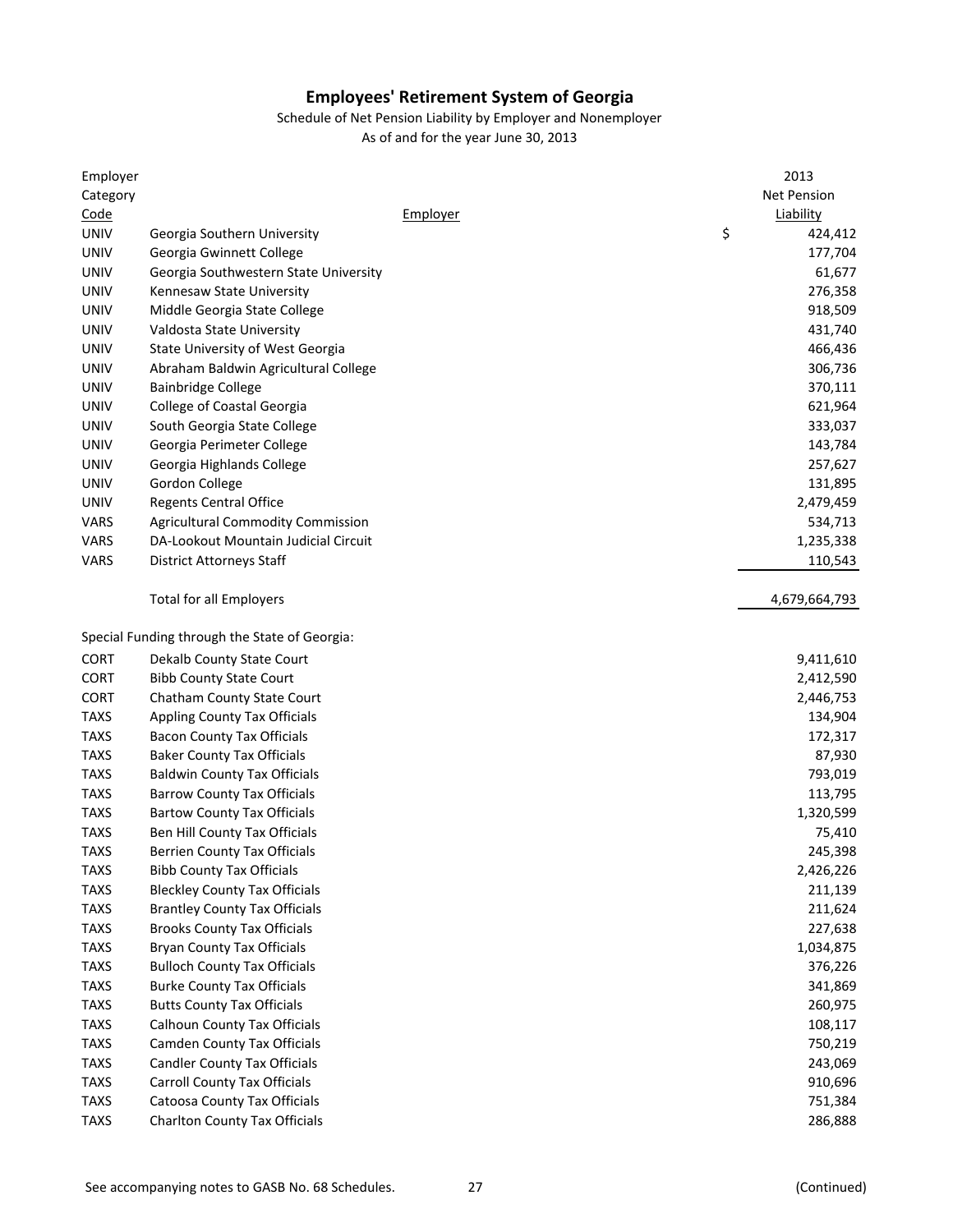| Employer    |                                       |          | 2013               |
|-------------|---------------------------------------|----------|--------------------|
| Category    |                                       |          | <b>Net Pension</b> |
| Code        |                                       | Employer | Liability          |
| <b>TAXS</b> | Chatham County Tax Officials          |          | \$<br>1,565,949    |
| <b>TAXS</b> | Chattahoochee County Tax Officials    |          | 59,493             |
| <b>TAXS</b> | Chattooga County Tax Officials        |          | 190,903            |
| <b>TAXS</b> | <b>Clarke County Tax Officials</b>    |          | 1,564,833          |
| <b>TAXS</b> | Clay County Tax Officials             |          | 123,742            |
| <b>TAXS</b> | <b>Clayton County Tax Officials</b>   |          | 1,779,126          |
| <b>TAXS</b> | Clinch County Tax Officials           |          | 180,907            |
| <b>TAXS</b> | <b>Cobb County Tax Officials</b>      |          | 6,981,939          |
| <b>TAXS</b> | Coffee County Tax Officials           |          | 334,784            |
| <b>TAXS</b> | <b>Colquitt County Tax Officials</b>  |          | 429,362            |
| <b>TAXS</b> | Columbia County Tax Officials         |          | 2,042,721          |
| <b>TAXS</b> | Cook County Tax Officials             |          | 236,324            |
| <b>TAXS</b> | Coweta County Tax Officials           |          | 1,325,937          |
| <b>TAXS</b> | <b>Crawford County Tax Officials</b>  |          | 100,062            |
| <b>TAXS</b> | Crisp County Tax Officials            |          | 140,144            |
| <b>TAXS</b> | Dade County Tax Officials             |          | 244,913            |
| <b>TAXS</b> | Dawson County Tax Officials           |          | 290,140            |
| <b>TAXS</b> | Decatur County Tax Officials          |          | 491,427            |
| <b>TAXS</b> | Dekalb County Tax Officials           |          | 7,079,428          |
| <b>TAXS</b> | Dodge County Tax Officials            |          | 229,385            |
| <b>TAXS</b> | Dooly County Tax Officials            |          | 354,098            |
| <b>TAXS</b> | Dougherty County Tax Officials        |          | 1,684,305          |
| <b>TAXS</b> | Douglas County Tax Officials          |          | 763,952            |
| <b>TAXS</b> | <b>Early County Tax Officials</b>     |          |                    |
| <b>TAXS</b> |                                       |          | 116,658            |
|             | <b>Echols County Tax Officials</b>    |          | 76,478             |
| <b>TAXS</b> | <b>Effingham County Tax Officials</b> |          | 299,263            |
| <b>TAXS</b> | <b>Elbert County Tax Officials</b>    |          | 275,630            |
| <b>TAXS</b> | <b>Emanuel County Tax Officials</b>   |          | 179,014            |
| <b>TAXS</b> | <b>Evans County Tax Officials</b>     |          | 170,279            |
| <b>TAXS</b> | Fannin County Tax Officials           |          | 270,875            |
| <b>TAXS</b> | <b>Fayette County Tax Officials</b>   |          | 836,693            |
| <b>TAXS</b> | <b>Floyd County Tax Officials</b>     |          | 904,048            |
| <b>TAXS</b> | Forsyth County Tax Officials          |          | 2,628,387          |
| <b>TAXS</b> | Franklin County Tax Officials         |          | 199,395            |
| <b>TAXS</b> | <b>Fulton County Tax Officials</b>    |          | 68,985,749         |
| <b>TAXS</b> | <b>Gilmer County Tax Officials</b>    |          | 40,180             |
| <b>TAXS</b> | <b>Glascock County Tax Officials</b>  |          | 73,421             |
| <b>TAXS</b> | <b>Glynn County Tax Officials</b>     |          | 1,041,718          |
| <b>TAXS</b> | <b>Gordon County Tax Officials</b>    |          | 918,800            |
| <b>TAXS</b> | <b>Grady County Tax Officials</b>     |          | 182,799            |
| <b>TAXS</b> | <b>Greene County Tax Officials</b>    |          | 120,054            |
| <b>TAXS</b> | <b>Gwinnett County Tax Officials</b>  |          | 4,649,708          |
| <b>TAXS</b> | Habersham County Tax Officials        |          | 313,335            |
| <b>TAXS</b> | <b>Hall County Tax Officials</b>      |          | 977,323            |
| <b>TAXS</b> | Hancock County Tax Officials          |          | 309,890            |
| <b>TAXS</b> | Haralson County Tax Officials         |          | 333,086            |
| <b>TAXS</b> | Harris County Tax Officials           |          | 189,641            |
| <b>TAXS</b> | Hart County Tax Officials             |          | 126,411            |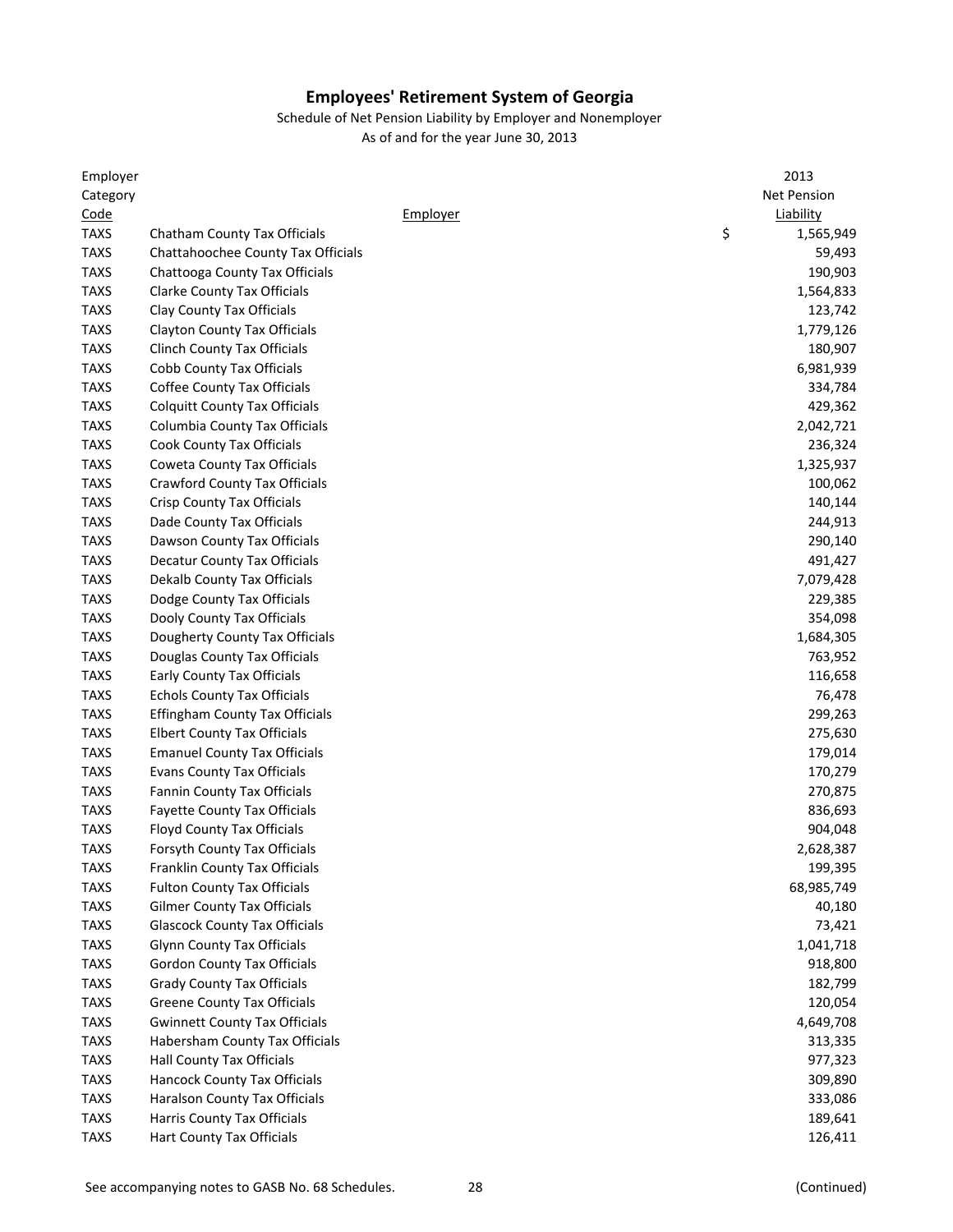| Employer    |                                                            |          | 2013          |
|-------------|------------------------------------------------------------|----------|---------------|
| Category    |                                                            |          | Net Pension   |
| Code        |                                                            | Employer | Liability     |
| <b>TAXS</b> | <b>Heard County Tax Officials</b>                          |          | \$<br>222,931 |
| <b>TAXS</b> | Henry County Tax Officials                                 |          | 2,191,601     |
| <b>TAXS</b> | <b>Houston County Tax Officials</b>                        |          | 1,460,161     |
| <b>TAXS</b> | Irwin County Tax Officials                                 |          | 168,678       |
| <b>TAXS</b> | Jackson County Tax Officials                               |          | 588,577       |
| <b>TAXS</b> | Jasper County Tax Officials                                |          | 180,179       |
| <b>TAXS</b> | Jeff Davis County Tax Officials                            |          | 193,621       |
| <b>TAXS</b> | Jefferson County Tax Officials                             |          | 173,676       |
| <b>TAXS</b> | Jenkins County Tax Officials                               |          | 128,158       |
| <b>TAXS</b> | Jones County Tax Officials                                 |          | 448,773       |
| <b>TAXS</b> | Lamar County Tax Officials                                 |          | 293,245       |
| <b>TAXS</b> | Lanier County Tax Officials                                |          | 197,794       |
| <b>TAXS</b> | Laurens County Tax Officials                               |          | 484,294       |
| <b>TAXS</b> | Lee County Tax Officials                                   |          | 306,202       |
| <b>TAXS</b> | Liberty County Tax Officials                               |          | 582,269       |
| <b>TAXS</b> | Lincoln County Tax Officials                               |          | 715,086       |
| <b>TAXS</b> | Long County Tax Officials                                  |          | 53,379        |
| <b>TAXS</b> | Lowndes County Tax Officials                               |          | 1,373,444     |
| <b>TAXS</b> | Lumpkin County Tax Officials                               |          | 387,096       |
| <b>TAXS</b> | <b>Macon County Tax Officials</b>                          |          | 222,834       |
| <b>TAXS</b> | <b>Madison County Tax Officials</b>                        |          | 264,615       |
| <b>TAXS</b> | <b>Marion County Tax Officials</b>                         |          | 133,351       |
| <b>TAXS</b> | Mcduffie County Tax Officials                              |          | 1,048,123     |
| <b>TAXS</b> | Mcintosh County Tax Officials                              |          | 244,816       |
| <b>TAXS</b> | Meriwether County Tax Officials                            |          | 234,189       |
| <b>TAXS</b> | <b>Miller County Tax Officials</b>                         |          | 98,169        |
| <b>TAXS</b> | Mitchell County Tax Officials                              |          | 141,988       |
| <b>TAXS</b> | Monroe County Tax Officials                                |          | 360,988       |
| <b>TAXS</b> | Montgomery County Tax Official                             |          | 149,656       |
| <b>TAXS</b> | Morgan County Tax Officials                                |          | 270,098       |
| <b>TAXS</b> | Murray County Tax Officials                                |          | 492,058       |
| <b>TAXS</b> | Muscogee County Tax Officials                              |          | 1,612,971     |
| <b>TAXS</b> | Newton County Tax Officials                                |          | 1,080,005     |
| <b>TAXS</b> | Oconee County Tax Officials                                |          | 389,085       |
| <b>TAXS</b> | Oglethorpe County Tax Officials                            |          | 84,970        |
| <b>TAXS</b> | <b>Paulding County Tax Officials</b>                       |          | 1,042,688     |
| <b>TAXS</b> | <b>Peach County Tax Officials</b>                          |          | 344,635       |
| <b>TAXS</b> | <b>Pickens County Tax Officials</b>                        |          | 585,229       |
| <b>TAXS</b> | <b>Pierce County Tax Officials</b>                         |          | 244,331       |
| <b>TAXS</b> | Pike County Tax Officials                                  |          | 132,186       |
| <b>TAXS</b> | Polk County Tax Officials                                  |          | 574,650       |
| <b>TAXS</b> | Pulaski County Tax Officials                               |          | 189,836       |
|             |                                                            |          |               |
| <b>TAXS</b> | Quitman County Tax Officials<br>Rabun County Tax Officials |          | 96,568        |
| <b>TAXS</b> |                                                            |          | 171,929       |
| <b>TAXS</b> | <b>Richmond County Tax Officials</b>                       |          | 2,828,122     |
| <b>TAXS</b> | Rockdale County Tax Officials                              |          | 1,000,761     |
| <b>TAXS</b> | <b>Schley County Tax Officials</b>                         |          | 106,079       |
| <b>TAXS</b> | <b>Screven County Tax Officials</b>                        |          | 165,281       |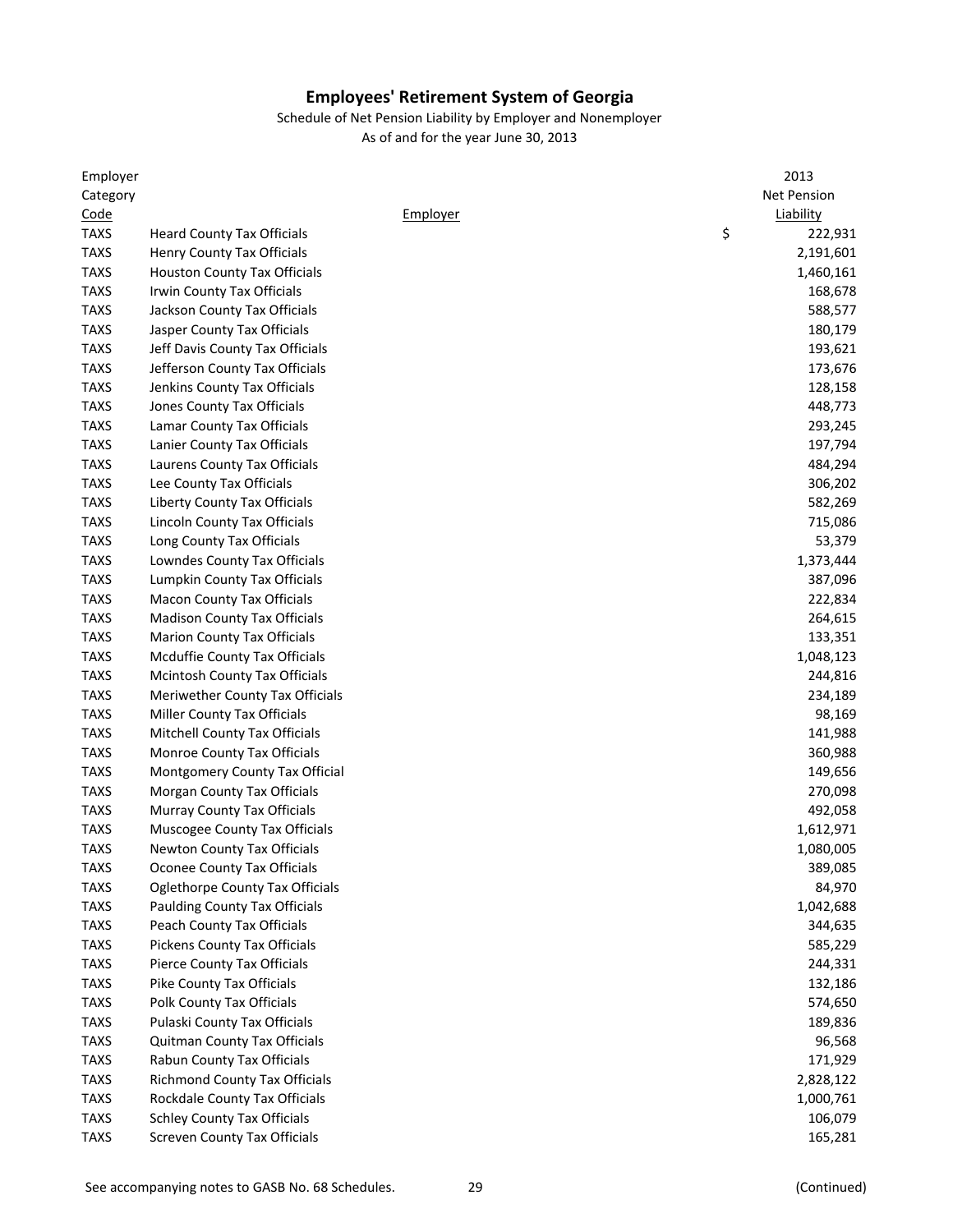| Employer    |                                        |          | 2013               |
|-------------|----------------------------------------|----------|--------------------|
| Category    |                                        |          | <b>Net Pension</b> |
| Code        |                                        | Employer | Liability          |
| <b>TAXS</b> | Seminole County Tax Officials          | \$       | 199,007            |
| <b>TAXS</b> | <b>Spalding County Tax Officials</b>   |          | 824,465            |
| <b>TAXS</b> | <b>Stephens County Tax Officials</b>   |          | 347,110            |
| <b>TAXS</b> | <b>Stewart County Tax Officials</b>    |          | 172,269            |
| <b>TAXS</b> | <b>Sumter County Tax Officials</b>     |          | 237,586            |
| <b>TAXS</b> | <b>Talbot County Tax Officials</b>     |          | 322,749            |
| <b>TAXS</b> | <b>Taliaferro County Tax Officials</b> |          | 89,483             |
| <b>TAXS</b> | <b>Tattnall County Tax Officials</b>   |          | 294,410            |
| <b>TAXS</b> | <b>Taylor County Tax Officials</b>     |          | 118,405            |
| <b>TAXS</b> | <b>Telfair County Tax Officials</b>    |          | 151,403            |
| <b>TAXS</b> | <b>Terrell County Tax Officials</b>    |          | 68,471             |
| <b>TAXS</b> | <b>Thomas County Tax Officials</b>     |          | 476,724            |
| <b>TAXS</b> | <b>Tift County Tax Officials</b>       |          | 476,384            |
| <b>TAXS</b> | <b>Towns County Tax Officials</b>      |          | 296,351            |
| <b>TAXS</b> | <b>Troup County Tax Officials</b>      |          | 521,805            |
| <b>TAXS</b> | <b>Turner County Tax Officials</b>     |          | 193,912            |
| <b>TAXS</b> | <b>Twiggs County Tax Officials</b>     |          | 301,446            |
| <b>TAXS</b> | <b>Upson County Tax Officials</b>      |          | 390,784            |
| <b>TAXS</b> | <b>Walker County Tax Officials</b>     |          | 469,251            |
| <b>TAXS</b> | <b>Walton County Tax Officials</b>     |          | 555,725            |
| <b>TAXS</b> | <b>Ware County Tax Officials</b>       |          | 426,984            |
| <b>TAXS</b> | <b>Warren County Tax Officials</b>     |          | 96,325             |
| <b>TAXS</b> | Washington County Tax Officials        |          | 417,473            |
| <b>TAXS</b> | <b>Wayne County Tax Officials</b>      |          | 429,168            |
| <b>TAXS</b> | <b>Webster County Tax Officials</b>    |          | 94,238             |
| <b>TAXS</b> | <b>Wheeler County Tax Officials</b>    |          | 142,474            |
| <b>TAXS</b> | White County Tax Officials             |          | 508,509            |
| <b>TAXS</b> | <b>Whitfield County Tax Officials</b>  |          | 1,378,103          |
| <b>TAXS</b> | <b>Wilcox County Tax Officials</b>     |          | 229,336            |
| <b>TAXS</b> | <b>Wilkes County Tax Officials</b>     |          | 107,146            |
| <b>TAXS</b> | <b>Wilkinson County Tax Officials</b>  |          | 138,834            |
| <b>TAXS</b> | Worth County Tax Officials             |          | 277,523            |
|             | <b>Total for Nonemployer</b>           |          | 172,981,207        |
|             | <b>Total all Entities</b>              | \$       | 4,852,646,000      |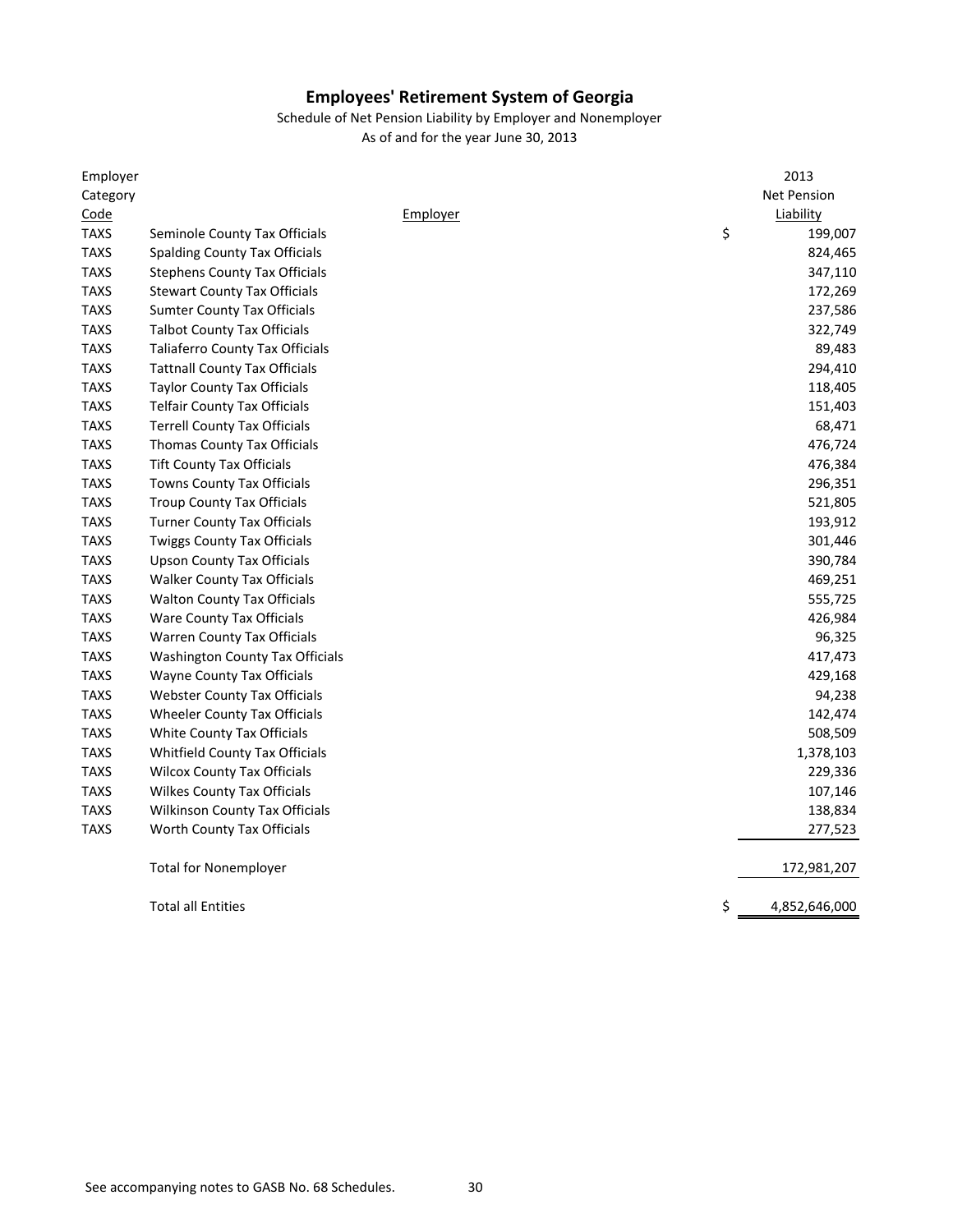(A Component Unit of the State of Georgia)

Notes to GASB No. 68 Schedules

June 30, 2013

#### **(1) Plan Description**

The Employees' Retirement System (ERS) was established by the Georgia General Assembly during the 1949 Legislative Session for the purpose of providing retirement allowances for employees of the State of Georgia and its political subdivisions. It is a cost-sharing, multiple-employer defined benefit pension plan as defined in Governmental Accounting Standards Board (GASB) Statement No. 67, *Financial Reporting for Pension Plans*.

# **(2) Basis of Presentation**

The Schedule of Employer and Nonemployer Allocations and the Schedule of Net Pension Liability by Employer and Nonemployer (the schedules) are prepared on the accrual basis of accounting in accordance with U.S. generally accepted accounting principles.

#### **(3) Reconciliation to Financial Statements**

The current year employer and nonemployer contributions used in the allocation schedules for 2013 are a component of total employer and nonemployer contributions presented in the System's audited financial statements. The reconciliation of employer and nonemployer contributions is as follows for the year ended June 30, 2013 (amounts in thousands):

| Total current year employer and nonemployer contributions per |    |         |
|---------------------------------------------------------------|----|---------|
| schedule of employer and nonemployer allocations              | \$ | 345,838 |
| Forfeited leave                                               |    | 15,436  |
| Salary spiking penalty                                        |    | 1,049   |
| Transfers in from other retirement systems                    |    | 116     |
| Transfers out from ERS                                        |    | (4,779) |
| Department of Revenue deficiency                              |    | 616     |
| Employees' Retirement System of Georgia contributions         |    | 670     |
| Miscellaneous                                                 |    | 46      |
| Total employer and nonemployer contributions per audited      |    |         |
| financial statements                                          |    | 358,992 |

#### **(4) Actuarial Valuation Date**

The collective total pension liability is based upon the June 30, 2013 actuarial valuation.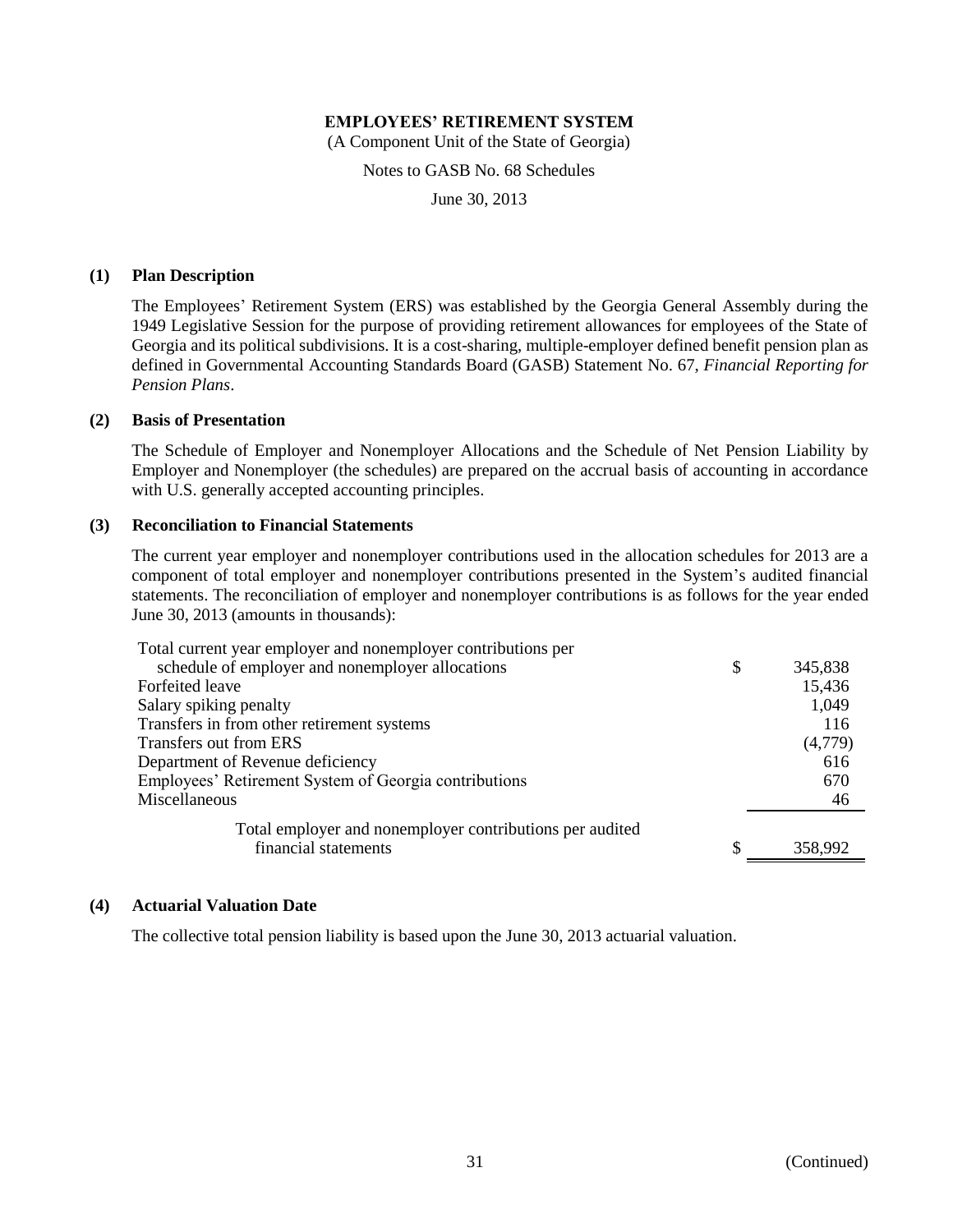(A Component Unit of the State of Georgia)

Notes to GASB No. 68 Schedules

June 30, 2013

#### **(5) Components of Collective Net Pension Liability**

The components of the collective net pension liability of the participating employers and nonemployers at June 30, 2013 were as follows (dollars in thousands):

| Total pension liability      |  | 16,982,449 |
|------------------------------|--|------------|
| Plan fiduciary net position  |  | 12,129,803 |
| Employers' and nonemployers' |  |            |
| net pension liability        |  | 4,852,646  |

## **(6) Actuarial assumptions**

The collective total pension liability was determined by an actuarial valuation as of June 30, 2013, using the following actuarial assumptions, applied to all periods included in the measurement:

| Inflation                 | 3.0%                                  |
|---------------------------|---------------------------------------|
| Salary increases          | $5.45 - 9.25\%$ , including inflation |
| Investment rate of return | 7.50%, net of pension plan investment |
|                           | expense, including inflation          |

Mortality rates were based on the RP-2000 Combined Mortality Table for the period after service retirement, for dependent beneficiaries, and for deaths in active service, and the RP-2000 Disabled Mortality Table set back eleven years for males for the period after disability retirement.

The actuarial assumptions used in the June 30, 2013 valuation were based on the results of an actuarial experience study for the period July 1, 2004 – June 30, 2009.

The long-term expected rate of return on pension plan investments was determined using a log-normal distribution analysis in which best-estimate ranges of expected future real rates of return (expected nominal returns, net of pension plan investment expense and the assumed rate of inflation) are developed for each major asset class. These ranges are combined to produce the long-term expected rate of return by weighting the expected future real rates of return by the target asset allocation percentage and by adding expected inflation.

#### **(7) Discount rate**

The discount rate used to measure the collective total pension liability was 7.50%. The projection of cash flows used to determine the discount rate assumed that plan member contributions will be made at the current contribution rate and that employer and nonemployer contributions will be made at rates equal to the difference between actuarially determined contribution rates and the member rate. Based on those assumptions, the pension plan's fiduciary net position was projected to be available to make all projected future benefit payments of current plan members. Therefore, the long-term expected rate of return on pension plan investments was applied to all periods of projected benefit payments to determine the total pension liability.